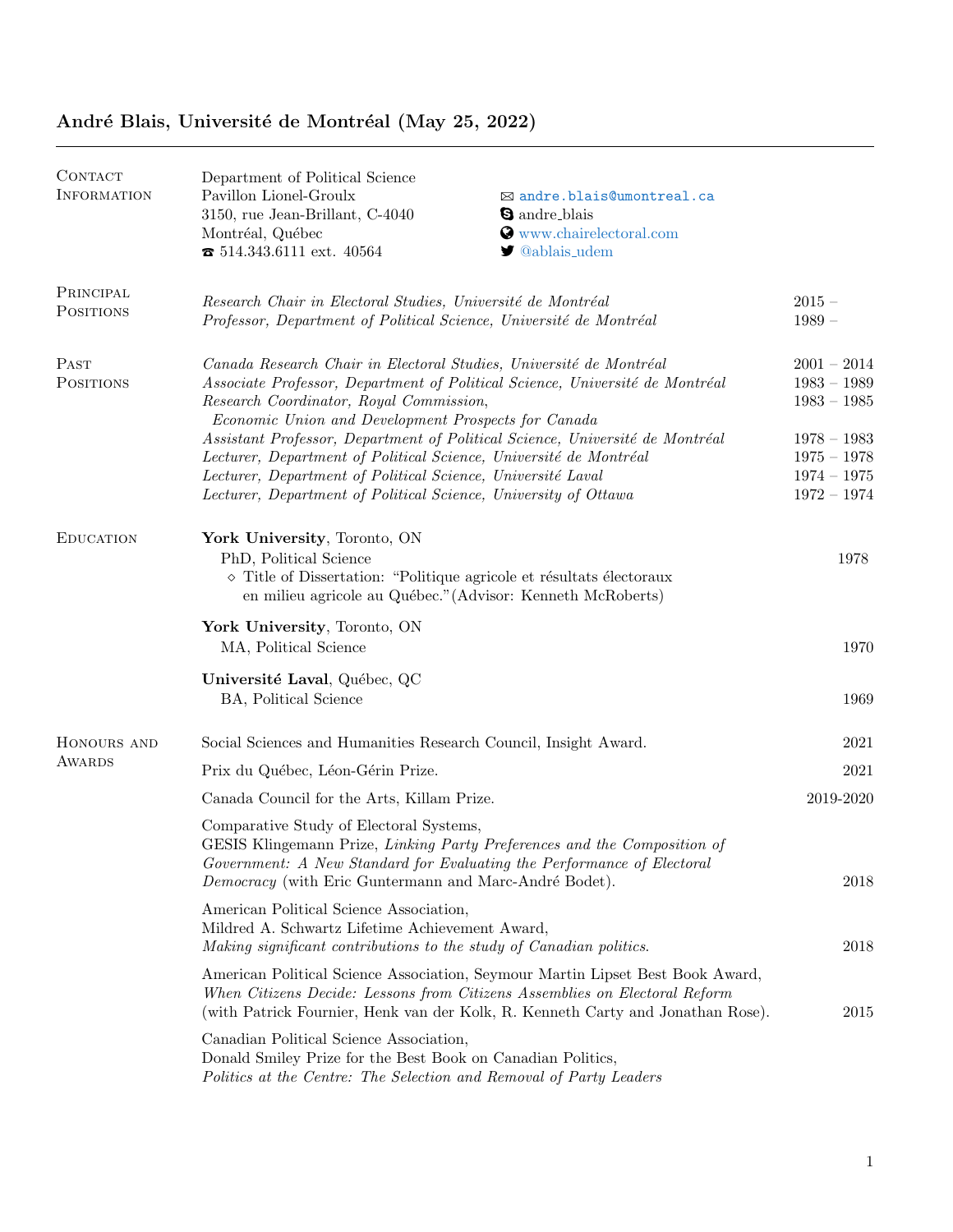|              | in the Anglo Parliamentary Democracies (with William Cross).                                                                                                                                                          | 2013      |
|--------------|-----------------------------------------------------------------------------------------------------------------------------------------------------------------------------------------------------------------------|-----------|
|              | Société québécoise de science politique, Award of Excellence.                                                                                                                                                         | 2010      |
|              | Political Research Quarterly Outstanding Reviewer Award.                                                                                                                                                              | 2009      |
|              | President of the Canadian Political Science Association.                                                                                                                                                              | 2004-2005 |
|              | Tier I Canada Research Chair.                                                                                                                                                                                         | 2001-2014 |
|              | Fellow of Royal Society of Canada.                                                                                                                                                                                    | 1999      |
|              | American Political Science Association,<br>Award for Best Paper on Public Opinion and Voting presented at the 1996<br>Annual Meeting (with Richard Johnston, Henry E. Brady, Elisabeth Gidengil<br>and Neil Nevitte). | 1997      |
|              | Association canadienne-française pour l'avancement des sciences,<br>Marcel-Vincent Award.                                                                                                                             | 1996      |
|              | Canada Council for the Arts,<br>Killam Research Fellowship,<br>To Vote or not to Vote.                                                                                                                                | 1995-1997 |
|              | Social Sciences and Humanities Federation of Canada,<br>Harold Adams Innis Award,                                                                                                                                     |           |
| PUBLICATIONS | Letting the People Decide (with Richard Johnston, Henry E. Brady and Jean Crête).<br>26,181 citations, h index of 79 via Google Scholar                                                                               | 1993      |
|              | Asterisks identify publications for which at least one of the co-authors is a student or post-doctoral<br>fellow under my supervision.                                                                                |           |
| Воокѕ        | 22. *André Blais and Jean-François Daoust. 2020. The motivation to vote: Explaining Electoral<br><i>Participation.</i> Vancouver: UBC Press.                                                                          |           |
|              | 21. Laura Stephenson, Andrea Lawlor, William P. Cross, André Blais and Elisabeth Gidengil.<br>2019. Provincial Battles, National Prize? Elections in a Federal State. Montréal: McGill-<br>Queen's University Press.  |           |
|              | 20. Sona N. Golder, Ignacio Lago, André Blais, Elisabeth Gidengil and Thomas Gschwend. 2017.<br>Multi-Level Electoral Politics: Beyond the Second-Order Election Model. Oxford: Oxford<br>University Press.           |           |
|              | 19. Elisabeth Gidengil, André Blais, Joanna Everitt, Patrick Fournier and Neil Nevitte. 2012.<br>Dominance and Decline: Making Sense of Recent Canadian Elections. Toronto: University of<br>Toronto Press.           |           |
|              | 18. William Cross and André Blais. 2012. Politics at the Centre: The Selection and Removal of<br>Party Leaders in the Anglo Parliamentary Democracies. Oxford: Oxford University Press.                               |           |
|              | 17. Patrick Fournier, Henk van der Kolk, R. Kenneth Carty, André Blais and Jonathan Rose.<br>2011. When Citizens Decide: Lessons from Citizen Assemblies on Electoral Reform. Oxford:<br>Oxford University Press.     |           |
|              | 16. Maureen Mancuso, Michael M. Atkinson, André Blais, Ian Greene and Neil Nevitte. 2006. A<br>Question of Ethics: Canadians Speak Out. Don Mills: Oxford University Press.                                           |           |
|              | 15. Christopher J. Anderson, André Blais, Shaun Bowler, Todd Donovan and Ola Listhaug. 2005.<br>Losers' Consent: Elections and Democratic Legitimacy. Oxford: Oxford University Press.                                |           |
|              | 14. Elisabeth Gidengil, André Blais, Neil Nevitte and Richard Nadeau. 2004. Citizens. Vancouver:<br>UBC Press.                                                                                                        |           |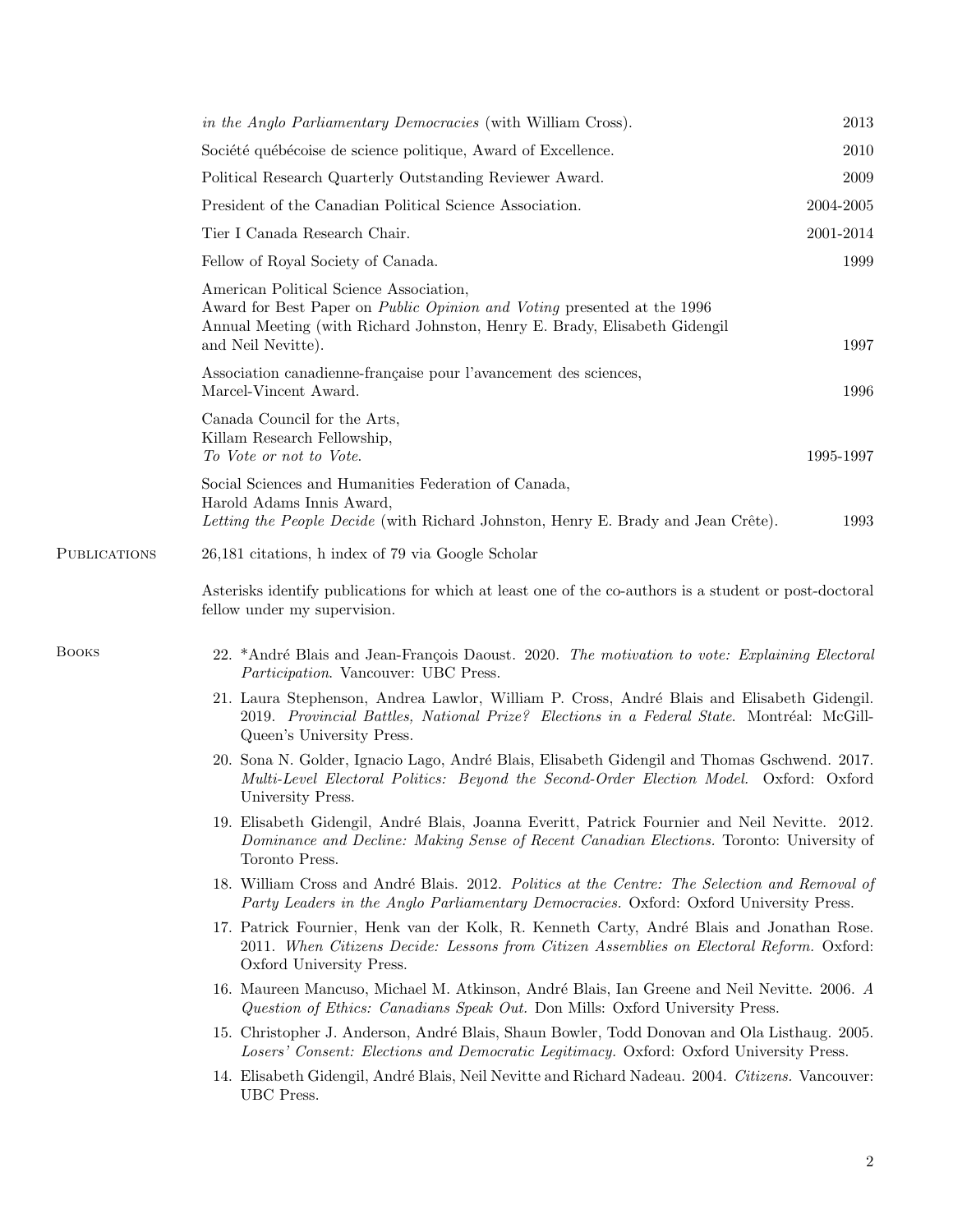- 13. \*Louis Massicotte, André Blais and Antoine Yoshinaka. 2003. Establishing the Rules of the Game: Election Laws in Democracies. Toronto: University of Toronto Press.
- 12. André Blais, Elisabeth Gidengil, Richard Nadeau and Neil Nevitte. 2002. Anatomy of a Liberal Victory: Making Sense of the Vote in the 2000 Canadian Election. Peterborough: Broadview Press.
- 11. André Blais. 2000. To Vote or Not To Vote? The Merits and Limits of Rational Choice Theory. Pittsburgh: University of Pittsburgh Press.
- 10. Neil Nevitte, André Blais, Elisabeth Gidengil and Richard Nadeau. 1999. An Unsteady State: The 1997 Canadian Federal Election. Toronto: Oxford University Press.
- 9. Maureen Mancuso, Michael M. Atkinson, André Blais, Ian Greene and Neil Nevitte. 1998. A Question of Ethics: Canadians Speak Out. Toronto: Oxford University Press.
- 8. André Blais, Donald Blake and Stéphane Dion. 1997. Governments, Parties and Public Sector Employees: Canada, United States, Britain and France. Pittsburgh: University of Pittsburgh Press.
- 7. Richard Johnston, André Blais, Elisabeth Gidengil and Neil Nevitte. 1996. The Challenge of Direct Democracy: The 1992 Canadian Referendum. Montréal: McGill-Queen's University Press.
- 6. Richard Johnston, André Blais, Henry Brady and Jean Crête. 1992. Letting the People Decide: The Dynamics of Canadian Elections. Stanford University Press.
- 5. André Blais and Elisabeth Gidengil. 1991. Making Representative Democracy Work: The Views of Canadians. Ottawa: Royal Commission on Electoral Reform and Party Financing and Dundurn Press.
- 4. André Blais. 1986. A Political Sociology of Public Aid to Industry. Toronto: University of Toronto Press.
- 3. Frederick J. Fletcher, David V.J. Bell, André Blais, Jean Crête and William Gilsdorf. 1981. Les quotidiens et les affaires publiques. Ottawa: Commission royale sur les quotidiens.
- 2. \*Caroline Andrew, André Blais and Rachel Desrosiers. 1976. Les élites politiques, les bas salariés et la politique du logement à Hull. Ottawa: Presses de l'Université d'Ottawa.
- 1. Vincent Lemieux, Marcel Gilbert and André Blais. 1970. Une élection de réalignement; l'élection générale du 29 avril 1970 au Québec. Montréal: Éditions du jour.
- 
- Edited Books 9. Andr´e Blais, Christine de Clercy, Anna Lennox Esselment and Ronald Wintrobe (Eds). 2021. Across Boundaries: Essays in Honour of Robert A. Young. Kingston and Montreal: McGill-Queen's University Press.
	- 8. Laura Stephenson, John Aldrich and André Blais (Eds). 2018. The many faces of strategic voting. Ann Arbor: The University of Michigan Press.
	- 7. André Blais, Jean-François Laslier and Karine Van der Straeten. (Eds). 2016. Voting Experiments. New York: Springer.
	- 6. Kees Aarts, André Blais and Hermann Schmitt, (Eds). 2011. Political Leaders and Democratic Elections. Oxford: Oxford University Press.
	- 5. Shaun Bowler, Bernard Grofman and André Blais. (Eds). 2009. Duverger's Law of Plurality Voting: The Logic of Party Competition in Canada, India, the U.K. and the U.S. New York: Springer.
	- 4. André Blais. (Ed). 2008. To Keep or to Change First Past the Post: The Politics of Electoral Reform. Oxford: Oxford University Press.
	- 3. Paul Howe, Richard Johnston and André Blais. (Eds). 2005. Strengthening Canadian Democracy. Montréal: Institute for Research on Public Policy.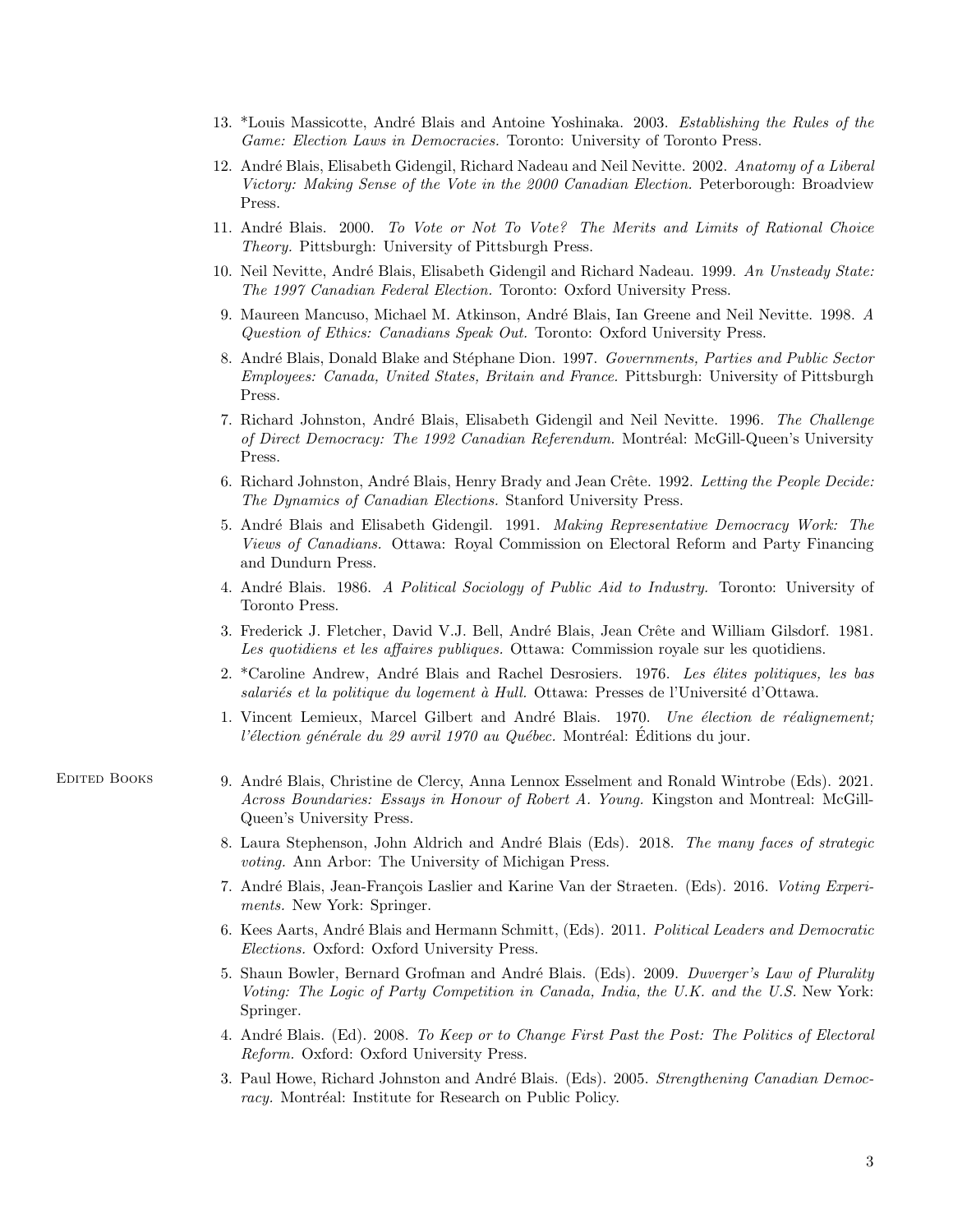- 2. André Blais and Stéphane Dion. (Eds). 1991. The Budget Maximizing Bureaucrat: Appraisals and Evidence. Pittsburgh: University of Pittsburgh Press.
- 1. André Blais. (Ed). 1986. *Industrial Policy*. Toronto: University of Toronto Press.

- ARTICLES 233. \*Semra Sevi and André Blais. "Does Voting in One Election Reduce the Expected Cost of Voting in Subsequent Elections?" Forthcoming at *Canadian Journal of Political Science*.
	- 232. \*Semra Sevi, Marco Mendoza and André Blais. "Reassessing Local Candidate Effects" Forthcoming at Canadian Journal of Political Science.
	- 231. \*Andr´e Blais, Carolina Plescia and Semra Sevi. "Do people want smarter ballots?" Forthcoming at Research and Politics.
	- 230. Jean-François Daoust, André Blais and Carolina Plescia. "Are people more satisfied with democracy when they feel they won the election? No." Forthcoming at *Political Studies Review*.
	- 229. \*André Blais, Damien Bol, Shaun Bowler, David M. Farrell, Annika Fréden, Martial Foucault, Emmanuel Heisbourg, Romain Lachat, Ignacio Lago, Peter John Loewen, Miroslav Nemˇcok, Jean-Benoit Pilet and Carolina Plescia. "What Kind of Electoral Outcome do People Think is Good for Democracy?" Forthcoming at Political Studies.
	- 228. \*Marco Mendoza Aviña and André Blais. "Are Tax Cuts Supporters Self-Interested and/or Partisan? The Case of the Tax Cuts and Jobs Act" Forthcoming at American Politics Research.
	- 227. \*André Blais, Carol Galais and Danielle Mayer. "Citizens' duties across generations" Forthcoming at Journal of Elections, Public Opinion and Parties.
	- 226. John Högström, André Blais and Carolina Plescia. "Do voters prefer more parties on the ballot?" Forthcoming at Acta Politica.
	- 225. \*André Blais, Semra Sevi and Carolina Plescia. "Are voters' views about proportional outcomes shaped by partisan preferences? A survey experiment in the context of a real election." Forthcoming at Political Science Research and Methods.
	- 224. Mathieu Turgeon and André Blais. "Am I obliged to vote? A regression discontinuity analysis of compulsory voting with ill-informed voters" Forthcoming at Political Science Research and Methods.
	- 223. André Blais, Ali Çarkoglu and Eva Anduiza. "CSES 25th anniversary special issue: An introduction" Forthcoming at Electoral Studies.
	- 222. Eric Guntermann and André Blais. "When Faced with Elite Polarization, Citizens Take Sides: The 2017 Election in Catalonia." Forthcoming at Regional & Federal Studies.
	- 221. \*Carolina Plescia, Semra Sevi and André Blais. (2021) "Who likes to vote by mail?" American Politics Research. 49(4): 381-385.
	- 220. \*André Blais, Eric Guntermann, Vincent Arel-Bundock, Ruth Dassonneville, Jean-François Laslier and Gabrielle Péloquin-Skulski. (2021) "Party Preference Representation." Party Politics. 28(1): 48-60
	- 219. \*André Blais, Carolina Plescia, John Högström and Gabrielle Péloquin-Skulski. (2021) "Do (many) voters like ranking?" *Party Politics.* 27(6): 1223-1228.
	- 218. André Blais and Rafael Hortala-Valve. (2021) "Conformity and individuals' response to information about aggregate turnout." Political Behavior. 43(4): 1395–1409.
	- 217. \*Maxime Coulombe, Andr´e Blais, Maria-Alexis Alfaro, Sofia Carbonaro and Tristan Trinque. (2021) "Fulfilling campaign promises or following public opinion: does the size of the majority matter?" Canadian Journal of Political Science. 54(2): 463–470.
	- 216. Filip Kostelka and André Blais. (2021) "The generational and institutional sources of the global decline in voter turnout" World Politic. 73(4): 629-667.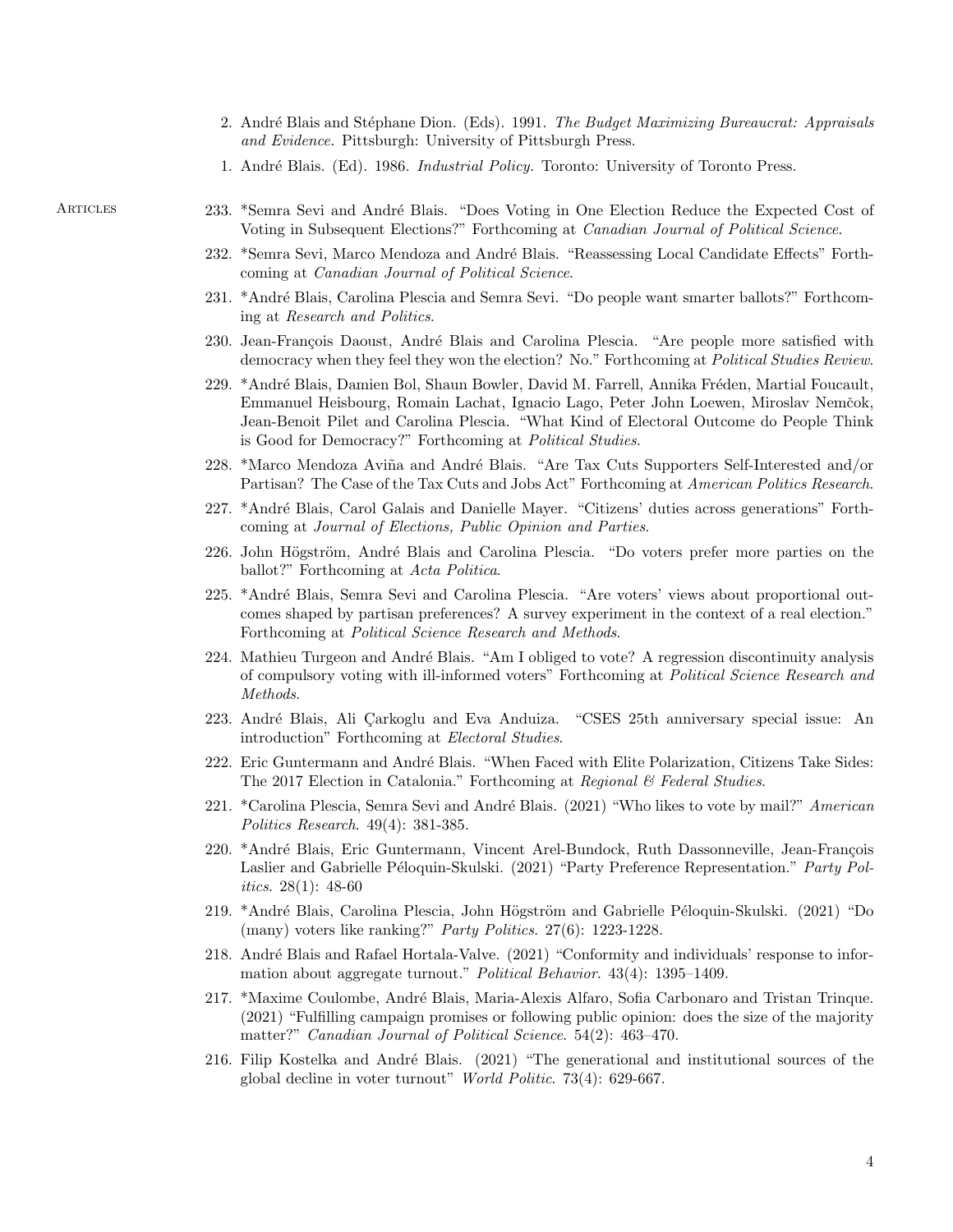- 215. \*Ruth Dassonneville, André Blais, Semra Sevi and Jean-François Daoust. (2021) "How Citizens Want their Legislator to Vote." Legislative Studies Quarterly. 46(2): 297-321.
- 214. André Blais. (2021) 'Comment chercher?" Bulletin de méthodologie sociologique. 151(1): 63-73.
- 213. Carolina Plescia, Jean-François Daoust and André Blais. (2021) "Do European Elections Enhance Satisfaction with European Union democracy?" European Union Politics. 22(1): 94-113.
- 212. Damien Bol, Marco Giani, André Blais and Peter John Loewen. (2021) "The effect of COVID-19 lockdowns on political support: Some good news for democracy?" European Journal of Political Research. 60(2): 497–505.
- 211. \*Jean-François Daoust, André Blais and Gabrielle Péloquin-Skulski. (2021) "What do voters do when they prefer a leader from another party?" Party Politics. 27(2): 308–316.
- 210. Vincent Arel-Bundock, André Blais and Ruth Dassonneville. (2021) "Do voters benchmark economic performance?" British Journal of Political Science. 51(1): 437-449.
- 209. Holly Ann Garnett and André Blais. (2020) "The ABCs of electoral reform: The impact of reading levels on knowledge, interest, and opinion." Canadian Journal of Political Science. 53(4): 872–886.
- 208. \*Semra Sevi, André Blais and Danielle Mayer. (2020) "Do Lawyers Get More Votes?" American Review of Canadian Studies 50(2): 216-228.
- 207. Carolina Plescia, André Blais and John Högsröm. (2020) "Do people want a fairer electoral system? An experimental study in four countries." European Journal of Political Science. 59(4): 733-751.
- 206. Claire Durand and André Blais. (2020) "Quebec 2018: A failure of the polls or else?" Canadian Journal of Political Science. 53(1): 133-150.
- 205. Ruth Dassonneville, André Blais, Marc Hooghe and Kris Deschouwer. (2020) "The effects of survey mode and sampling in Belgian election studies: a comparison of national probability fact-to-face survey and a non probability Internet survey." Acta Politica. 55(2): 175-198.
- 204. Ludovic Rheault, Andr´e Blais, John Aldrich and Thomas Gschwend. (2020) "Understanding people's choice when they have votes." Journal of Elections, Public Opinion and Parties. 30(4): 466-483.
- 203. \*Eric Guntermann, Andr´e Blais, Marc Guinjoan and Ignacio Lago. (2020) "A study of voting behaviour in an exceptional context: The 2017 Catalan election." European Political Science. 19(2): 288-301.
- 202. \*Semra Sevi, Marco Mendoza Aviña, Gabrielle Péloquin-Skulski, Emmanuel Heisbourg, Paola Vegas, Maxime Coulombe, Vincent Arel-Bundock, Peter John Loewen and André Blais. (2020) "Logarithmic vs. Linear Visualizations of COVID-19 Cases Do Not Affect Citizens' Support for Confinement." Canadian Journal of Political Science 53: 385-390.
- 201. \*Jean-François Daoust, Claire Durand and André Blais. (2020) "Are Pre-election Polls More Helpful than Harmful? Evidence from the Canadian Case." Canadian Public Policy 46(1): 175-186.
- 200. \*Eric Guntermann and André Blais. (2020) "How do voters react when their party forms a coalition they dislike?" West European Politics 43(7): 1480-1489.
- 199. \*Fernando Feitosa, Andr´e Blais and Ruth Dassonneville. (2020) "Does compulsory voting foster civic duty to vote?" Election Law Journal 19(1): 19-44.
- 198. Ignacio Lago and André Blais. (2020) "Decentralization and Electoral Swings." Regional Studies  $54(7)$ : 907-918.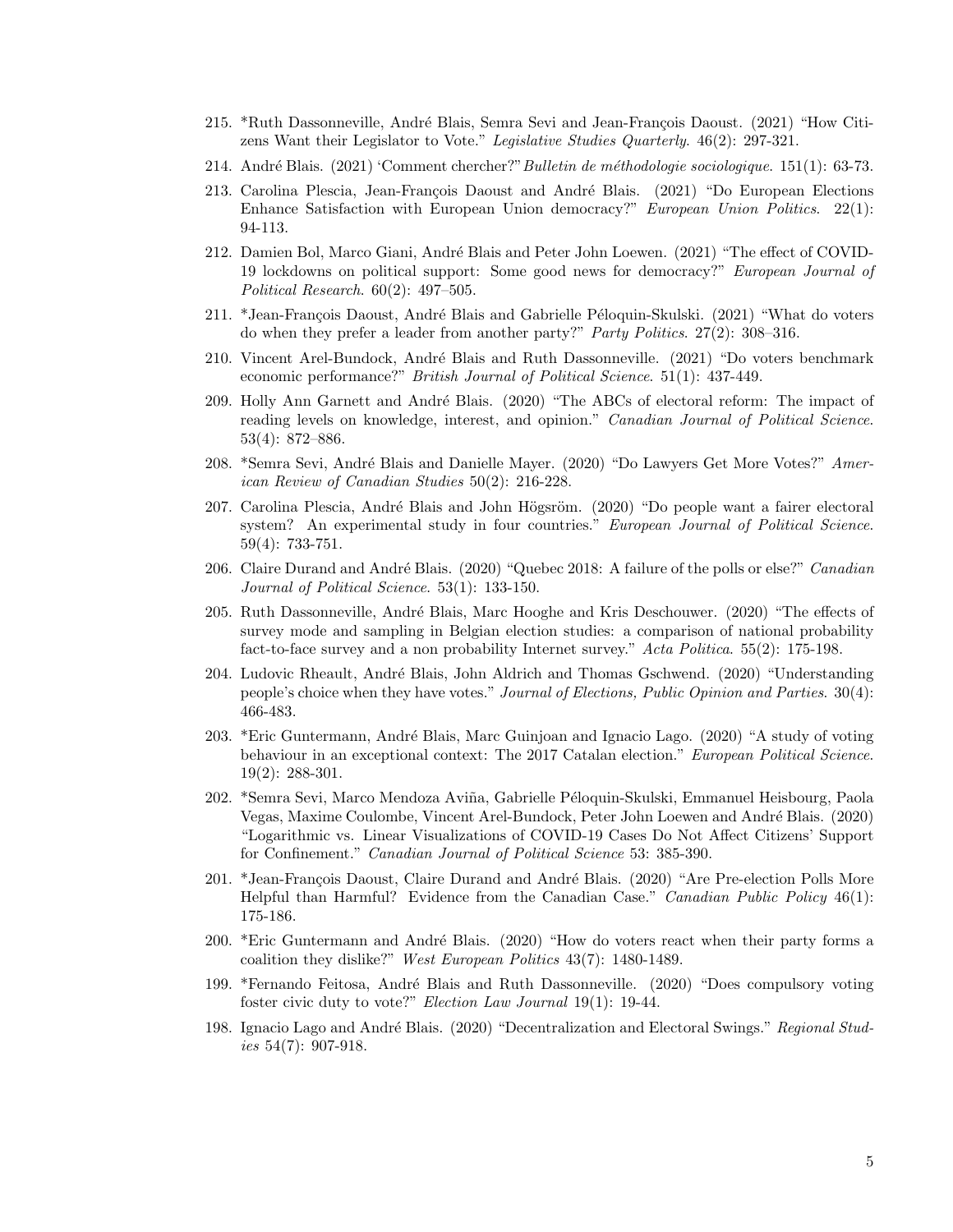- 197. \*Christopher Anderson, André Blais, Jean-François Daoust, Luc Arrondel, Jean-François Laslier and Karine van der Straeten. (2020) "Messi, Ronaldo, and the politics of celebrity elections: Voting for the best soccer player of the world." Perspectives on Politics 18(1): 91- 110.
- 196. \*Semra Sevi, Can Mekik, André Blais and Semih Cakir. (2020) "How Do Turks Abroad Vote?" Turkish Studies. 21(2): 208-230.
- 195. Carol Galais and André Blais. (2019) "Is there a gender gap in the sense of duty to vote?" Societies 9(4): 1-15.
- 194. \*André Blais, Carol Galais and Maxime Coulombe. (2019) "The effect of social pressure from family and friends on turnout." Journal of Social and Personal Relationships 36(9): 2824-2841.
- 193. \*Yannick Dufresne, Anja Kilibarda, André Blais and Alexis Bibeau-Gagnon. (2019) "Religiosity or Racism? The Bases of Opposition to Religious Accommodation in Quebec." Nations and Nationalism 25(2): 673-696.
- 192. \*Semra Sevi, Vincent Arel-Bundock and André Blais. (2019) "Do Women Get Fewer Votes? No." Canadian Journal of Political Science 52(1): 201-210.
- 191. \*Filip Kostelka, André Blais and Elisabeth Gidengil. (2019) "Has the Gender Gap in Voter Turnout Really Disappeared?" West European Politics 42(3): 437-463.
- 190. \*André Blais, Carol Galais and Danielle Mayer. (2019) "Is it a duty to vote and to be informed?" Political Studies Review 17(4): 328-339.
- 189. Daniel Stockemer and André Blais. (2019) "Voters and abstainers in national and European Elections?" European Review 27(2): 300-315.
- 188. Ignacio Lago and André Blais. (2019) "Early voting and satisfaction with vote choice." Representation 55(20): 225-233.
- 187. \*André Blais, Jean-François Daoust, Ruth Dassonneville and Gabrielle Péloquin-Skulski. (2019) "What is the cost of voting?" Electoral Studies 59: 225-233.
- 186. \*André Blais, Fernando Feitosa and Semra Sevi. (2019) "Was my decision to vote (or abstain) the right one?" Party Politics  $25(3)$ : 382-389.
- 185. André Blais and Christopher Achen. (2019) "Civic duty and voter turnout." Political Behavior 41(2): 473-497.
- 184. Damien Bol, André Blais, Jean-Benoit Pilet, Lidia Nunez and Xavier Gillard. (2018) "Voting and satisfaction with democracy in flexible-list PR." Electoral Studies 56: 23-34.
- 183. André Blais. (2018) "The Language of Political Science: Should It Be English?" European Political Science 17(3) 337-339.
- 182. \*Dieter Stiers, Jean-François Daoust and André Blais. (2018) "What Makes People Believe that their Party Won the Election" Electoral Studies 55: 21-29.
- 181. Damien Bol, André Blais and Jean-François Laslier. (2018) "A mixed-utility theory of vote choice regret." Public Choice 176(3-4): 461-478.
- 180. \*Daniel Stockemer, Andr´e Blais, Filip Kostelka and Chris Chhim. (2018) "Voting in the Eurovision Song Contest." Politics 38(4): 428-442.
- 179. \*Damien Bol, André Blais and Simon Labbé St-Vincent. (2018) "Which matters most: Party strategic exit or voter strategic voting? A laboratory experiment." Political Science Research and Methods 6(2): 229-244.
- 178. \*Semra Sevi, Antoine Yoshinaka and André Blais. (2018) "Legislative Party Switching and the Changing Nature of the Canadian Party System, 1867-2015." Canadian Journal of Political Science 51(3): 665-695.
- 177. \*Filip Kostelka and André Blais. (2018) "The Chicken and Egg Question: Satisfaction with Democracy and Voter Turnout." PS: Political Science & Politics 51(2): 370-376.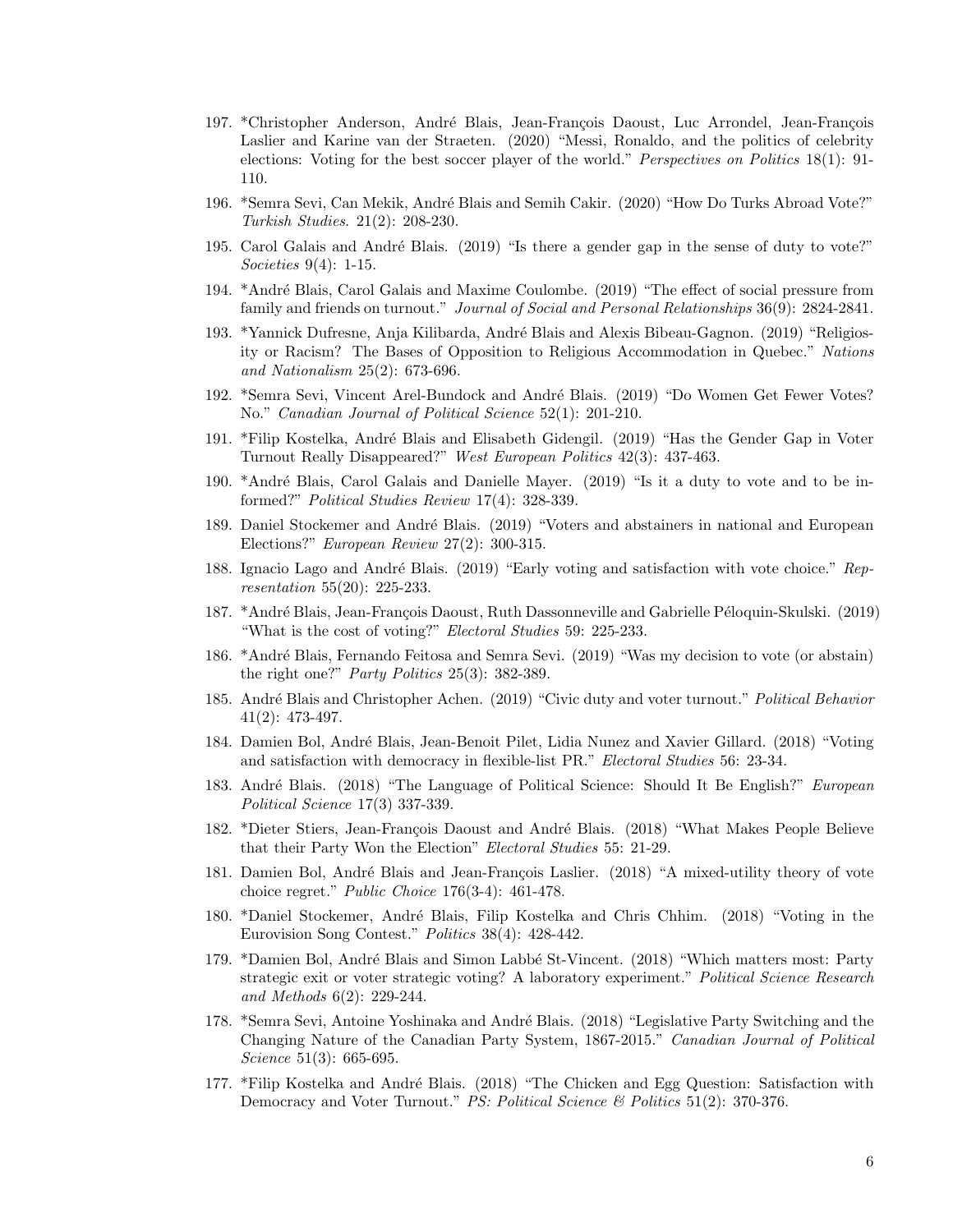- 176. Carol Galais and André Blais. (2017) "Duty to vote and political support in Asia." International Journal of Public Opinion Research 29(4): 631-656.
- 175. André Blais and Arianna Degan. (2017) "L'étude empirique du vote stratégique." L'Actualité  $économique 93(1-2): 47-78.$
- 174. André Blais, Arnaud Dellis and Michel Le Breton. (2017) "Élections: Comportements, Mécanismes et Réformes" L'Actualité économique, Revue d'analyse économique  $93(1-2)$ : 5-21.
- 173. Tom Verthe, Damien Bol, Stefanie Beyens and André Blais. (2017) "Making voters count in parliament or government." Journal of Elections, Public Opinion and Parties 27(4): 389-412.
- 172. \*Jean-François Daoust and André Blais. (2017) "How much do voters care about the electoral outcome in their district?" Journal of Representative Democracy 53(3-4): 233-246.
- 171. \*André Blais and Jean-François Daoust. (2017) "What do voters do when they like a local candidate from another party?" Canadian Journal of Political Science 50(4): 1103-1109.
- 170. Bernard Dolez, Annie Laurent and André Blais. (2017) "Strategic voting in the second round of a two- round system." French Politics 15(1): 27-42.
- 169. \*André Blais, Eric Guntermann and Marc-André Bodet. (2017) "Linking Party Preference and the Composition of Government: A New Standard for Evaluating the Performance of Electoral Democracy." Political Science Research and Methods 5(2): 315-331.
- 168. \*André Blais, Alexandre Morin-Chassé and Shane Singh. (2017) "Election Outcomes, Legislative Representation, and Satisfaction with Democracy." Party Politics 23(2): 85-95.
- 167. \*Ellen Quintelier and André Blais. (2017) "Intended and Reported Political Participation." International Journal of Public Opinion Research 28(1): 117-128.
- 166. Guillermo Cordero and André Blais. (2017) "Is a corrupt government totally unacceptable?" West European Politics 40(4): 645-662.
- 165. Sona Golder, Laura Stephenson, Karine Van der Straeten, André Blais, Damien Bol, Philip Harfst and Jean-François Laslier. (2017) "Votes for women: electoral systems and support for female candidates." *Politics* & Gender 13(1): 107-131.
- 164. \*André Blais and Anja Kilibarda. (2016) "Correct Voting and Post-Election Regret." PS : Political Science & Politics 49(4): 761-765.
- 163. \*Damien Bol, Philipp Harfst, André Blais, Sona Golder, Jean-François Laslier, Laura Stephenson and Karine van der Straeten. (2016) "Addressing Europe's Democratic Deficit: An Experimental Evaluation of the Pan-European District Proposal." European Union Politics 17(4): 525-545.
- 162. Jean-François Laslier and André Blais. (2016) "Systèmes électoraux, qualité de la démocratie : qu'apporte la science économique à la science politique?" Regards croisés sur l'économie  $1(18)$ : 154-164.
- 161. Andr´e Blais. (2016) "Is Duverger's Law Valid?" French Politics 14(1): 126-130.
- 160. \*André Blais and Carol Galais. (2016) "Measuring the Civic Duty to Vote: A Proposal." Electoral Studies 41: 60-69.
- 159. \*Carol Galais and André Blais. (2016) "Do People Feel More of a Duty to Vote in Some Elections?" West European Politics 39(4): 755-777.
- 158. \*Andr´e Blais, Elisabeth Gidengil and Anja Kilibarda. (2016) "Partisanship, Information and Perceptions of Government Corruption." International Journal of Public Opinion Research  $29(1): 95-110.$
- 157. \*Simon Labbé St-Vincent, André Blais and Jean-Benoît Pilet. (2016) "The Electoral Sweet Spot in the Lab." *Journal of Experimental Political Science* 3: 75-83.
- 156. \*Simon Labbé-St-Vincent and André Blais. (2016) "Le vote à l'Election d'à côté." *Politique*  $et$  Sociétés 35(1): 49-72.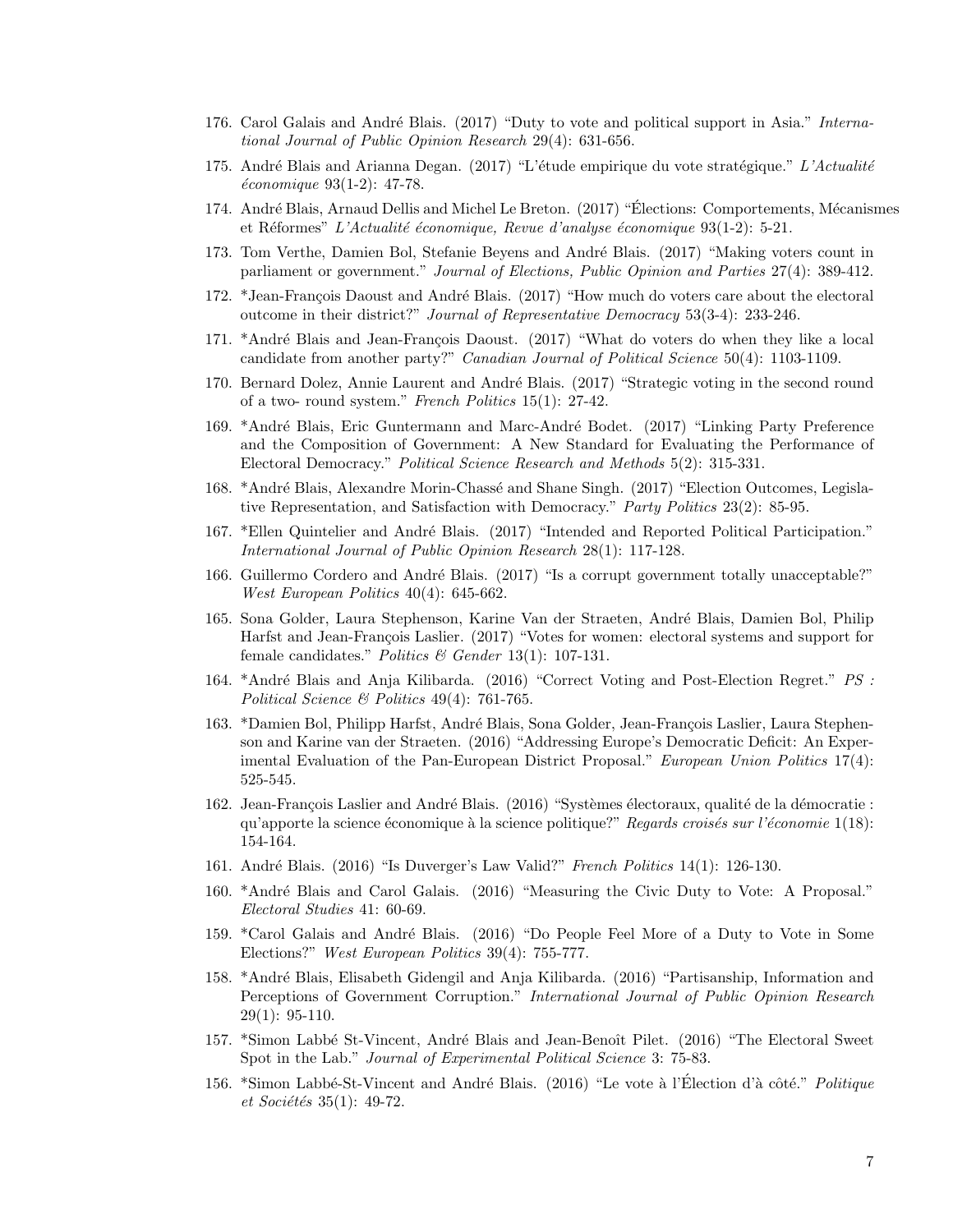- 155. \*Carol Galais and André Blais. (2016) "Beyond Rationalization: Voting out of Duty or Expressing Duty after Voting?" International Political Science Review 37(2): 213-229.
- 154. André Blais, Jean-François Laslier, François Poinas and Karine van der Straeten. (2015) "Citizens' Preferences about Voting Rules: Self-Interest, Ideology, and Sincerity." Public Choice 164(3-4): 423-442
- 153. \*Hanna Wass, André Blais, Alexandre Morin-Chassé and Marjukka Weide. (2015) "Engaging Immigrants? Examining the Correlates of Political Participation among Voters with Migration Background." Journal of Election, Public Opinion, and Parties 25(4): 407-424.
- 152. \*Ruth Dassonneville, André Blais and Yves Dejaeghere. (2015) "Staying with the Party, Switching or Exiting? A Comparative Analysis of Determinants of Party Switching and Abstaining." Journal of Elections, Public Opinion, and Parties 25(3): 387-405.
- 151. Romain Lachat, André Blais and Ignacio Lago. (2015) "Assessing the Mechanical and Psychological Effects of District Magnitude." Journal of Elections, Public Opinion, and Parties 25: 284-299.
- 150. \*Jean-François Laslier, André Blais, Damien Bol, Sona Golder, Philipp Harfst, Laura Stephenson and Karine Van der Straeten. (2015) "The EuroVotePlus Experiment." European Union Politics 16(4): 601-615.
- 149. Dario Tuorto and André Blais, (2014) "Angry Enough to Abstain? Turnout, Political Discontent and the Economic Crisis in the 2013 Elections." Polis 28(1): 25-36.
- 148. \*André Blais and Filip Kostelka. (2015) "The Decision to Vote or Abstain in the 2014 European Elections." Revue Européenne des Sciences Sociales 53(1): 79-94.
- 147. \*André Blais, Jean-Benoit Pilet, Simon Labbé-St-Vincent and Rafael Trebich. (2014) "Voting Correctly in Lab Elections with Monetary Incentives: The Impact of District Magnitude." Party Politics 22: 544-551.
- 146. \*André Blais, Jean-Benoît Pilet, Karine van der Straeten, Jean-François Laslier and Maxime Heroux-Legault. (2014) "To Vote or to Abstain? An Experimental Test of Rational Calculus in First Past the Post and PR Elections." Electoral Studies 36: 39-50.
- 145. \*Carol Galais and André Blais. (2014) "A Call of Duty in Hard Times: Duty to Vote and the Spanish Economic Crisis." Research and Politics. 1(2): 1-8.
- 144. \*Andr´e Blais, Cengiz Erisen and Ludovic Rheault. (2014) "Strategic Voting and Coordination Problems in Proportional Systems: An Experimental Study." Political Research Quarterly 67(2): 386-397.
- 143. \*Laurie Beaudonnet, André Blais, Damien Bol and Martial Foucault. (2014) "The Impact of Election Outcomes on Satisfaction with Democracy Under a Two-Round System." French Politics 22: 22-35.
- 142. André Blais. (2014) "Why is Turnout So Low in Switzerland? Comparing the Attitudes of Swiss and German Citizens Towards Electoral Democracy" Swiss Political Science Review 20(4): 520-528.
- 141. \*Delia Dumitrescu and André Blais. (2014) "Anxiety and Vote Decision-Making in Winner Take All Elections." Canadian Journal of Political Science 47(3): 451-474.
- 140. André Blais and Daniel Rubenson. (2013) "The Source of Turnout Decline: New Values or New Contexts?" Comparative Political Studies 46(1): 95-117.
- 139. Karine van der Straeten, Jean-François Laslier and André Blais. (2013) "Vote Au Pluriel: How People Vote When Offered to vote Under Different Rules?" *PS Political Science & Politics* 46(2): 324-329.
- 138. Karine van der Straeten, Nicolas Sauger, Jean-François Laslier and André Blais. (2013) "Sorting out Mechanical and Psychological Effects in Candidate Elections: An Appraisal with Experimental Data." British Journal of Political Science 43(4): 937-944.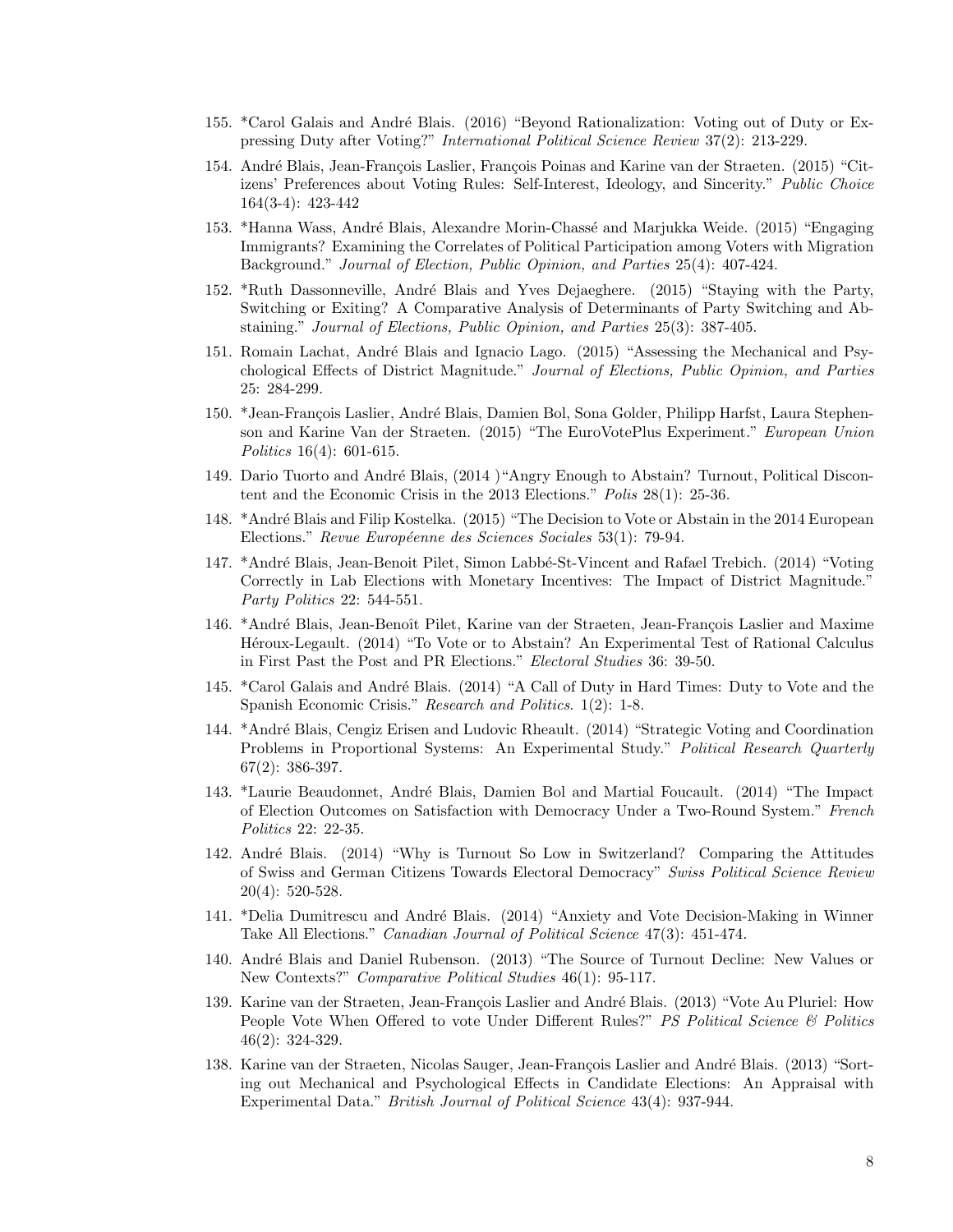- 137. \*Shane Singh, Ekrem Karakoç and André Blais. (2012) "Differentiating Winners: How Elections Affect Satisfaction with Democracy." Electoral Studies, 31(1): 201-211.
- 136. \*Eugénie Dostie-Goulet, André Blais, Patrick Fournier and Elisabeth Gidengil. (2012) "L'abstention s'elective, ou pourquoi certains jeunes qui votent au fédéral boudent les élections municipales." Canadian Journal of Political Science 45(4): 909-927.
- 135. \*André Blais, Maxime Héroux-Legault, Laura Stephenson, William Cross and Elisabeth Gidengil. (2012) "Assessing the Psychological and Mechanical Impact of Electoral Rules: A Quasi-Experiment." Electoral Studies 31(4): 829–837.
- 134. William Cross and André Blais. (2012) "Who Selects Party Leader?" Party Politics 18(2): 127-150.
- 133. Peter Sodurlund, Hanna Waas and André Blais. (2011) "The Impact of Motivational and Contextual Factors on Turnout in First- and Second-Order Elections." Electoral Studies 30(4): 689-699.
- 132. \*Shane Singh, Ignacio Lago and André Blais. (2011) "Winning and Competitiveness as Determinants of Political Support." Social Science Quarterly 92(3): 695-709.
- 131. \*André Blais and Simon Labbé St-Vincent. (2011) "Personality Traits, Political Attitudes, and the Propensity to Vote." European Journal of Political Research 50(2): 395-417.
- 130. \*Delia Dumitrescu and André Blais. (2011) "Increased Realism at Lower Cost: The Case for the Hybrid Experiment." *PS: Political Science & Politics*  $44(3)$ : 521-523.
- 129. \*Andr´e Blais, Romain Lachat, Airo Hino and Pascal Doray-Demers. (2011) "The Mechanical and Psychological Effects of Electoral Systems." Comparative Politics 44(12): 1599-1621.
- 128. Patrick Fournier, Mathieu Turgeon, André Blais, Joanna Everitt, Elisabeth Gidengil and Neil Nevitte. (2011) "Deliberation from Within: Changing One's Mind During an Interview." Political Psychology 32(5): 885-919.
- 127. \*André Blais, Eva Anduiza and Aina Gallego. (2011) "Decentralization and Voter Turnout." Environment and Planning C 29(2): 297-320.
- 126. \*André Blais and Ludovic Rheault. (2011) "Optimists and Skeptics: Why Do People Believe in the Value of their Single Vote?" Electoral Studies 30(1): 77-82.
- 125. André Blais. (2010) "Making Electoral Democracy Work." Electoral Studies 29(1): 169-170.
- 124. Karine van der Straeten, Jean-François Laslier, Nicolas Sauger and André Blais. (2010) "Strategic, Sincere, and Heuristic Voting under Four Election Rules." Social Choice and Welfare  $35(3)$ :  $435-472$ .
- 123. André Blais. (2010) "The French Electoral and Party System in Comparative Perspective." French Politics 8(1): 79-82.
- 122. \*André Blais, Simon Labbé St-Vincent, Jean-François Laslier, Nicolas Sauger and Karine van der Straeten. (2010) "Strategic Vote Choice in One Round and Two Round Elections: An Experimental Study." Political Research Quarterly 20(1): 1-9.
- 121. \*Andr´e Blais, Elisabeth Gidengil, Patrick Fournier, Neil Nevitte, Joanna Everitt and Jiyoon Kim. (2010) "Political Judgments, Perceptions of Facts, and Partisan Bias." Electoral Studies 29(1): 1-12.
- 120. \*Andr´e Blais, Jiyoon Kim and Martial Foucault. (2010) "Public Spending, Public Deficits, and Government Coalitions." Political Studies, 58(5): 829-846.
- 119. Paul R. Abramson, John H. Aldrich, Andr´e Blais, Matthew Diamond, Abraham Diskin, Indridi H. Indridason, Daniel Lee and Renan Levine. (2010) "Comparing Strategic Voting Under FPTP and PR Systems." Comparative Political Studies 43(1): 61-90.
- 118. James C. Garand, Michael W. Giles, Andr´e Blais and Iain McLean. (2009) "Political Science Journals in Comparative Perspective: Evaluating Scholarly Journals in the United States, Canada, and the United Kingdom." PS: Political Science  $\mathcal{B}$  Politics 36: 293-308.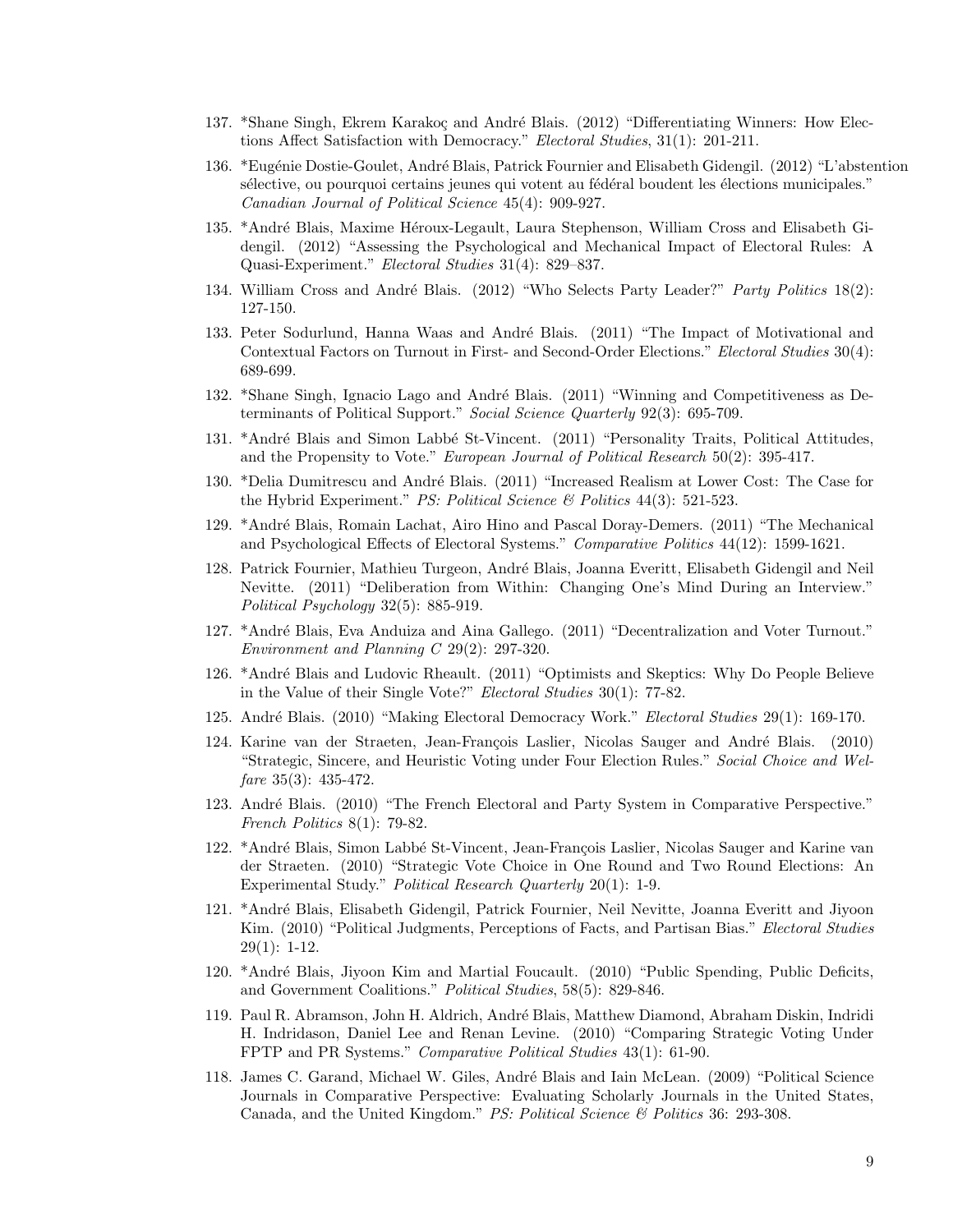- 117. \*André Blais and Peter J. Loewen. (2009) "The Electoral System and Its Effects." West European Politics 34: 342-356.
- 116. André Blais and Ignacio Lago. (2009) "A General Measure of District Competitiveness." Electoral Studies 28: 94-100.
- 115. Andr´e Blais, Elisabeth Gidengil, Patrick Fournier and Neil Nevitte. (2009) "Information, Visibility, and Elections: Why Electoral Outcomes Differ When Voters Are Better Informed." European Journal of Political Research 48: 256-280.
- 114. Iain McLean, Andr´e Blais, James C. Garand and Micheal Giles. (2009) "Comparative Journal Ratings: A Survey Report." Political Studies Review 7: 18-38.
- 113. \*André Blais and Andrea Perrella. (2008) "Systemic Effects of Televised Leaders' Debates." The International Journal of Press/Politics 13: 451-464.
- 112. \*Andr´e Blais, Elisabeth Gidengil, Patrick Fournier, Neil Nevitte and Bruce Hicks. (2009) "Measuring Expectations: Comparing Alternative Approaches." Electoral Studies, 27: 337- 343.
- 111. \*Agnieszka Dobrzynska and André Blais. (2008) "Testing Zaller's Reception and Acceptance Model in an Intense Election Campaign." Political Behavior 30: 259-275.
- 110. Eric Montpetit, André Blais and Martial Foucault. (2008) "What Does It Take for a Canadian Political Scientist to Get Cited." Social Science Quarterly, 89: 802-816.
- 109. Richard Nadeau, Neil Nevitte, André Blais and Elisabeth Gidengil. (2008) "Election Campaigns as Information Campaigns: Who Learns What and Does It Matter." Political Communication, 25: 229-248.
- 108. \*Steven White, Neil Nevitte, André Blais, Elisabeth Gidengil and Patrick Fournier. (2008) "The Political Resocialization of Immigrants: Resistance or Life-Long Learning?" Political Research Quarterly, 61: 268-281.
- 107. \*Daniel Rubenson, Andr´e Blais, Patrick Fournier, Elisabeth Gidengil and Neil Nevitte. (2007) "Does Low Turnout Matter? Evidence from the 2000 Canadian Election." Electoral Studies, 26: 589-597.
- 106. André Blais, Jean-François Laslier, Annie Laurent, Nicolas Sauger and Karine Van der Straeten. (2007) "One-round vs Two-round Elections: An Experimental Study." French Politics 5: 278- 286.
- 105. \*André Blais and François Gélineau. (2007) "Winning, Losing, and Satisfaction with Democracy" Political Studies 55: 425-441.
- 104. \*André Blais and Indridi Indridason. (2007) "Making Candidates Count: The Logic of Electoral Alliances in Two Round Legislative Elections." Journal of Politics 69: 193-205.
- 103. André Blais. (2006) "What Affects Turnout?" Annual Review of Political Science 9: 111-125.
- 102. André Blais. (2006) "The Causes and Consequences of the Cumul des Mandat." French Politics 4: 266-268.
- 101. André Blais and Kees Aarts. (2006) "Electoral Systems and Turnout." Acta Politica 41: 180-196.
- 100. \*André Blais and Marc-André Bodet. (2006) "How Do Voters Form Expectations About the Parties' Chances of Winning the Election?" Social Science Quarterly 87: 477-493.
- 99. \*André Blais and Marc-André Bodet. (2006) "Does Proportional Representation Foster Closer Congruence Between Citizens and Policymakers?" Comparative Political Studies 39: 1243- 1262.
- 98. \*Andr´e Blais, John Aldrich, Indridi Indridason and Renan Levine. 2006. "Do Voters Care About Government Coalitions?" Party Politics 12(6): 691-705.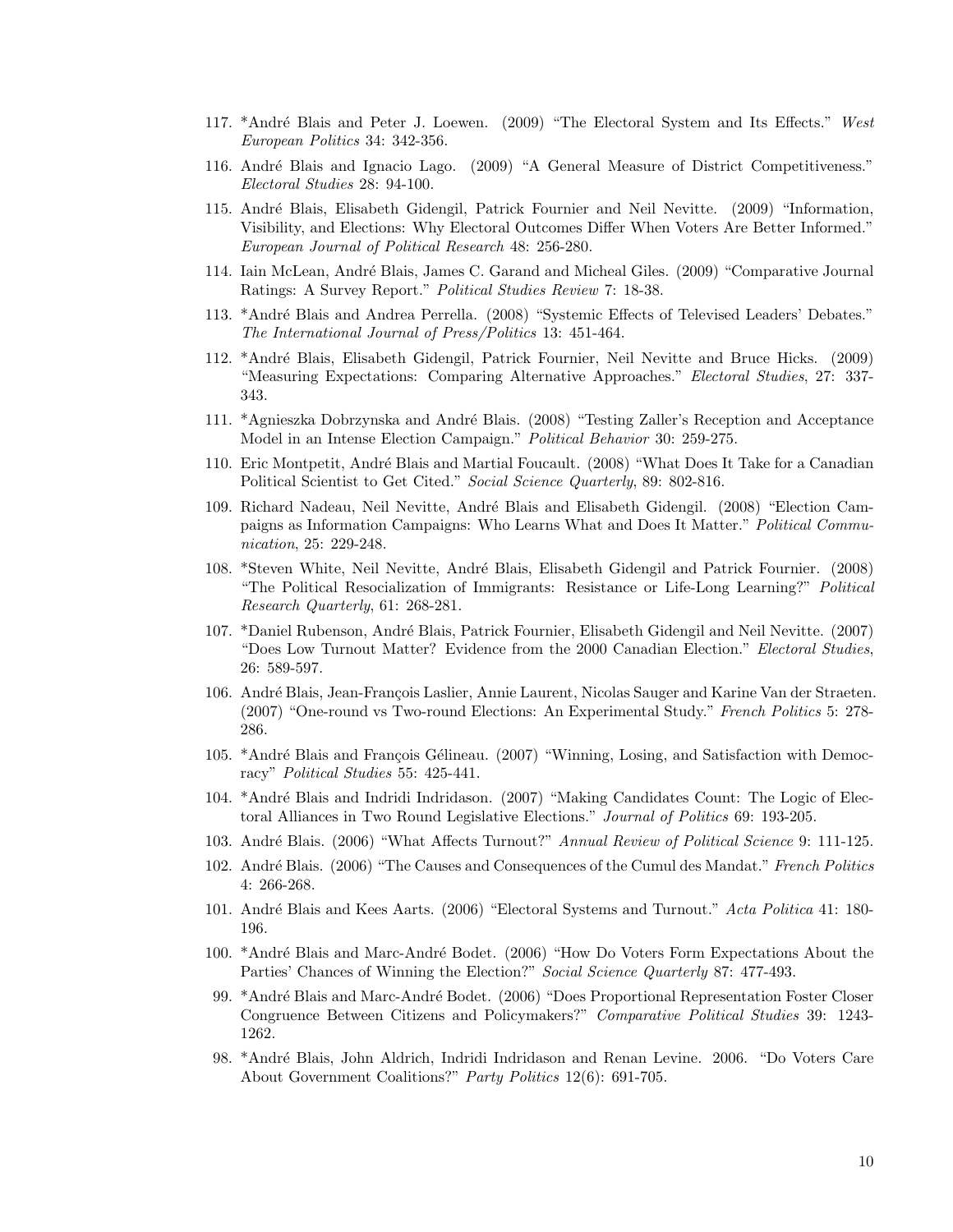- 97. \*Peter Loewen and André Blais. (2006) "Did Bill C-24 Affect Voter Turnout? Evidence from the 2000 and 2004 Elections." *Canadian Journal of Political Science* 39(4): 935-943.
- 96. Elisabeth Gidengil, André Blais, Joanna Everitt, Patrick Fournier and Neil Nevitte. (2006) "Back to the Future? Making Sense of the 2004 Canadian Election outside Quebec" Canadian Journal of Political Science 39(1): 1-25.
- 95. André Blais. (2005) "Accounting for the Electoral Success of the Liberal Party in Canada." Canadian Journal of Political Science 38(4): 821-840.
- 94. \*Andr´e Blais, Agnieszka Dobrzynska and Indridi Indridason. (2005) "To Adopt or Not to Adopt Proportional Representation: The Politics of Institutional Choice." British Journal of Political Science 35(1): 182-190.
- 93. \*André Blais, Robert Young and Martin Turcotte. (2005) "Direct or Indirect? Assessing Two Approaches to the Measurement of Strategic Voting?" Electoral Studies 24(2): 163-176.
- 92. \*Daniel Rubenson, Andr´e Blais, Patrick Fournier, Elisabeth Gidengil and Neil Nevitte. (2004) "Accounting for the Age Gap in Turnout." Acta Politica 39(4): 407-421.
- 91. André Blais. (2004) "How Many Voters Change their Mind in the Month Preceding the Election?" PS: Political Science and Politics 37(4): 801-803.
- 90. \*Andr´e Blais, Mathieu Turgeon, Elisabeth Gidengil, Neil Nevitte and Richard Nadeau. (2004) "Which Matters Most? Comparing the Impact of Issues and the Economy in American, British and Canadian Elections." *British Journal of Political Science* 34(3): 555-563.
- 89. Andr´e Blais, Elisabeth Gidengil, Neil Nevitte and Richard Nadeau. (2004) "Do (Some) Canadian Voters Punish a Prime Minister for Calling a Snap Election?" *Political Studies* 52(2): 307-323.
- 88. \*André Blais and Mathieu Turgeon. (2004) "How Good Are Voters at Sorting Out the Weakest Candidate in their Constituency." Electoral Studies 23(3): 455-461.
- 87. André Blais, Elisabeth Gidengil, Neil Nevitte and Richard Nadeau. (2004) "Where Does Turnout Decline Come From?" European Journal of Political Research 43(2): 221-236.
- 86. André Blais. (2004) "Les élections affectent-elles les politiques gouvernementales? Le cas des dépenses publiques." Revue française de science politique  $53(6)$ : 929-940.
- 85. \*André Blais, Claire Durand and Marc-André Bodet. (2003) "The Dynamics of Vote Intentions in the First Round of the 2002 French Presidential Election." French Politics 1: 369-375.
- 84. \*Andr´e Blais, Elisabeth Gidengil, Agnieszka Dobrzynska, Neil Nevitte and Richard Nadeau. (2003) "Does the Local Candidate Matter?" Canadian Journal of Political Science 36(3): 657- 664.
- 83. \*Agniezka Dobrzynska, André Blais and Richard Nadeau. (2003) "Do the Media Have a Direct Impact on the Vote?" International Journal of Public Opinion Research 15(1): 27-43.
- 82. André Blais, Elisabeth Gidengil, Richard Nadeau and Neil Nevitte. (2003) "Campaign Dynamics in the 2000 Canadian Election: How the Leader Debate Salvaged the Conservative Party." PS: Political Science & Politics 36(1): 45-50.
- 81. \*Patrick Fournier, André Blais, Richard Nadeau, Elisabeth Gidengil and Neil Nevitte. (2003) "Issue Importance and Performance Voting." Political Behavior 25(1): 51-68.
- 80. André Blais, Richard Nadeau, Elisabeth Gidengil and Neil Nevitte. (2002) "The Impact of Issues and the Economy in the 1997 Canadian Election." Canadian Journal of Political Science 35(2): 409-421.
- 79. Andr´e Blais. (2002) "Why Is There So Little Strategic Voting in Canadian Plurality Rule Elections?" Political Studies 50(3): 445-454.
- 78. \*Claire Durand, André Blais and Sébastien Vachon. (2002) "Accounting for Biases in Election Surveys: The Case of the 1998 Quebec Election." Journal of Official Statistics 18(1): 25-44.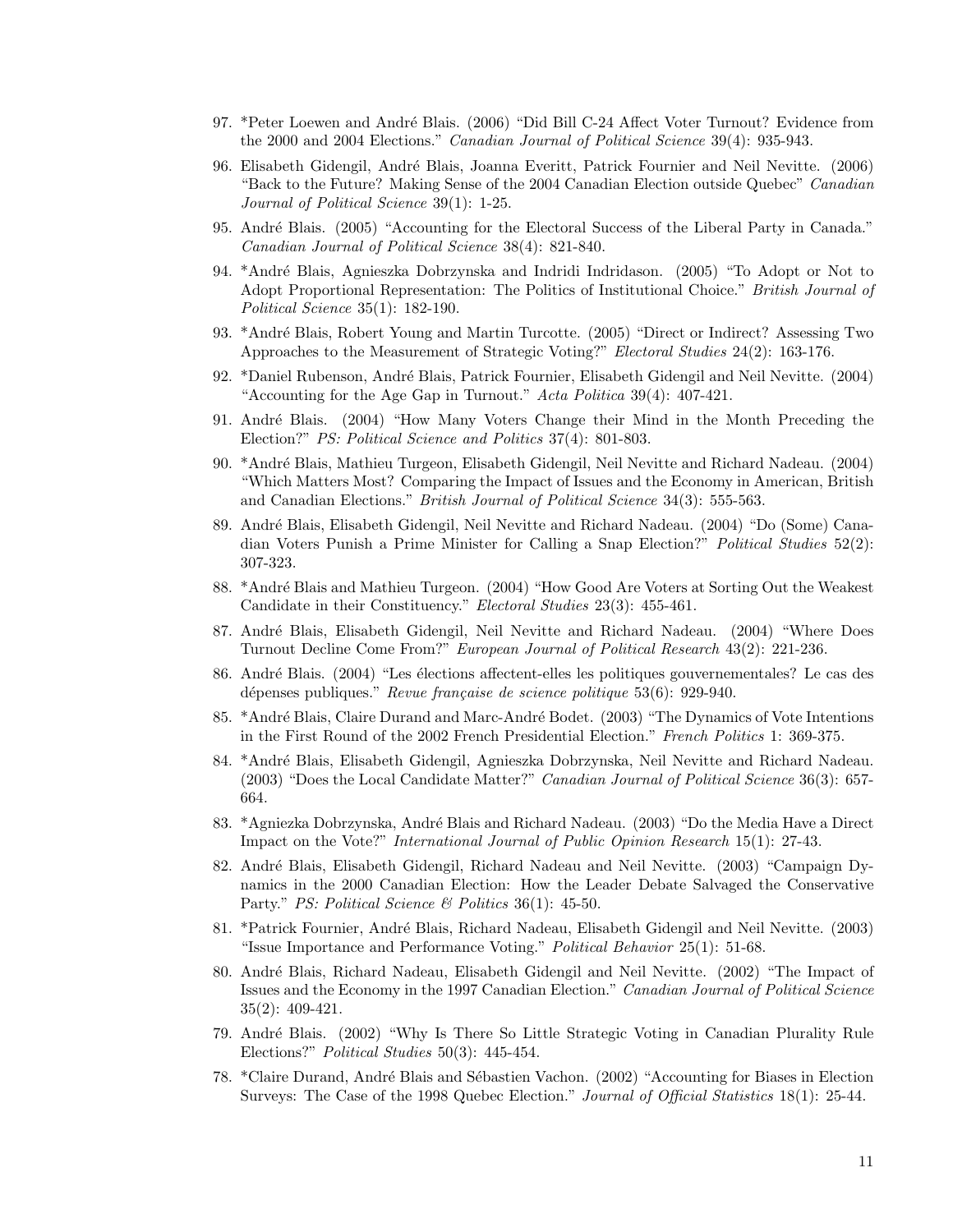- 77. Andr´e Blais, Richard Nadeau, Elisabeth Gidengil and Neil Nevitte. (2001) "The Formation of Party Preferences: Testing the Proximity and Directional Models." European Journal of Political Research 40(1): 81-91.
- 76. Andr´e Blais, Elisabeth Gidengil, Richard Nadeau and Neil Nevitte. (2001) "Measuring Party Identification: Britain, Canada, and the United States." Political Behavior 23(1): 5-22.
- 75. Elisabeth Gidengil, André Blais, Richard Nadeau and Neil Nevitte. (2001) "The Correlates and Consequences of Anti-Partyism in the 1997 Canadian Election." Party Politics 7(4): 491-513.
- 74. Andr´e Blais, Richard Nadeau, Elisabeth Gidengil and Neil Nevitte. (2001) "Measuring Strategic Voting in Multiparty Plurality Elections." Electoral Studies 20(3): 343-352.
- 73. \*Claire Durand, André Blais and Sébastien Vachon. (2001) "A Late Campaign Swing or a Failure of the Polls? The Case of the 1998 Quebec Election." Public Opinion Quarterly 65(1): 108-123.
- 72. \*Patrick Fournier, Richard Nadeau, Andr´e Blais, Elisabeth Gidengil and Neil Nevitte. (2001) "Validation of Time-of-Voting Decision Recall." Public Opinion Quarterly 65(1): 95-107.
- 71. \*Andr´e Blais, Louis Massicotte and Antoine Yoshinaka. (2001) "Deciding Who Has the Right to Vote: Election Laws in Democracies." Electoral Studies 20: 41-62.
- 70. Andr´e Blais, Neil Nevitte, Elisabeth Gidengil and Richard Nadeau. (2000) "Do People Have Feelings Towards Leaders About Whom They Say They Know Nothing?" Public Opinion Quarterly 64(4): 452-464.
- 69. \*Andr´e Blais, Robert Young and Miriam Lapp. (2000) "The Calculus of Voting: An Empirical Test." European Journal of Political Research 37(2): 181-201.
- 68. Richard Nadeau, Andr´e Blais, Elisabeth Gidengil and Neil Nevitte. (2000) "It's Unemployment Stupid! Why Perceptions about the Job Situation Hurt the Liberals in the 1997 Election." Canadian Public Policy 26(1): 77-94.
- 67. Andr´e Blais, Richard Nadeau, Elisabeth Gidengil and Neil Nevitte. (1999) "Campaign Dynamics in the 1997 Canadian Election." Canadian Public Policy 25(2): 197-205.
- 66. Elisabeth Gidengil, André Blais, Richard Nadeau and Neil Nevitte. (1999) "Making Sense of Regional Voting in the 1997 Federal Election: Liberal and Reform Support Outside Quebec." Canadian Journal of Political Science 32(2): 247-272.
- 65. Louis Massicotte and André Blais. (1999) "Mixed Electoral Systems: A Conceptual and Empirical Survey." Electoral Studies 18(3): 341-366.
- 64. Richard Nadeau, Pierre Martin and André Blais. (1999) "Attitude Toward Risk-Taking and Individual Choice in the Quebec Referendum on Sovereignty." British Journal of Political Science 29(3): 523-539.
- 63. André Blais and Robert Young. (1999) "Why Do People Vote?: An Experiment in Rationality." Public Choice 99(1-2): 39-55.
- 62. Claire Durand and André Blais. (1999) "Why Did the Polls Go Wrong in the 1998 Quebec Election? The Answer from Post-Election Polls." *Bulletin de méthodologie sociologique*  $62(1)$ : 43-48.
- 61. André Blais. (1999) "La tolérance du public au mensonge politique." Ethique publique  $1(1)$ : 27-30.
- 60. Andr´e Blais, Pierre Martin and Richard Nadeau. (1998) "Can People Explain Their Own Vote? Introspective Questions as Indicators of Salience in the 1995 Quebec Referendum on Sovereignty." Quality and Quantity 32(4): 355-366.
- 59. \*André Blais and Agnieszka Dobrzynska. (1998) "Turnout in Electoral Democracies." European Journal of Political Research 33(2): 239-261.
- 58. \*Andr´e Blais, Louis Massicotte and Agnieszka Dobrzynska. (1997) "Direct Presidential Elections: A World Summary." Electoral Studies 16(4): 441-455.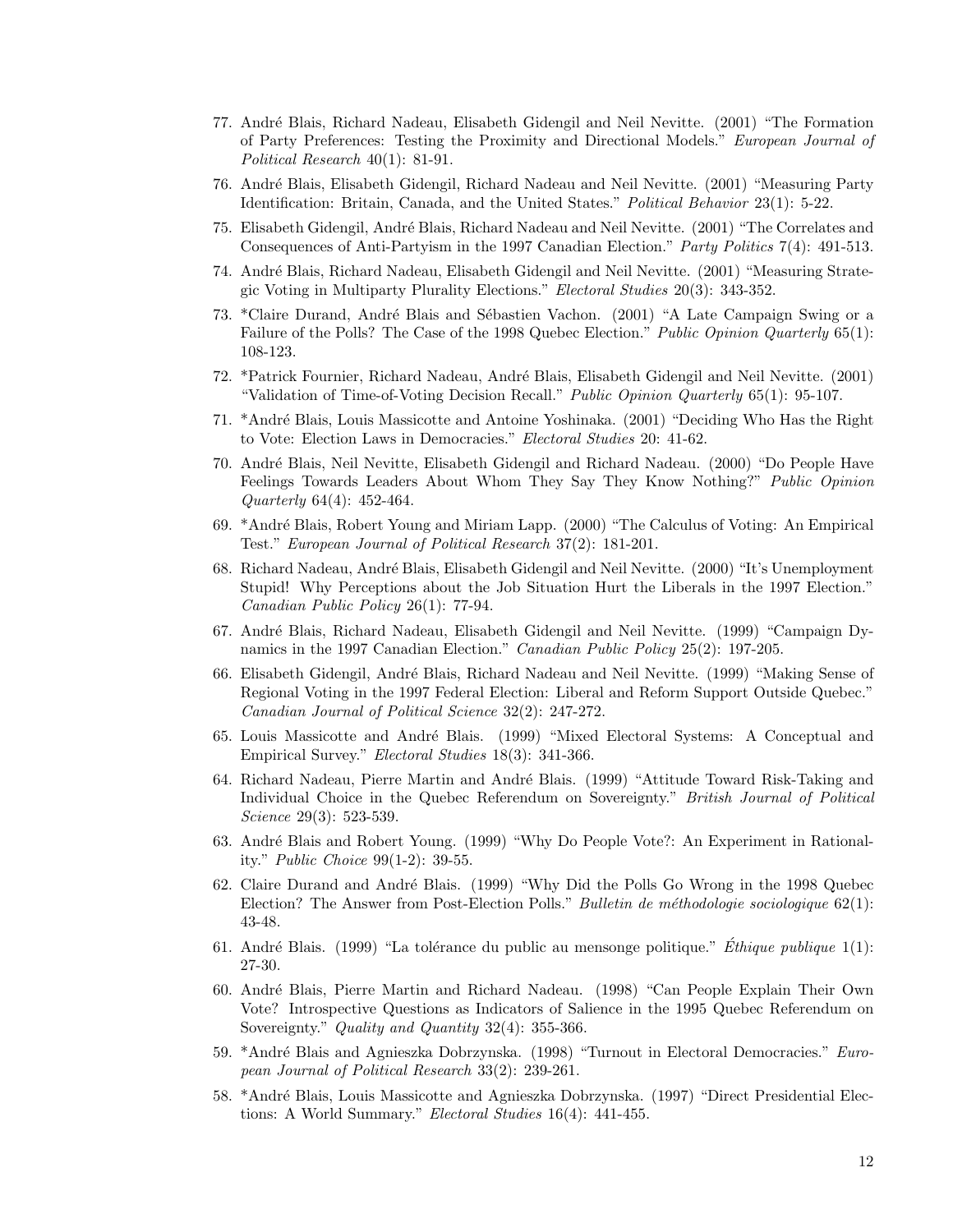- 57. André Blais and Louis Massicotte. (1997) "Electoral Formulas: A Macroscopic Perspective." European Journal of Political Research 32(1): 107-129.
- 56. Andr´e Blais, Richard Johnston, Elisabeth Gidengil and Neil Nevitte. (1996) "La dynamique référendaire : pourquoi les Canadiens ont-ils rejeté l'Accord de Charlottetown?" Revue française de science politique 46(5): 817-830.
- 55. André Blais, Donald Blake and Stéphane Dion. (1996) "Do Parties Make a Difference? A Reappraisal." American Journal of Political Science 40(2): 514-520.
- 54. \*André Blais and Martin Boyer. (1996) "Assessing the impact of televised debates: The case of the 1988 Canadian Election." British Journal of Political Science 26(2): 143-164.
- 53. \*André Blais and Richard Nadeau. (1996) "Measuring strategic voting: A two-step procedure." Electoral Studies 15(1): 39-52.
- 52. André Blais and Louis Massicotte. (1996) "Mixed Electoral Systems: An Overview." Representation 33(4): 115-118.
- 51. Andr´e Blais, Neil Nevitte, Elisabeth Gidengil, Henry Brady and Richard Johnston. (1995) "L'é1ection fédérale de 1993 : le comportement électoral des Québécois." Revue québécoise de science politique 27: 15-49.
- 50. Neil Nevitte, Richard Johnston, André Blais, Henry Brady and Elisabeth Gidengil. (1995) "Electoral Discontinuity in Canada: The 1993 Federal Election." International Social Science Journal 146: 583-599.
- 49. \*Andr´e Blais, Robert Young, Christopher Fleury and Miriam Lapp. (1995) "Do people vote on the basis of minimax regret?" Political Research Quarterly 48(4): 827-836.
- 48. \*Richard Nadeau and André Blais. (1995) "Economic conditions, leader evaluations and election outcomes in Canada." Canadian Public Policy 21(2): 212-219.
- 47. \*Richard Nadeau and André Blais. (1993) "Explaining election outcomes in Canada: economy and politics." Canadian Journal of Political Science 26(4): 775-790.
- 46. André Blais and Elisabeth Gidengil. (1993) "Things are not always what they seem: French-English differences and the problem of measurement equivalence", Canadian Journal of Political Science 26(3): 541-556.
- 45. \*Richard Nadeau and André Blais. (1993) "Accepting the election outcome: The effect of participation on loser's consent." British Journal of Political Science 23(4): 553-563.
- 44. André Blais, Donald Blake and Stéphane Dion. (1993) "Are leftist governments more generous toward public sector employees': evidence from Canada, 1967-84." Governance 6(1): 67-78.
- 43. André Blais, Donald Blake and Stéphane Dion. (1993) "Do parties make a difference? Parties and the size of government in liberal democracies." American Journal of Political Science 37(1): 40-62.
- 42. \*André Blais and Richard Nadeau. (1992) "The electoral budget cycle." *Public Choice* 74(4): 389-403.
- 41. \*Andr´e Blais and Richard Nadeau. (1992) "To be or not to be sovereignist: Quebeckers' perennial dilemma." Canadian Public Policy 18(1): 89-103.
- 40. Andr´e Blais. (1991) "Le clivage linguistique au Canada." Recherches Sociographiques 32(1): 43-54.
- 39. André Blais. (1991) "The debate over electoral systems." *International Political Science Re*view 12(3): 239-260.
- 38. André Blais and Ken Carty. (1991) "The psychological impact of electoral laws: measuring Duverger's elusive factor." British Journal of Political Science 21(1): 79-93.
- 37. André Blais and Stéphane Dion. (1990) "Are bureaucrats budget maximizers? The Niskanen model and its critics." Polity 22: 655-675.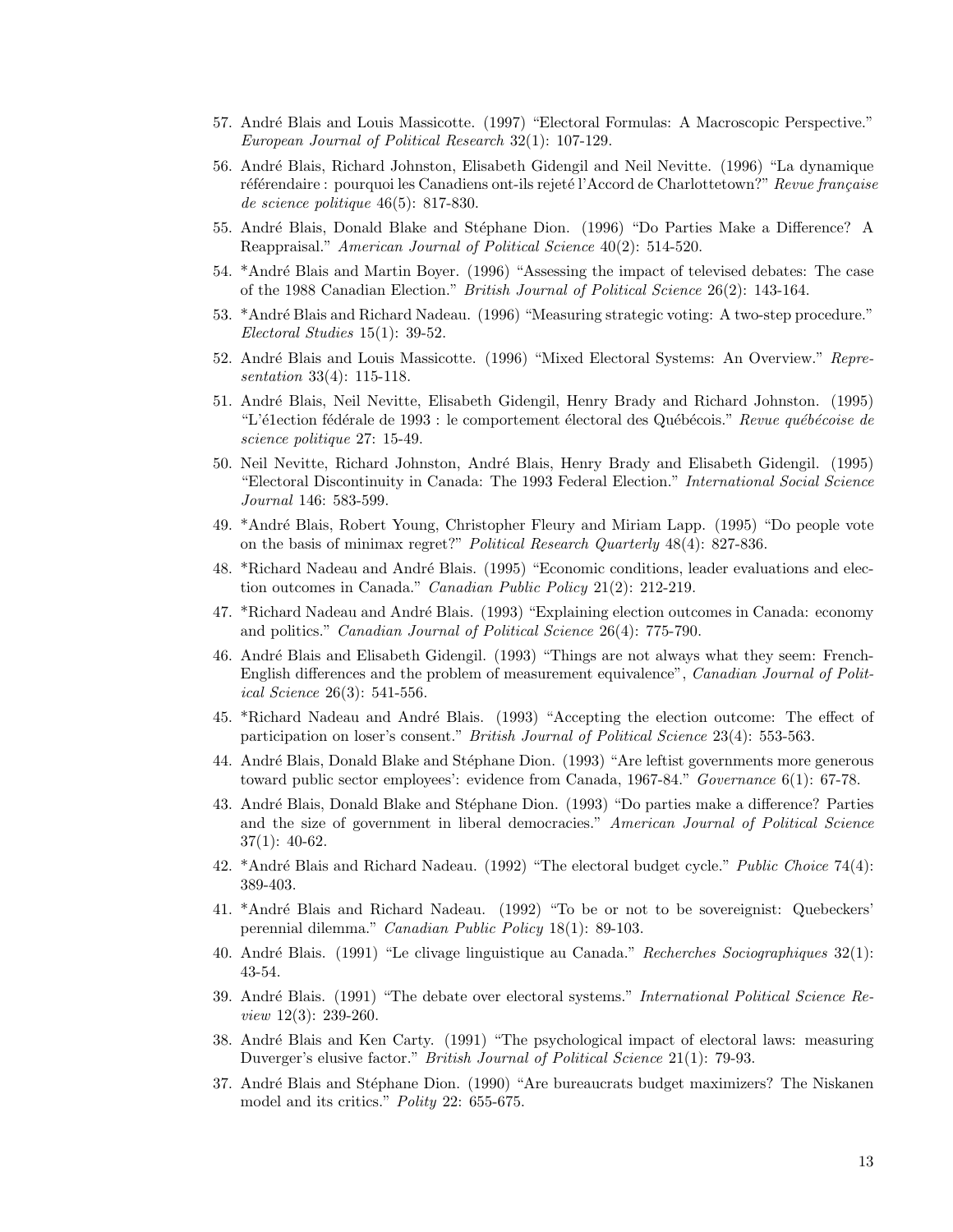- 36. André Blais, Donald Blake and Stéphane Dion. (1990) "The public/private sector cleavage in North America." Comparative Political Studies 23: 381-404.
- 35. Andr´e Blais and Ken Carty. (1990) "Does proportional representation foster voter turnout?" European Journal of Political Research 18: 167-181.
- 34. \*Richard Nadeau and André Blais. (1990) "Do Canadians distinguish between parties? Perceptions of party competence." Canadian Journal of Political Science 23: 317-335.
- 33. André Blais and Jean Crête. (1990) "Can a party punish its faithful clientele? The Parti québécois and public sector employees in Quebec." Canadian Public Administration 32: 623-632.
- 32. André Blais. (1990) "Les études sur la politique canadienne: une contribution modeste mais distincte!" International Journal of Canadian Studies 1-2: 55-77.
- 31. \*André Blais and Lyne Deschênes. (1989) "L'économie en rose." Recherches Sociographiques 30: 101-109.
- 30. Andr´e Blais, Jean-Michel Cousineau and Ken McRoberts. (1989) "The determinants of minimum wage rates." Public Choice 62: 15-24.
- 29. François Béland and André Blais. (1989) "Quantitative methods and contemporary sociology in francophone Québec." Canadian Journal of Sociology and Anthropology 26: 533-557.
- 28. Richard Johnston and André Blais. (1988) "Meech Lake and mass politics: the distinct society clause." Canadian Public Policy 14: 25-43.
- 27. André Blais and Ken Carty. (1988) "The effectiveness of the plurality rule." British Journal of Political Science 18: 550-553.
- 26. André Blais and François Vaillancourt. (1988) "The political economy of taxation: the corporate income tax and the Canadian manufacturing industry." Public Finance Ouarterly 16: 315-329.
- 25. André Blais. (1988) "The classification of electoral systems." European Journal of Political Research 16: 99-110.
- 24. Andr´e Blais and Ken Carty. (1987) "The impact of electoral formulae on the creation of majority governments." Electoral Studies 5: 109-218.
- 23. André Blais and Jean Crête. (1987) "Le vote et les ménages." Recherches Sociographiques 18: 393-405.
- 22. Claude Montmarquette and André Blais.  $(1987)$  "A survey measure of risk aversion." Economics Letters 25: 27-30.
- 21. John Mc Callum and Andr´e Blais. (1987) "Government, special interest groups and economic growth." Public Choice 54: 3-19.
- 20. André Blais and Stéphane Dion. (1987) "Les employés du secteur public sont-ils différents?" Revue française de science politique 37: 76-97.
- 19. André Blais and Stéphane Dion. (1987) "Trop d'État? Un baromètre de l'opinion." Politique 11: 43-73.
- 18. André Blais. (1986) "The political economy of public subsidies." Comparative Political Studies 19: 201-217.
- 17. André Blais and François Vaillancourt. (1986) "The corporate income tax: tax expenditures and tax discrimination in the Canadian manufacturing industry." Canadian Tax Journal 34: 1122-1139.
- 16. André Blais, Jean Crête and Guy Lachapelle. (1986) "L'é1ection québécoise de 1985 : un bilan des sondages." Revue canadienne de science politique 19: 325-337.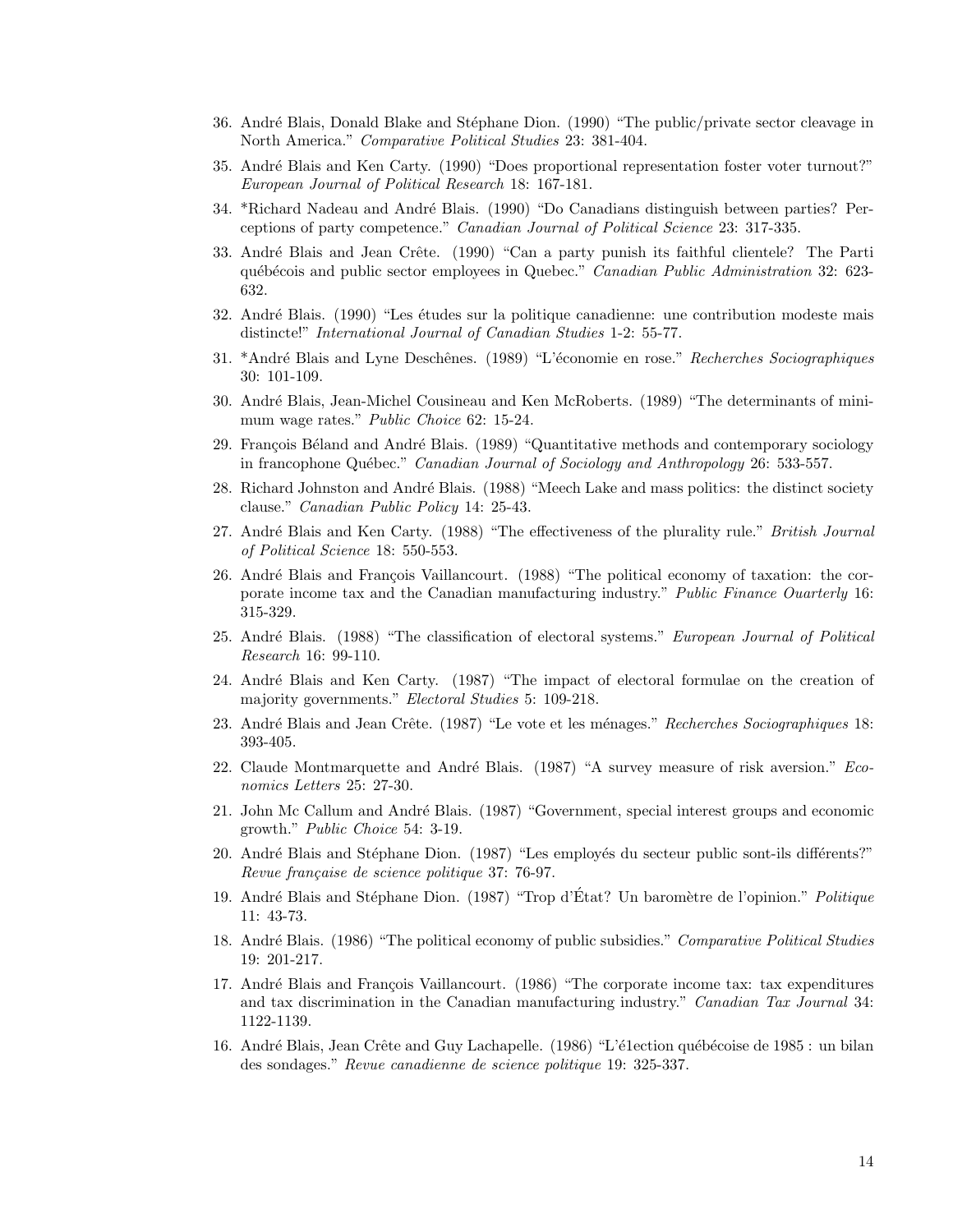- 15. André Blais, Philippe Faucher and Robert Young. (1986) "La dynamique de l'aide financière directe du gouvernement fédéral à l'industrie manufacturière au Canada." Revue canadienne de science politique 19: 29-53.
- 14. André Blais and Jean Crête. (1986) "La clientèle péquiste : caractéristiques et évolution." Politique 10: 5-31.
- 13. Robert Young, Philippe Faucher and André Blais. (1984) "The concept of province-building: a critique." Canadian Journal of Political Science 17: 783-819.
- 12. Andr´e Blais and Kenneth McRoberts. (1983) "Public expenditure in Ontario and Quebec, 1950-1980 explaining the differences." Journal of Canadian Studies 18: 28-54.
- 11. Philippe Faucher, Andr´e Blais and Robert Young. (1983) "L'aide directe au secteur manufacturier au Québec et en Ontario, 1960-1980." Journal of Canadian Studies 18: 28-54.
- 10. Andr´e Blais and Kenneth McRoberts. (1983) "Dynamisme et contraintes des finances publiques au Québec." Politique 3: 27-53.
- 9. André Blais. (1982) "Le Public Choice et la croissance de l'État." Revue canadienne de science politique 15: 783-807.
- 8. André Blais and Philippe Faucher. (1981) "La politique industrielle dans les économies capitalistes avancées." Revue canadienne de science politique 14: 3-35.
- 7. André Blais. (1979) "La politique agricole du gouvernement québécois, 1952-1973." Recherches sociographiques 20: 173-205.
- 6. André Blais. (1978) "La politique agricole et les résultats électoraux en milieu agricole au Québec." Revue canadienne de science politique 11: 333-382.
- 5. \*Caroline Andrew, André Blais and Rachel DesRosiers. (1977) "Les échevins et la formation des politiques : note m´ethodologique." Administration publique du Canada 20: 231-242.
- 4. André Blais. (1974) "Power and causality." *Quality and Quantity 8*: 45-63.
- 3. \*André Blais, François Renaud and Rachel DesRosiers. (1974) "L'effet en amont de la carte électorale : le cas de la région de Québec à l'élection fédérale de 1968." Revue canadienne de science politique 7: 648-672.
- 2. André Blais. (1973) "Third parties in Canadian provincial politics." Canadian Journal of Political Science 6: 422-439.
- 1. André Blais, Hélène Cantin and Jean Crête. (1970) "Les élections comme phénomène de décision collective : les élections fédérales de 1957 et 1965 au Québec." Revue canadienne de science politique 3: 522-540.

- BOOK CHAPTERS 110. Jean-François Daoust and Andre Blais. 2021. "Electoral behaviour in multilevel systems." In Handbook on Decentralization, Devolution, and the State. Ignacio Lago (Ed). Edward Elgar.
	- 109. André Blais, Ruth Dassonneville, and Michael Lewis-Beck. 2021. "La loi de Duverger estelle valide? Une perspective comparative." In Maurice Duverger: L'héritage résistant d'un mal-aimé, Daniel Bournaud and Philippe Claret. (Eds). Paris: Classique Garnier.
	- 108. Bernard Dolez, Annie Laurent, and André Blais. 2021. "Les effets psychologiques du scrutin à deux tours. Retour sur le second tour des élections municipales 2014 et départementales 2015 en France." In Maurice Duverger: L'héritage résistant d'un mal-aimé, Daniel Bournaud and Philippe Claret. (Eds). Paris: Classique Garnier.
	- 107. Ignacio Lago and André Blais. 2020. "El voto estratégico en les elecciones generales." In Sistemas electorales en España, Carmen Ortega, Juan Montabes, and Pablo Onate. (Eds). Madrid: CIS.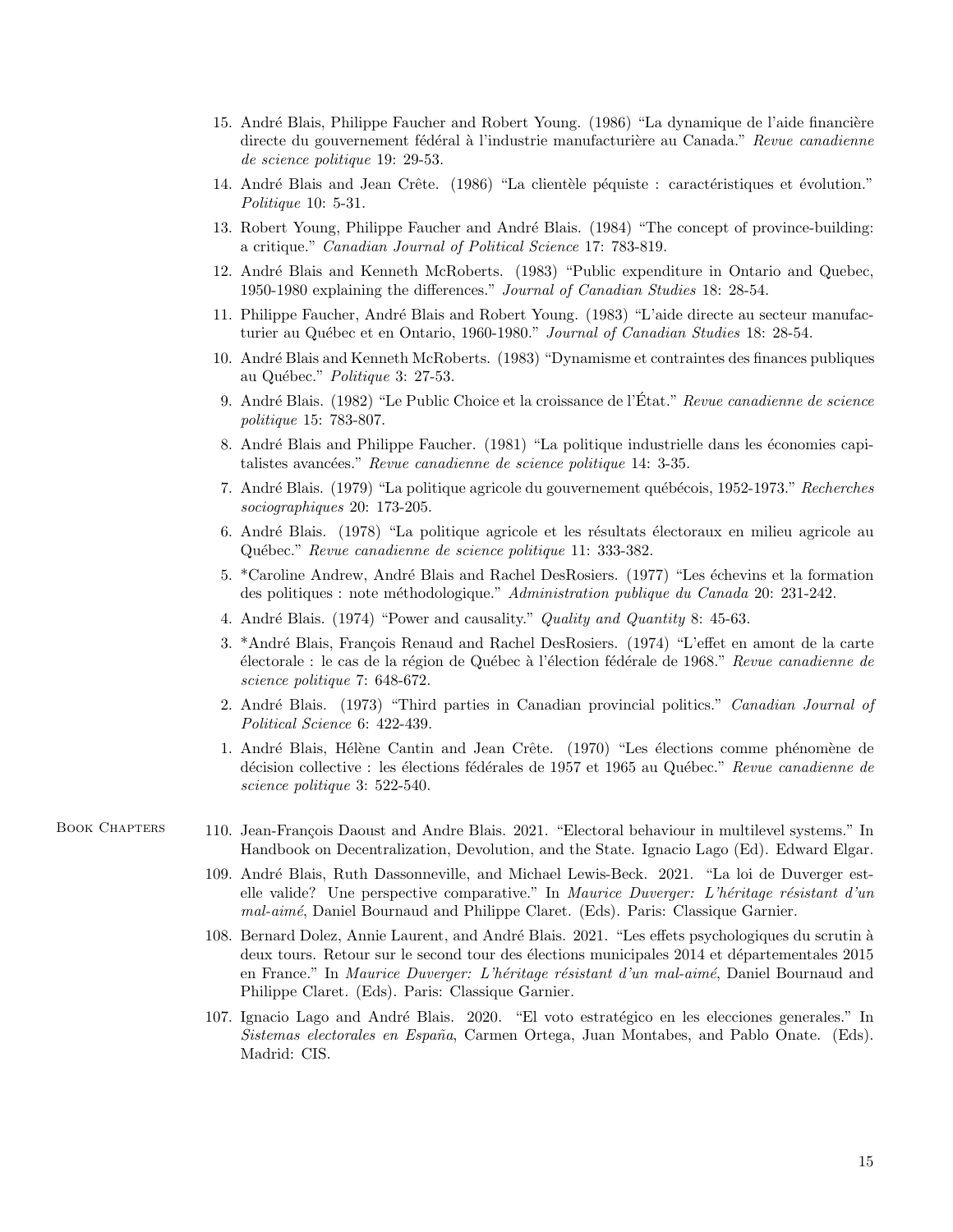- 106. André Blais, Ruth Dassonneville, and Filip Kostelka. 2020. "Political inequality and turnout." In Handbook of Political Representation in Liberal Democracies, Robert Rohrschneider and Jacques Thomassen. (Eds). Oxford: Oxford University Press.
- 105. André Blais, Shaun Bowler, and Bernard Grofman. 2019. "Electoral and Party Systems." In The United States and Canada: How Two Democracies Differ, and Why It Matters, Paul J. Quirk. (Ed). Oxford University Press.
- 104. André Blais and Arianna Degan. 2019. "Strategic Voting." In The Oxford Handbook of Public Choice, Roger D. Congleton, Bernard N. Grofman, and Stefan Voigt. (Eds). New York: Oxford University Press.
- 103. Peter Loewen, Daniel Rubenson, and André Blais. 2019. "The future of election studies  $\&$ the study of elections" In Duty and Choice: The Evolution of the Study of Voting and Voters Toronto : University of Toronto Press.
- 102. André Blais. 2018. "Le Scrutin Proportionnel Produit-il une Meilleure Représentation de L'opinion?" In La politique en questions Montreal : Presses de l'Université de Montréal.
- 101. John Aldrich, Andr´e Blais and Laura Stephenson. 2018. "Strategic Voting and Political Institutions." In The many faces of strategic voting. John Aldrich, André Blais and Laura Stephenson. (Eds). Ann Arbor: The University of Michigan Press.
- 100. Andr´e Blais, Peter Loewen, Daniel Rubenson, Laura Stephenson and Elisabeth Gidengil. 2018. "Information on Party Strength and Strategic Voting: Evidence of Non-Effects from a Randomized Experiment." In The many faces of strategic voting. John Aldrich, André Blais and Laura Stephenson. (Eds). Ann Arbor: The University of Michigan Press.
- 99. Philipp Harfst, André Blais and Damien Bol. 2018. "Voting Strategically in Two-Vote Elections." In The many faces of strategic voting. John Aldrich, André Blais and Laura Stephenson. (Eds). Ann Arbor: The University of Michigan Press.
- 98. \*André Blais, Carol Galais, and Theresa Reide. 2017. "In the Line of Duty: The Moral Basis of Turnout in the 2011 Irish Election." In A Conservative Revolution? Electoral Change in Twenty-First-Century Ireland. Michael Marsh, David M. Farrell, and Gail McElroy. (Eds). Oxford: Oxford University Press.
- 97. Hanna Wass and André Blais. 2017. "Turnout." In The Sage Handbook of Electoral Behaviour, Kai Arzheimer, Jocelyn Evans, and Michael Lewis-Beck. (Eds). London: Sage.
- 96. \*André Blais, Éric Guntermann, and Marc-André Bodet. 2016. "Corréler la préférence des partis politiques et la composition du gouvernement : vers un nouveau standard d'évaluation de la performance des démocraties électorales." In Au-delà de la représentation : les figures de la démocratie, Karim Benyekhief (Ed). Montréal : Les Éditions Thémis.
- 95. Bernard Dolez, Annie Laurent, and André Blais. 2016. "Le vote stratégique de second tour. Retour sur les élections municipales de 2014." In Les élections locales françaises  $2014$ - $2015$ , Groupement de recherche sur l'administration locale en Europe, Editions du Moniteur, Antony.
- 94. Claire Durand and André Blais. 2016. "Le sondage." In Recherche sociale : De la problématique à la collecte des données, Benoît Gauthier and Isabelle Bourgeois (Eds). Montreal : Presses de l'Université du Québec.
- 93. Claire Durand and André Blais. 2016. "La mesure." In Recherche sociale : De la problématique à la collecte des données, Benoît Gauthier and Isabelle Bourgeois (Eds). Montreal : Presses de l'Université du Québec, 2016.
- 92. André Blais, Jean-François Laslier, and Karine Van der Straeten. 2016. "Introduction." In Voting Experiments, André Blais, Jean-François Laslier, and Karine Van der Straeten. (Eds). New York: Springer.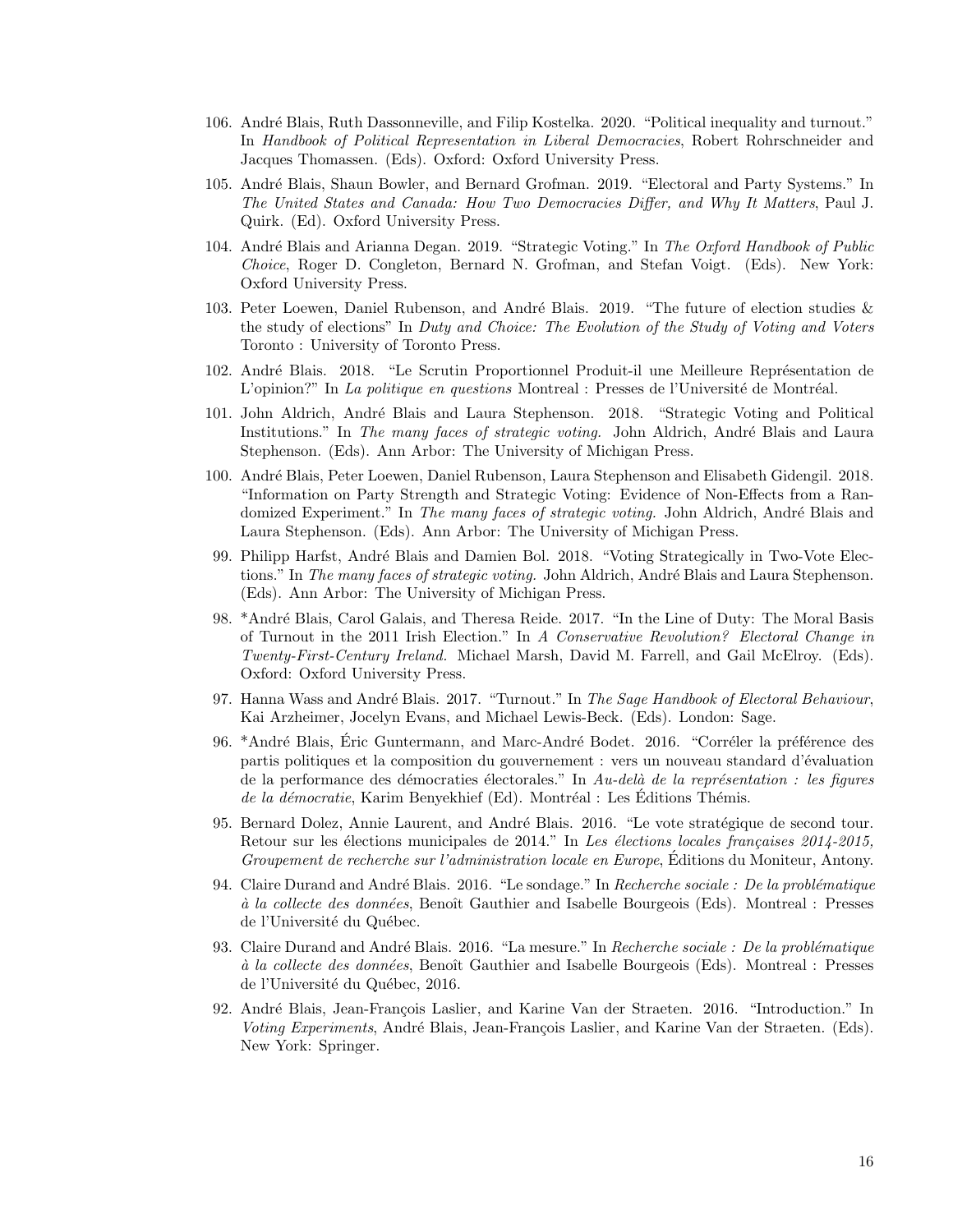- 91. \*Damien Bol, André Blais, Jean-François Laslier, and Antonin Macé. 2016. "Electoral System and Number of Candidates: Candidate Entry under Plurality and Majority Runoff." In Voting  $Experiments$ , André Blais, Jean-François Laslier, and Karine Van der Straeten. (Eds). New York: Springer.
- 90. \*Aina Gallego, Carol Galais, Marc Guinjoan, Jean-Michel Lavoie, and Andr´e Blais. 2016. "Visibility and Sanctions: The Social Norm of Voting in the lab." In Voting Experiments, André Blais, Jean-François Laslier, and Karine Van der Straeten. (Eds). New York: Springer.
- 89. Cengiz Erisen and André Blais. 2016. "Strategic Voting and Personality Traits." In Voting Experiments, André Blais, Jean-François Laslier, and Karine Van der Straeten. (Eds). New York: Springer.
- 88. Karine Van der Straeten, Jean-François Laslier, and André Blais. 2016. "Patterns of Strategic Voting in Runoff Elections." In Voting Experiments, André Blais, Jean-François Laslier, and Karine Van der Straeten. (Eds). New York: Springer.
- 87. André Blais and Rafael Hortala-Valve. 2016. "Are People More Inclined to Vote When Aggregate Turnout is High?" In *Voting Experiments*, André Blais, Jean-François Laslier, and Karine Van der Straeten. (Eds). New York: Springer.
- 86. \*Simon Labbé St-Vincent, André Blais, Martial Foucault, Jean-François Laslier, and Nicolas Sauger. 2016. "Measuring Perceptions of Candidate Viability in Voting Experiments." In Voting Experiments, André Blais, Jean-François Laslier, and Karine Van der Straeten (Eds). New York: Springer.
- 85. Christopher Achen and André Blais. 2016. "Intention to Vote, Reported Vote and Validated Vote." In The Act of Voting: Identities, Institutions, and Locale, Johan A. Elkink and David M. Farrell. (Eds). London: Routledge.
- 84. André Blais. 2015 "Rational Choice and the Calculus of Voting." In Handbook of Social Choice and Voting. Jac C. Heckelman and Nicholas R. Miller. (Eds). Cheltenham: Edward Elgar.
- 83. François Gélineau and André Blais. 2015. "Comparing Measures of Campaign Negativity: Expert Judgments Versus Content Analysis." In New Perspectives on Negative Advertising: Measures, Causes and Effects, Alessandro Nai and Annemarie Walter. (Eds). Wivenhoe Park: ECPR Press.
- 82. \*André Blais, Shane Singh and Delia Dumitrescu. 2014. "Political Institutions, Perceptions of Representation, and the Turnout Decision." In Elections and Representative Democracy: Representation and Accountability, Jacques Thomassen. (Ed). Oxford: Oxford University Press.
- 81. Elisabeth Gidengil, Joanna Everitt, André Blais, Patrick Fournier and Neil Nevitte. 2013. "Explaining the modern gender gap." In Mind the Gap: Canadian Perspectives on Gender and Politics, Roberta Lexier and Tamara Small. (Eds). Fernwood Press.
- 80. André Blais and Eva Anduiza. 2013. "Voter Turnout." In Oxford Bibliographies in Political Science, Rick Vallelly. (Ed). New York: Oxford University Press.
- 79. Jean Crête and André Blais. 2013. "Le système électoral et les comportements électoraux." In Le parlementarisme canadien, Réjean Pelletier and Manon Pelletier. (Eds). Quebec: Presses de l'Université Laval.
- 78. Andr´e Blais. 2013. "Evaluating U.S. Electoral Institutions in Comparative Perspective." In Representation: Elections and Beyond, Jack H. Nagel and Rogers M. Smith. (Eds). Philadelphia: University of Pennsylvania Press.
- 77. \*André Blais, Carol Galais and François Gélineau. 2013. "La participation électorale." In Les  $Québécois aux urnes : les partis, les médias et les citoyens en campagne, Frédérick Bastien,$ Eric Bélanger and François Gélineau. (Eds). Montréal: Presses de l'Université de Montréal.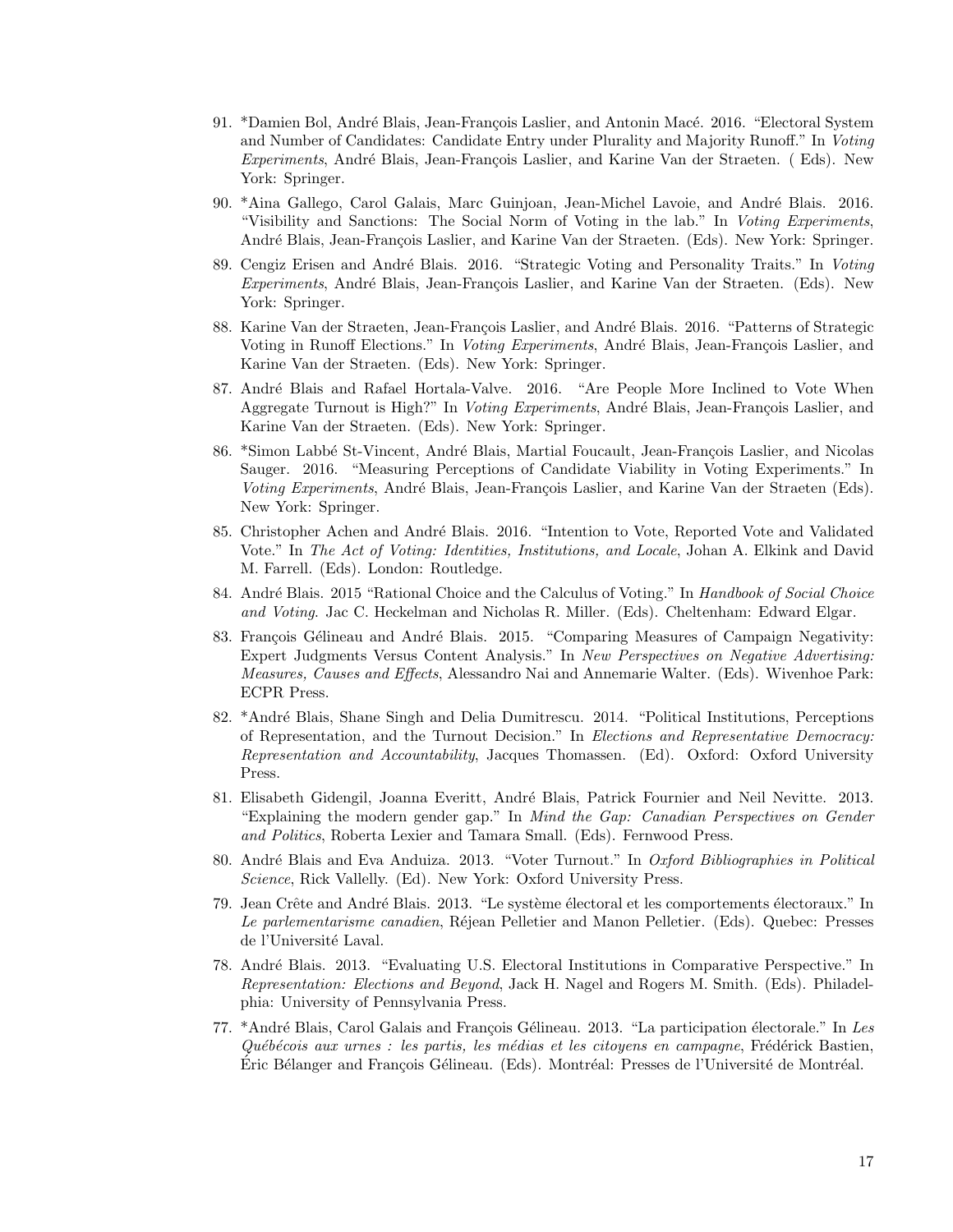- 76. Fred Fletcher and André Blais. 2012. "New Media, Old Media, Campaigns, and Canadian Democracy." In From New Public Management to New Political Governance, Herman Bakvis and Mark D. Jarvis. (Eds). Montreal: McGill-Queen's University Press.
- 75. Richard Johnston and André Blais. 2012. "The Relevance and Future of the Canadian Election Studies." In The Canadian Election Studies: Assessing Four Decades of Influence, Mebs Kanji, Antoine Bilodeau and Thomas J. Scotto. (Eds). Vancouver: UBC Press.
- 74. Nicolas Sauger, André Blais, Jean-François Laslier and Karine van der Straeten. 2012. "Strategic Voting in the Laboratory." In Experimental Political Science: Principles and Practices, Bernhard Kittel, Wolfgang J. Luhan and Rebecca B. Morton. (Eds). Palgrave Macmillan.
- 73. Antoine Bilodeau and André Blais. 2011. "Le vote obligatoire exerce-t-il un effet de socialisation politique?" In Le vote obligatoire : Débats, enjeux et défis, Anissa Amjahad, Jean-Michel De Walle and Michel Hastings. (Eds). Paris: Economica.
- 72. William Cross and André Blais. 2011. "Holding Party Leaders to Account: The Westminster Cases." In How Power Changes Hands: Transition and Succession in Government, Paul t'Hart and John Uhr. (Eds). Palgrave Macmillan.
- 71. André Blais. 2011. "Political Leaders and Democratic Elections." In Political Leaders and Democratic Elections, Kees Aarts, André Blais, and Hermann Schmitt. (Eds). Oxford: Oxford University Press.
- 70. Kees Aarts and Andr´e Blais. 2011. "Push or Pull? The Relative Impact of Positive and Negative Leader Evaluations on Vote Choice." In Political Leaders and Democratic Elections, Kees Aarts, André Blais, and Hermann Schmitt. (Eds). Oxford: Oxford University Press.
- 69. Andr´e Blais and Thomas Gschwend. 2011. "Strategic Defection Across Elections, Parties, and Voters." In Citizens, Context, and Choice: How Context Shapes Citizens' Electoral Choices. Russell J. Dalton and Christopher J. Anderson. (Eds). Oxford: Oxford University Press.
- 68. Elisabeth Gidengil, Richard Nadeau, Neil Nevitte and André Blais. 2010. "Citizens." In Auditing Canadian Democracy, William Cross. (Ed). Vancouver: UBC Press.
- 67. André Blais. 2010. "Political Participation." In Comparing Democracies 3: Elections and Voting in the 21st Century, Lawrence LeDuc, Richard G. Niemi and Pippa Norris. (Eds). London: Sage.
- 66. \*Andr´e Blais and Agnieszka Dobrzynska. 2009. "Turnout in Electoral Democracies Revisited." In Activating the Citizen: Dilemmas of Participation in Europe and Canada, Joan DeBardeleben and Jon H. Pammett. (Eds). New York: Palgrave.
- 65. Jean Crête and André Blais. 2009. "Le système électoral et les comportements électoraux.", In Le parlementarisme canadien, Réjean Pelletier and Manon Tremblay. (Eds). Québec: Presses de l'Université Laval.
- 64. \*André Blais, Eugénie Dostie-Goulet and Marc-André Bodet. 2009. "Voting Strategically in Canada and Britain.", In Duverger's Law of Plurality Voting: The Logic of Party Competition in Canada, India, the United Kingdom and the United States, Bernard Grofman, André Blais and Shaun Bowler. (Eds). New York: Springer.
- 63. Shaun Bowler, Bernard Grofman, and André Blais. 2009. "The United States: A Case of Duvergerian Equilibrium.", In Duverger's Law of Plurality Voting: The Logic of Party Competition in Canada, India, the United Kingdom and the United States, Bernard Grofman, André Blais and Shaun Bowler. (Eds). New York: Springer.
- 62. Claire Durand and André Blais. 2009. "La mesure." In Recherche sociale : De la problématique à la collecte des données, Benoît Gauthier. (Ed). Québec: Presses de l'Université du Québec.
- 61. André Blais and Claire Durand. 2009. "Le sondage." In Recherche sociale : De la problématique à la collecte des données, Benoît Gauthier. (Ed). Québec: Presses de l'Université du Québec.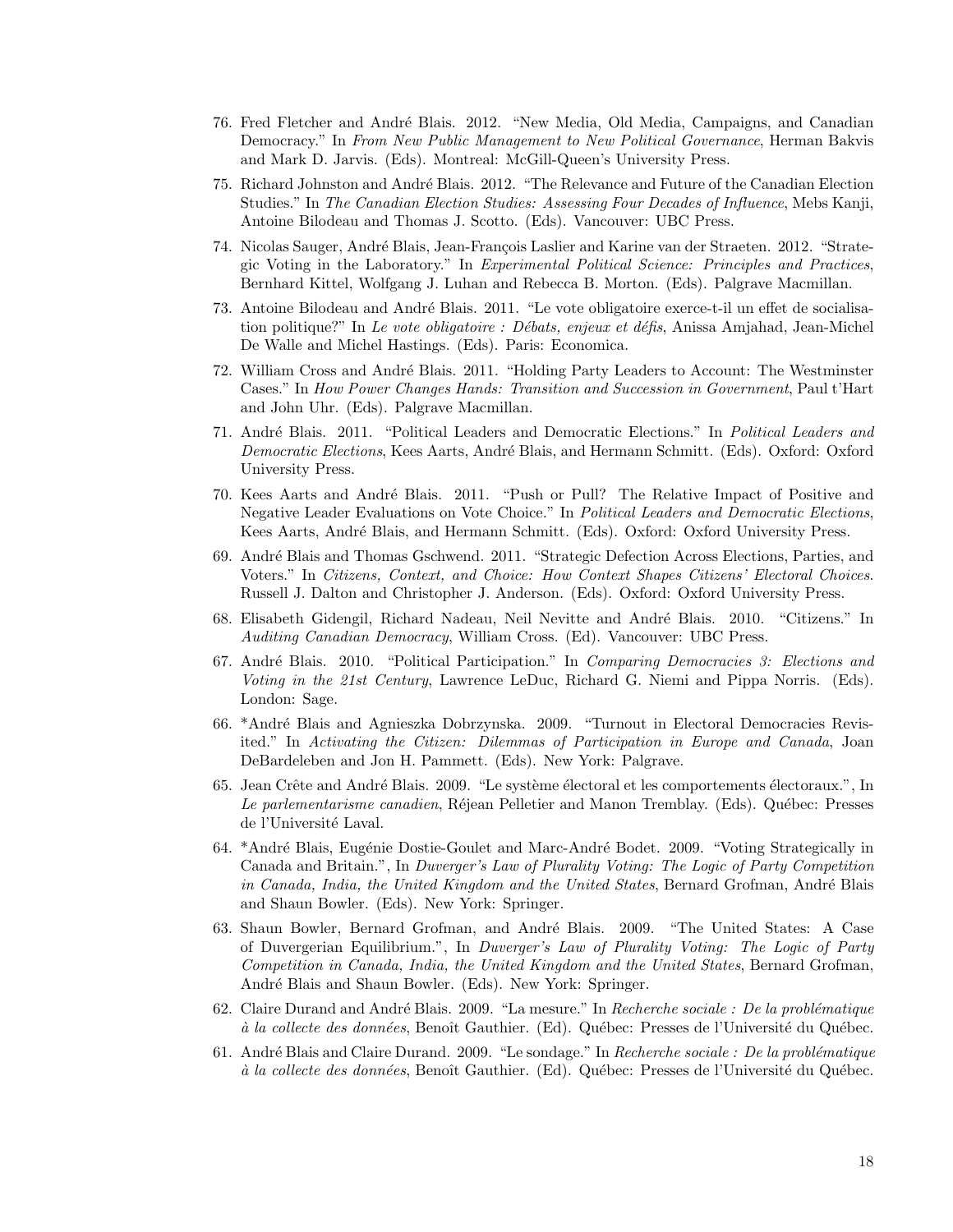- 60. Patrick Fournier, Mathieu Turgeon, André Blais, Elisabeth Gidengil, Neil Nevitte and Joanna Everitt. 2008. "Délibération et changement d'opinion lors d'un sondage." In Méthodes de sondage, Philippe Guilbert, David Haziza, Anne Ruiz-Gazen and Yves Tillé. (Eds). Paris: Dunod.
- 59. André Blais. 2008. "Introduction." In To Keep or to Change First Past the Post: The Politics of Electoral Reform, André Blais. (Ed). Oxford: Oxford University Press.
- 58. Kenneth R. Carty, André Blais and Patrick Fournier. 2008. "When Citizens Choose to Reform SMP: the British Columbia Citizens.' Assembly on Electoral Reform" In To Keep or to Change First Past the Post: The Politics of Electoral Reform, André Blais. (Ed). Oxford: Oxford University Press.
- 57. André Blais and Matthew S. Shugart. 2008. "Conclusion." In To Keep or to Change First Past the Post: The Politics of Electoral Reform, André Blais. (Ed). Oxford: Oxford University Press.
- 56. Andr´e Blais, Kenneth R. Carty and Patrick Fournier. 2008. "Do Citizen Assemblies Make Reasoned Choices?" In Designing Deliberative Democracy: The British Columbia Citizens' Assembly and Democratic Renewal, Mark Warren and Hilary Pearse. (Eds). New York: Cambridge University Press.
- 55. Fred Cutler, Richard Johnston, Kenneth R. Carty, André Blais and Patrick Fournier. 2008. "Deliberation, Information and Trust: The BC Citizens' Assembly as Agenda Setter." In Designing Deliberative Democracy: The British Columbia Citizens' Assembly and Democratic Renewal, Mark Warren and Hilary Pearse. (Eds). New York: Cambridge University Press.
- 54. André Blais. 2008. "Turnout in Elections." In *Oxford Handbook of Political Behavior*, Russell Dalton and Hans-Dieter Klingemann. (Eds). Oxford: Oxford University Press.
- 53. \*André Blais and Peter Loewen. 2007. "Electoral Systems and Democratic Satisfaction." In Democratic Reform in New Brunswick, Bill Cross. (Ed). Toronto: Canadian Scholars Press.
- 52. \*André Blais, Peter Loewen and Maxime Ricard. 2007. "The Government Life-Cycle." In Democratic Reform in New Brunswick, Bill Cross. (Ed). Toronto: Canadian Scholars Press.
- 51. \*Abramson, Paul R., John H. Aldrich, André Blais, Daniel Lee, and Renan Levine. 2008. "Coalition Considerations and the Vote." In The Elections in Israel, 2006, Asher Arian and Michal Shamir. (Eds). New York: Transaction Publishers.
- 50. Elisabeth Gidengil and André Blais. 2007. "Are Party Leaders Becoming More Important to Vote Choice in Canada." In Political Leadership and Representation in Canada: Essays in Honour of John C. Courtney, Hans J. Michelmann, Donald C. Story and Jeffrey S. Steeves. (Eds). Toronto: University of Toronto Press.
- 49. Andr´e Blais, Elisabeth Gidengil and Neil Nevitte. 2006. "Do Polls Influence the Vote?" In Capturing Campaign Effects, Henry E. Brady and Richard Johnston. (Eds). Ann Arbor: University of Michigan Press.
- 48. \*Elisabeth Gidengil, Elisabeth Goodyear-Grant, Neil Nevitte and André Blais. 2005. "Gender, Knowledge, and Social Capital." In Gender and Social Capital, Brenda O'Neill and Elisabeth Gidengil. (Eds). New York: Routledge.
- 47. \*John H. Aldrich, André Blais, Indridi H. Indridason and Renan Levine. 2005. "Coalition Considerations and the Vote." In The Elections in Israel, 2003, Asher Arian and Michal Shamir. (Eds). New Brunswick: Transaction Publishers.
- 46. André Blais. 2004. "Strategic Voting in the 2002 French Presidential Election." In The French Voter: Before and After the 2002 Elections, Michael S. Lewis-Beck. (Ed). New York, Palgrave.
- 45. \*André Blais, Peter Loewen and Marc-André Bodet. 2004. "Strategic Voting." In Voters' Veto: The 2002 Election and the Consolidation of Minority Government, Jack Vowles, Peter Aimer, Susan Banducci, Jeffrey Karp and Raymond Miller. (Eds). Auckland: Auckland University Press.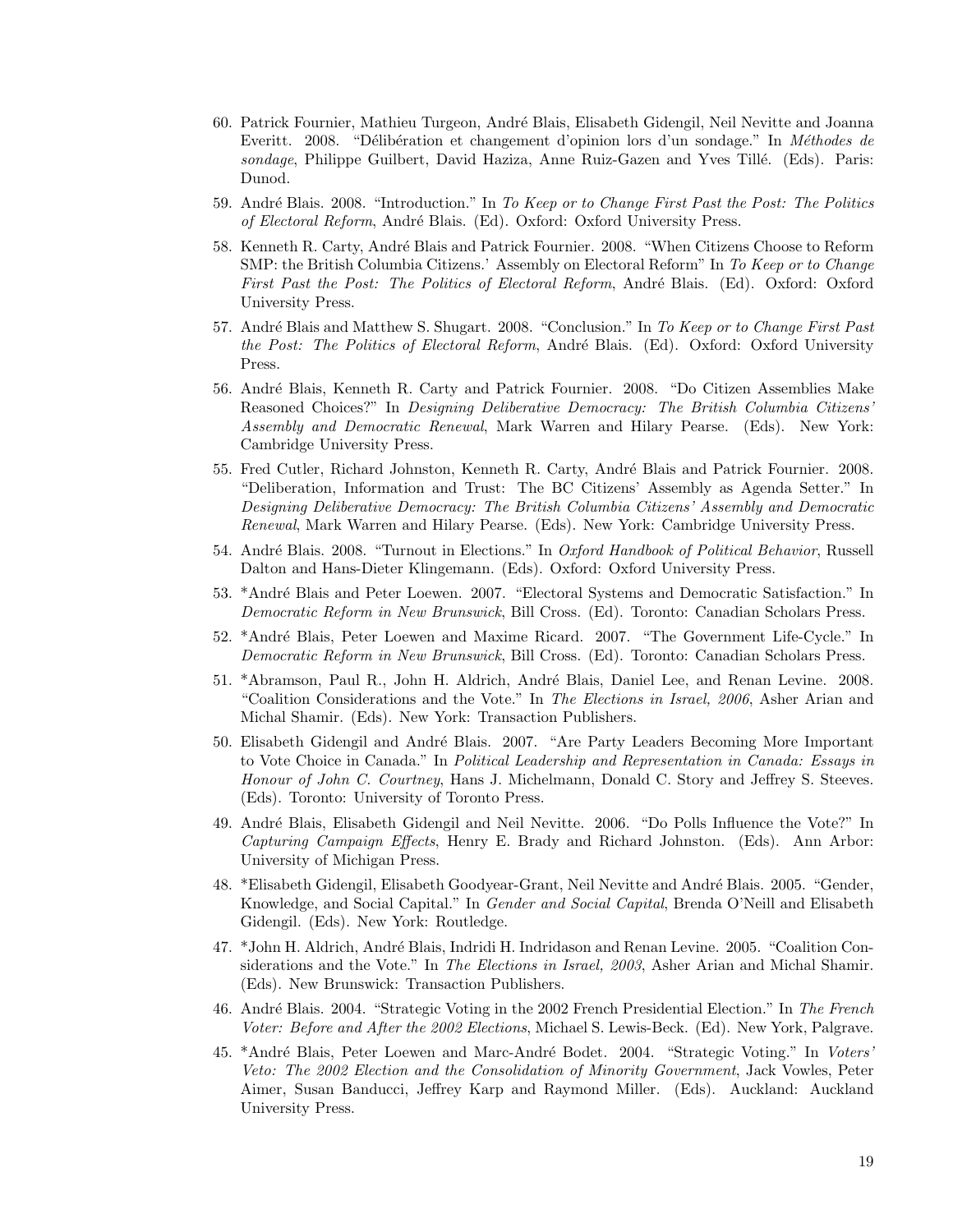- 44. André Blais. 2004. "Y a-t-il un vote stratégique en France?" In Le nouveau désordre électoral, Bruno Cautres and Nonna Mayer. (Eds). Paris: Presses de la Fondation nationale des sciences politiques.
- 43. Elisabeth Gidengil, André Blais, Richard Nadeau and Neil Nevitte. 2004. "Language and Cultural Uncertainty." In Quebec: State and Society, Alain Gagnon. (Ed). Peterborough: Broadview Press.
- 42. Louis Massicotte and André Blais. 2003 "La réforme électorale : profil d'un mode de scrutin mixte approprié au Québec." In La science politique au Québec : le dernier des maîtres fondateurs (Hommage à Vincent Lemieux), Jean Crête. (Ed). Québec: Presses de l'Université Laval.
- 41. Louis Massicote and André Blais. 2003. "Me voilà : trouvez-moi un comté. Expériences canadiennes en matière de parachutage politique." In Le parachutage politique, Bernard Dolez and Michel Hastings. (Eds). Paris: L'Harmattan.
- 40. André Blais and Louis Massicotte. 2002. "Electoral Systems." In Comparing Democracies 2: New Challenges in the Study of Elections and Voting, Lawrence LeDuc, Richard G. Niemi and Pippa Norris (Eds). London: Sage.
- 39. Andr´e Blais, Elisabeth Gidengil, Richard Nadeau and Neil Nevitte. 2002. "Do Party Supporters Differ?" In Political Behaviour: Theory and Practice in a Canadian Context, Joanna Everitt and Brenda O'Neill. (Eds). Toronto: Oxford University Press.
- 38. Elisabeth Gidengil, André Blais, Neil Nevitte and Richard Nadeau. 2001. "Changes in the Party System and Anti-Party Sentiment." In Canadian Democracy at Century's End, William Cross. (Ed). Toronto: Oxford University Press.
- 37. Richard Nadeau, André Blais, Elisabeth Gidengil and Neil Nevitte. 2001. "Perceptions of Party Competence in the 1997 Election." In *Party Politics in Canada*, Hugh Thorburn and Alan Whitehorn. (Eds). Toronto: Prentice Hall.
- 36. Neil Nevitte, André Blais, Elisabeth Gidengil, Richard Johnston and Henry Brady. 1998. "The Populist Right in Canada: The Rise of the Reform Party of Canada." In The New Politics of the Right: Neo-populist Parties and Movements in Established Democracies, Hans-Georg Betz and Stefan Immerfal. (Eds). New York: St. Martin's Press.
- 35. André Blais and François Vaillancourt. 1998. "Le budget 1997-1998." In L'année politique au  $Québec 1996-1997$ , Robert Boily. (Ed). Montréal: Fides.
- 34. Claire Durand and André Blais. 1997. "Les indicateurs." In Recherche sociale: de la problématique à la collecte des données, Benoit Gauthier. (Ed). Montréal: Presses de l'Université du Québec.
- 33. André Blais and François Vaillancourt. 1997. "Le budget 1996-1997." In L'année politique au  $Québec 1995-1996$ , Robert Boily. (Ed). Montréal: Fides.
- 32. André Blais and Louis Massicotte. 1996. "Electoral Systems." In Comparing Democracies, Lawrence LeDuc, Richard G. Niemi and Pippa Norris. (Eds). Beverly Hills: Sage 1996.
- 31. Jean Crête and André Blais. 1996. "Système électoral et comportement politique." In Le système parlementaire canadien, Manon Tremblay and Marcel R. Pelletier. (Eds). Sainte-Foy: Presses de l'Université Laval.
- 30. André Blais and François Vaillancourt. 1995. "Le budget 1994-1995: le Québec est-il une société distincte?" In  $Québec 1996$ , Denis Monière and Roch Côté. (Eds). Montréal: Fides.
- 29. André Blais. 1994. "L'état a-t-il vraiment été réduit?" In Un État réduit? A Down Sized State?, Robert Bernier and James Iain Gow (Eds). Sainte-Foy: Presses de l'Université du Québec.
- 28. André Blais and François Vaillancourt. 1994. "Les budgets du Québec?" In L'année politique au Québec, 1993-1994, Denis Monièr. (Ed). Montréal: Fides.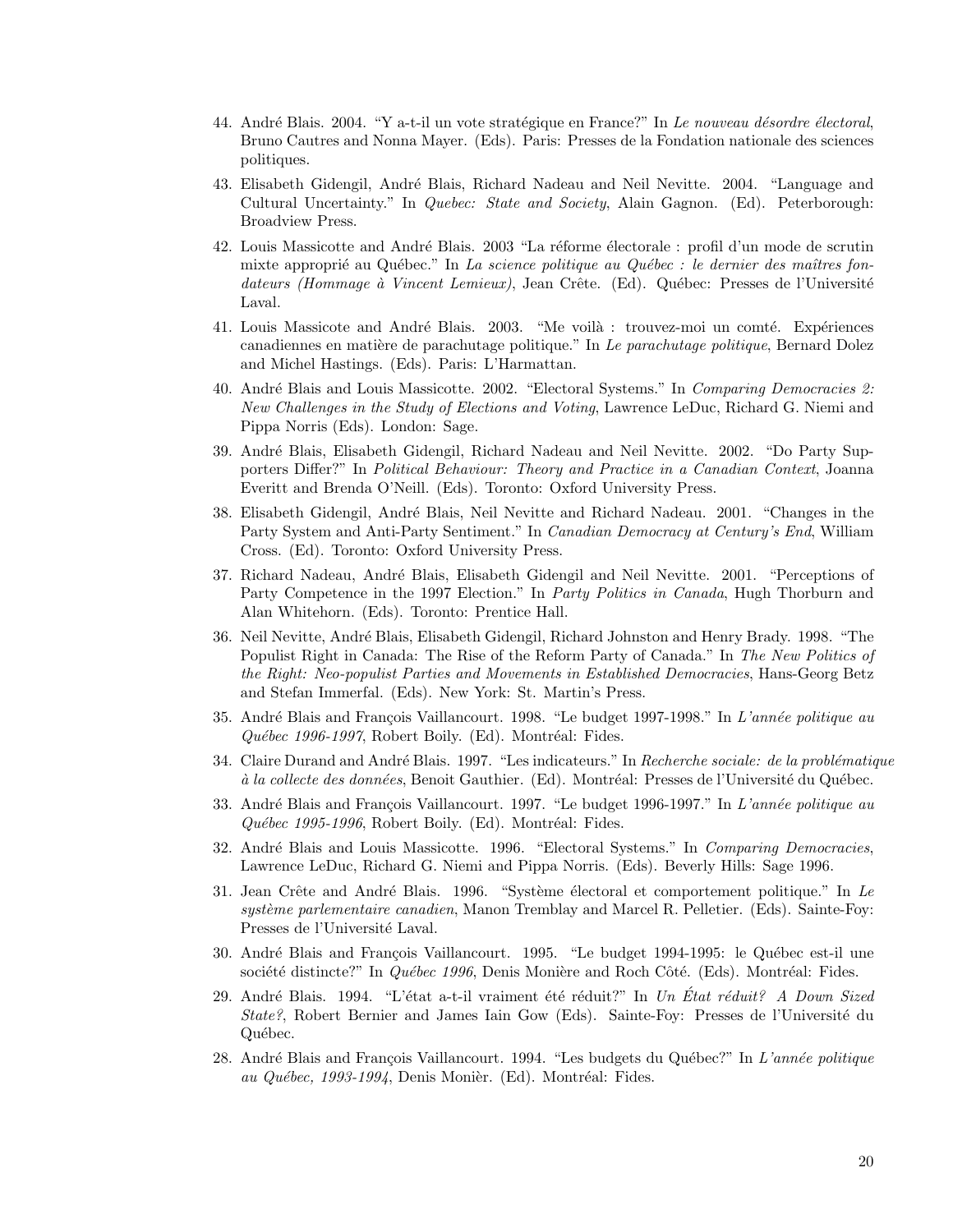- 27. André Blais and François Vaillancourt. 1994. "Le budget." In L'année politique au Québec, 1992, Denis Monière. (Ed). Montréal: Département de science politique-Université de Montréal.
- 26. Richard Johnston, André Blais, Elisabeth Gidengil and Neil Nevitte. 1993. "The people and the Charlottetown Accord." In Canada: The State of the Federation 1993, Ronald L. Watts and Douglas M. Brown. (Eds). Kingston: Institute of Intergovernmental Relations.
- 25. Richard Johnston, André Blais, Henry Brady and Jean Crête. 1993. "Free trade in Canadian elections: Issue evolution in the long and the short run." In Agenda Formation, William Riker. (Ed). Ann Arbor, Michigan: University Press.
- 24. André Blais and François Vaillancourt. 1992. "Le budget." In L'année potitique au Québec 1991, Denis Monière. (Ed). Montréal: Québec/Amérique.
- 23. André Blais. 1992. "Is a deal possible? Public opinion and political strategies." In Constitutional Commentaries; An Assessment of the 1991 Federal Proposals, Douglas M. Brown, Robert A. Young and Dwight Herperger (Eds). Kingston: Institute of Intergovernmental Relations.
- 22. André Blais, Donald Blake and Stéphane Dion. 1991. "The voting behavior of bureaucrats." In The Budget-Maximizing Bureaucrat: Appraisals and Evidence, André Blais and Stéphane Dion. (Eds). Pittsburg: University of Pittsburg Press.
- 21. Richard Johnston, André Blais, Henry Brady and Jean Crête. 1991. "Free trade and the dynamics of the 1988 Canadian election." In The Ballot and Its Message, Joseph Wearing. (Ed). Mississauga: Copp Clark.
- 20. André Blais and Jean Crête. 1991. "Pourquoi l'opinion publique au Canada anglais a-t-elle rejeté l'Accord du lac Meech?" In L'engagement intellectuel : Mélanges en l'honneur de Léon Dion, Raymond Hudon and Réjean Pelletier. (Eds). Québec: Presses de l'Université Laval.
- 19. André Blais and Stéphane Dion. 1991. "Introduction." and "Conclusion." In The Budget-Maximizing Bureaucrat: Appraisals and Evidence, André Blais and Stéphane Dion. (Eds). Pittsburgh: University of Pittsburgh Press.
- 18. Andr´e Blais. 1991. "The constitutional game in Quebec: options, interests, stragegies, outcomes." In Confederation in Crisis, Robert Young. (Ed). Toronto: Lorimer.
- 17. André Blais and François Vaillancourt. 1990. "Le budget." In L'année politique au Québec, 1989-1990, Denis Monière. (Ed). Montréal: Québec-Amérique.
- 16. André Blais and Stéphane Dion. 1990. "Electoral systems and the consolidation of new democracies." In Democratic Transition and Consolidation in Southern Europe, Latin America and Southeast Asia, Diane Ethier. (Ed). London: Macmillan Press.
- 15. André Blais and Jean Crête. 1989. "Comportements et attitudes de masse : changement et stabilité." In Générations et politique, Jean Crête and Pierre Favre. (Eds). Paris: Economica.
- 14. André Blais. 1989. "Public opinion on free trade in the 1988 election campaign." In The Free Trade Agreement of 1988: Implications for the Future of Canadian- American Relations, Jane Jenson. (Ed). Cambridge: The Center for International Affairs, Harvard University.
- 13. André Blais and François Vaillancourt. 1989. "Le budget." In L'année politique au Québec, 1988-1989. Denis Monière. (Ed). Montréal: Québec-Amérique.
- 12. André Blais and François Vaillancourt, 1989. "Le budget 1988-1989." In L'année politique au Québec, 1987-1988. Denis Monière. (Ed). Montréal: Québec-Amérique.
- 11. Jean Crête and André Blais. 1987. "La presse et les affaires publiques au Québec." In État et société au Canada, Réjean Pelletier and Jacques Zylberberg. (Eds). Québec: Laboratoire d'études politiques et administratives.
- 10. André Blais. 1986. "L'orientation de la recherche dans l'analyse des phénomènes de masse." In Masses et postmodernité, Jacques Zylberberg. (Ed). Paris: Méridiens Klincksieck.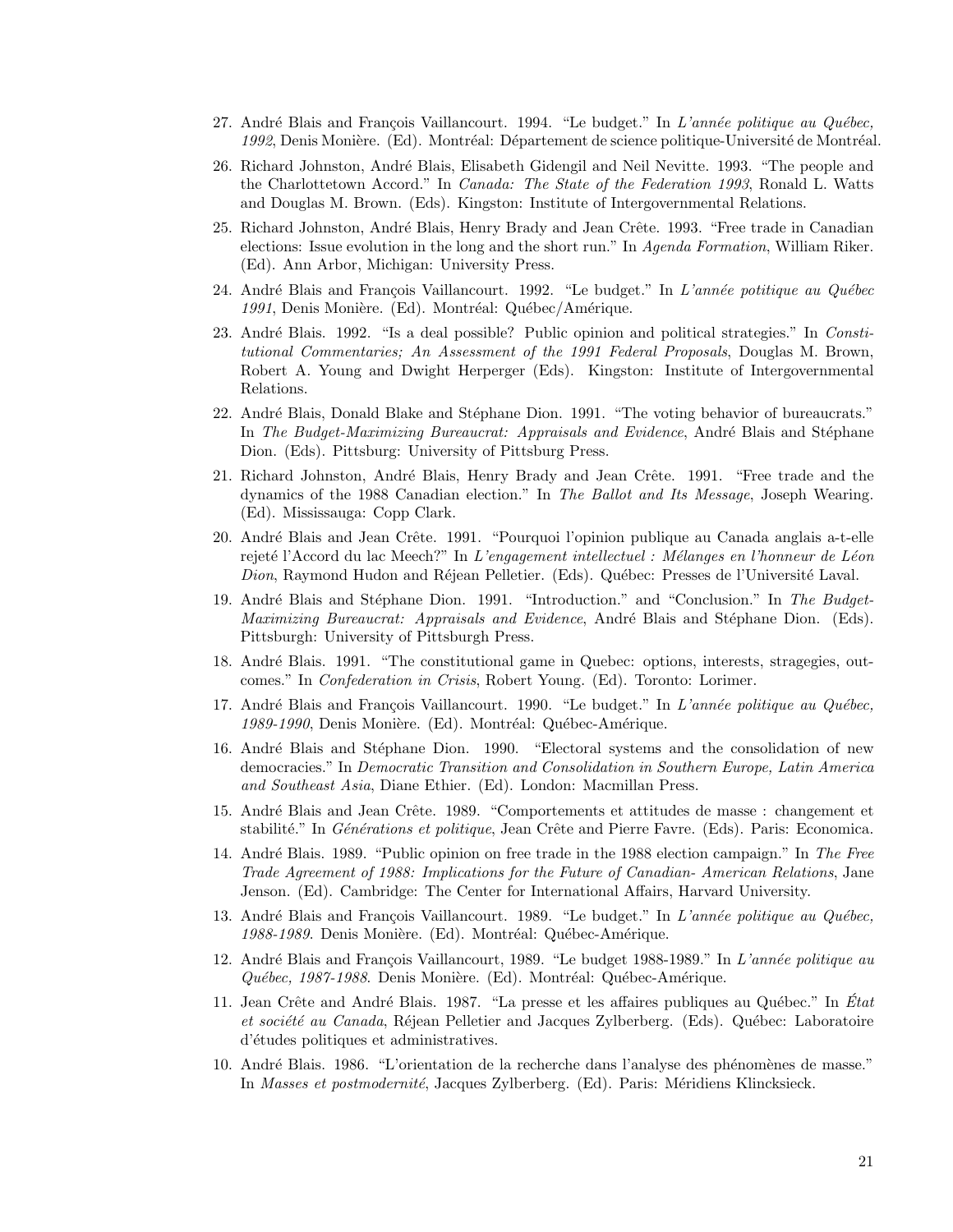- 9. André Blais. 1986. "Industrial policy in advanced capitalist democracies." In *Industrial Policy*, André Blais. (Ed). Toronto: University of Toronto Press.
- 8. André Blais. 1986. "The debate on Canadian industrial policy." In *Industrial Policy*, André Blais. (Ed). Toronto: University Press.
- 7. John Mc Callum and André Blais. 1986. "Government, special interest groups and economic growth." In Responses to Economic Change, David Laidler. (Ed). Toronto, University of Toronto Press.
- 6. Philippe Faucher, André Blais, Robert Young and Manuel de la Fuente. 1985. "Politique commerciale et politique industrielle au Canada." In Le Canada et la division internationale du travail, Duncan Cameron and François Houle. (Eds). Ottawa: Presses de l'Université d'Ottawa.
- 5. \*André Blais and Richard Nadeau. 1984. "L'appui au Parti québécois : évolution de la clientèle de 1970 à 1981." In Le comportement électoral au Québec, Jean Crête. (Ed). Chicoutimi: Gaétan Morin.
- 4. \*André Blais and Richard Nadeau. 1984. "L'appui au OUI." In Le comportement électoral au  $Québec, Jean Crête. (Ed). Chicoutimi: Gaétan Morin.$
- 3. André Blais. 1980. "Le vote : ce que l'on sait... ce que l'on n'en sait pas." In  $Qu\acute{e}bec$  : un pays incertain, In collaboration. (Eds). Montréal: Québec-Amérique, 1980.
- 2. Andr´e Blais. 1980. "L'orientation de la recherche dans l'analyse des politiques." In Introduction à l'analyse des politiques, Réjean Landry. (Ed). Québec: Presses de l'Université Laval.
- 1. Andr´e Blais, Marcel Gilbert and Vincent Lemieux. 1971. "The emergence of new forces in Quebec electoral politics." In *Canada: A Sociological Profile*, W.E. Mann. (Ed). Toronto: Copp Clark, 1971.

Consulting Reports and Policy Papers

- 12. Andr´e Blais and Semra Sevi. 2021. "The Burden of Voting in the 2019 Canadian Federal Election." Research report prepared for Elections Canada.
	- 11. Andr´e Blais and Peter Loewen. 2009. (revised 2011) "Youth Electoral Engagement in Canada." Research report prepared for Elections Canada.
	- 10. \*Andr´e Blais and Agnieszka Dobrzynska. 2008. "Electoral Laws: A Macroscopic Perspective." Research report prepared for the International Institute for Democracy and Electoral Assistance.
	- 9. Andr´e Blais, Agnieszka Dobrzynska, and Peter John Loewen. 2007. "Potential Impacts of Extended Advance Voting on Voter Turnout." Research report prepared for Elections Canada.
	- 8. \*André Blais, Eugénie Dostie-Goulet, Patrick Fournier and Elisabeth Gidengil. 2007. "Étude sur la participation électorale des jeunes Montréalais." Research report prepared for the Forum Jeunesse de l'Île de Montréal.
	- 7. Stephen White, Neil Nevitte, André Blais, Joanna Everitt, Patrick Fournier and Elisabeth Gidengil. 2006. "Making Up for Lost Time: Immigrant Voter Turnout in Canada." Research report prepared for Elections Canada (revised version published in Electoral Insight).
	- 6. Elisabeth Gidengil, André Blais, Patrick Fournier, Joanna Everitt and Neil Nevitte. 2005. "Missing the Message: Young Adults and the Election Issues." Research report prepared for Elections Canada (revised version published in Electoral Insight).
	- 5. Andr´e Blais. 2004. "Electoral System Reform: What Are the Options?" Research report prepared for the Canadian Study of Parliament Group.
	- 4. \*Andr´e Blais, Agnieszka Dobrzynska and Louis Massicotte. 2003. "Why is Turnout Higher in Some Countries than in Others?" Research report prepared for Elections Canada.
	- 3. \*André Blais and Agnieszka Dobrzynska. 2003. "Les résultats électoraux dans les circonscriptions à forte concentration syndicale." Research report prepared for Teamsters Canada.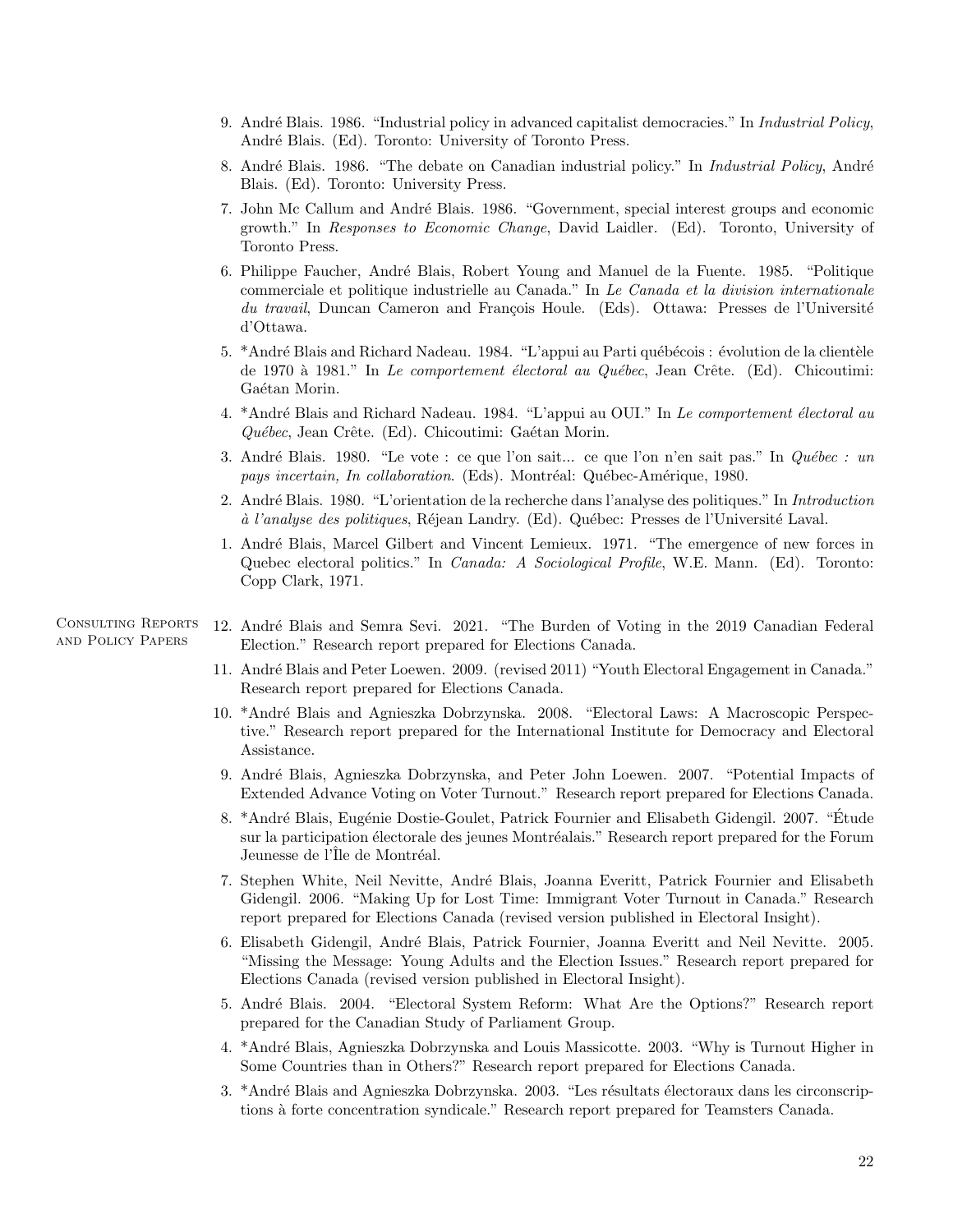- 2. Elisabeth Gidengil, André Blais, Neil Nevitte and Richard Nadeau. 2003. "Turned Off or Tuned Out? Youth Participation in Politics." Research report prepared for Elections Canada (revised version published in Electoral Insight).
- 1. Andr´e Blais. 1999. "Criteria for Assessing Electoral Systems." Research report prepared for Elections Canada (revised version published in Electoral Insight).

- BOOK REVIEWS 16. André Blais. (2008) Book review of "Mandates, Parties, and Voters: How Elections Shape the Future." by James H. Fowler and Oleg Smirnov, Perspectives on Politics 6(2): 384-385.
	- 15. Andr´e Blais. (2005) "Learning to Become a Good Citizen." Book review of "Why We Vote: How Schools and Communities Shape Our Civic Life." by David E. Campbell, Science 314(5803): 1244-1245.
	- 14. Andr´e Blais. (1999) Book review of "Working, Shirking, and Sabotage: Bureaucratic Response to a Democratic Public." by John Brehm and Scott Gates, American Political Science Review 93(1): 218-219.
	- 13. André Blais. (1999) Book review of "Democracy and Elections." by Richard S. Katz, *Party* Politics 5(3): 407-409.
	- 12. Andr´e Blais. (1998) Book review of "Making Votes Count: Strategic Coordination in the World's Electoral Systems." by Gary W. Cox, *Canadian Journal of Political Science* 31(1): 191-193.
	- 11. André Blais. (1998) Book review of "Comparing Electoral Systems." by David M Farrell, West European Politics 21: 203.
	- 10. André Blais. (1993) Book review of "Politique et gestion des finances publiques, Québec et Canada." by André Bernard, Canadian Journal of Political Science 26(4): 798-800.
	- 9. Andr´e Blais. (1989) Book review of "The Canadian General Election of 1988." by Alan Frizzell, Jon H. Pammett and Anthony Westell, Canadian Public Policy 15: 476-476.
	- 8. André Blais. (1988) Book review of "Sur l'individualisme." by Pierre Birnbaum and Jean Leca, Canadian Journal of Political Science 21(1): 203-204.
	- 7. Andr´e Blais. (1987) Book review of "Governing the Economy: The Politics of State Intervention in Britain and France." by Peter Hall, Canadian Journal of Political Science 20(2): 424-426.
	- 6. André Blais. (1982) Book review of "Réseaux et appareils: logique des systèmes et langage des graphes." by Vincent Lemieux, Canadian Journal of Political Science 15(5): 842-844.
	- 5. André Blais and Philippe Faucher. (1979) Book review of "Les enjeux économiques de la nationalisation de l'électricité." by Carol Jobin, Canadian Journal of Political Science  $12(4)$ : 809-816.
	- 4. Andr´e Blais and Philippe Faucher. (1978) Book review of "The Canadian State: Political Economy and Political Power." by Leo Panitch, Canadian Journal of Political Science 11(3): 659-665.
	- 3. André Blais and Jean Crète. (1978) Book review of "L'urbanisation au Québec." by Group de travail sur l'urbanisation, Canadian Journal of Political Science 11(1): 189-194.
	- 2. André Blais. (1972) Book review of "Le Québec qui se fait." by Claude Ryan, Canadian Journal of Political Science 5(2): 316-319.
	- 1. Andr´e Blais. (1972) Book review of "Le Qu´ebec d'aujourd'hui: regards d'universitaires." by Jean-Luc Migué, *Canadian Journal of Political Science* 5(2): 316-319.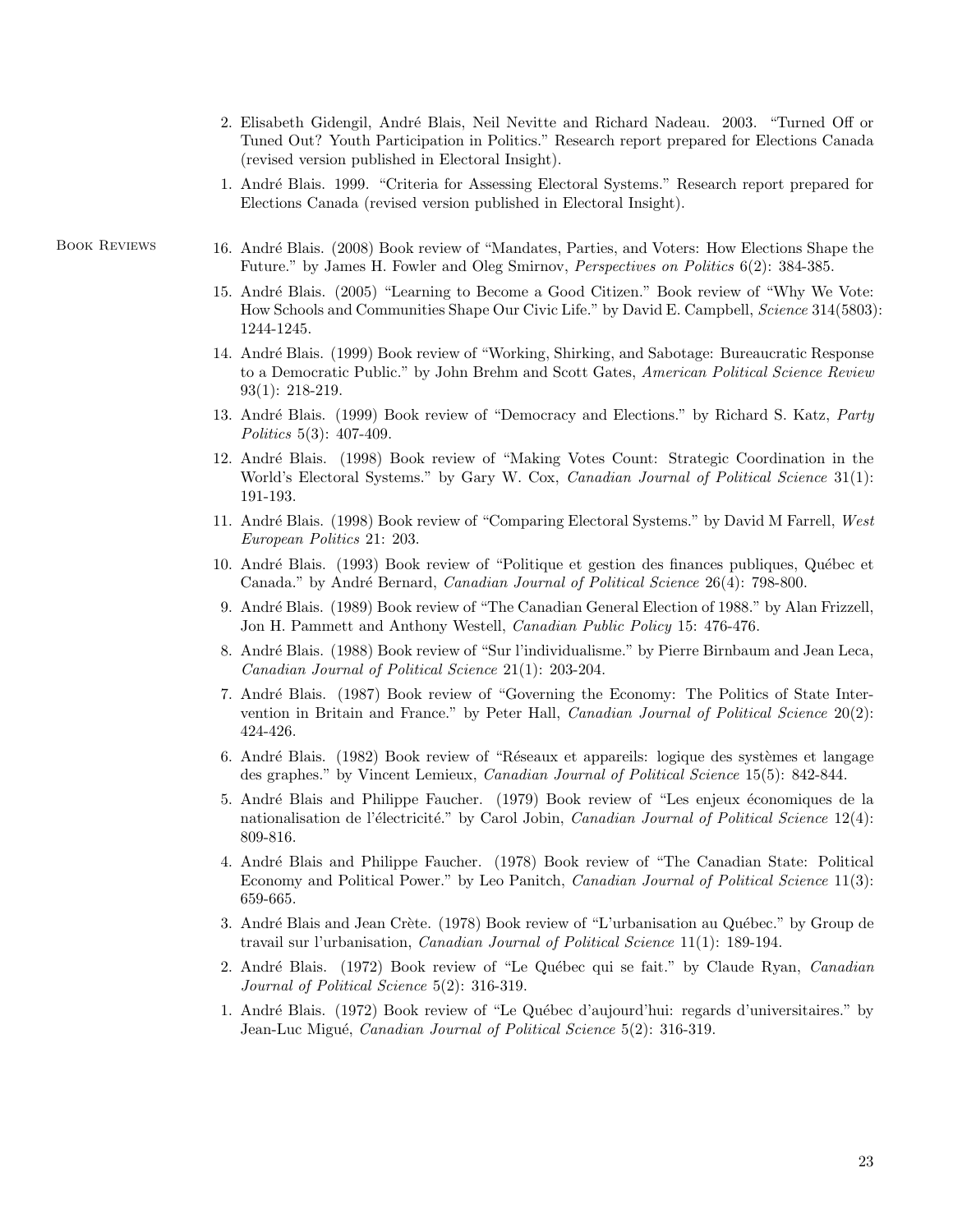| RESEARCH<br><b>GRANTS</b> | "Being Politically Smart in the Age of Misinformation."<br>CIFAR AI Catalyst Grant,<br>with Reinaneh Rabbany, Jean-François Gagné and Jean-François Godbout (\$100,000).                                                                                                                                       | 2020-2021 |
|---------------------------|----------------------------------------------------------------------------------------------------------------------------------------------------------------------------------------------------------------------------------------------------------------------------------------------------------------|-----------|
|                           | "The Impact of Visual Data on Canadians' Views about COVID-19."<br>Centre for the Study of Democratic Citizenship, Montreal,<br>with Semra Sevi, Marco Mendoza-Aviña, Gabrielle Péloquin-Skulski, Emmanuel<br>Heisbourg, Paola Vegas, Maxime Coulombe, Vincent Arel-Bundock, and<br>Peter Loewen $(\$3,000)$ . | 2020      |
|                           | "How do citizens evaluate ranking."<br>Political Reform Program, New America,<br>with Carolina Plescia and Semra Sevi (\$11,400).                                                                                                                                                                              | 2020      |
|                           | "How to tax multinational corporations: The citizens' views."<br>Social Sciences and Humanities Research Council,<br>with Vincent Arel-Bundock and Jane Sumner (\$228,400).                                                                                                                                    | 2019-2023 |
|                           | "Compulsory voting in Brazil and turnout."<br>Conselho Nacional de Desenvolvimento Científico e Tecnologico (CNPq),<br>with Mathieu Turgeon (\$103,380).                                                                                                                                                       | 2017-2019 |
|                           | "Democratic Accountability: The Role of Citizens."<br>Fonds Québécois de la Recherche, Société et Culture,<br>with Elisabeth Gidengil, Dietlind Stolle, Marc-André Bodet,<br>Allison Harell, and Patrick Fournier (\$275,745).                                                                                 | 2016-2020 |
|                           | "Distributional Politics and Social Protection."<br>National Science Foundation, U.S.,<br>with Nancy E. Burns (US $$599,220$ ).                                                                                                                                                                                | 2014-2018 |
|                           | "The Duty to Vote."<br>Social Sciences and Humanities Research Council,<br>with Carol Galais $(\$152,590)$ .                                                                                                                                                                                                   | 2014-2019 |
|                           | "Distributional Politics and Social Protection."<br>National Science Foundation,<br>with Nancy E. Burns (US $$300,000$ ).                                                                                                                                                                                      | 2012-2014 |
|                           | "Physiologie du cerveau et prise de décision politique."<br>Fonds Québécois de la Recherche, Société et Culture,<br>with Elisabeth Gidengil, Dietlind Stolle and Lesley Fellows (\$37,000).                                                                                                                    | 2010-2012 |
|                           | "The Dynamics of Political Choice."<br>National Science Foundation,<br>with Nancy E. Burns et Ian McAllister (US \$200,000).                                                                                                                                                                                   | 2010-2012 |
|                           | "Making Electoral Democracy Work."<br>Social Sciences and Humanities Research Council,<br>with 23 researchers $(\$2,500,000)$ .                                                                                                                                                                                | 2009-2017 |
|                           | "Making Electoral Democracy Work."<br>Social Sciences and Humanities Research Council,<br>with 21 researchers $(\$20,000)$ .                                                                                                                                                                                   | 2008      |
|                           | "The Decision to Vote or not to Vote."<br>Social Sciences and Humanities Research Council (\$145,000).                                                                                                                                                                                                         | 2008-2011 |
|                           | "Party Leadership Selection Rules."<br>Social Sciences and Humanities Research Council,<br>with William Cross $(\$100,000)$ .                                                                                                                                                                                  | 2007-2010 |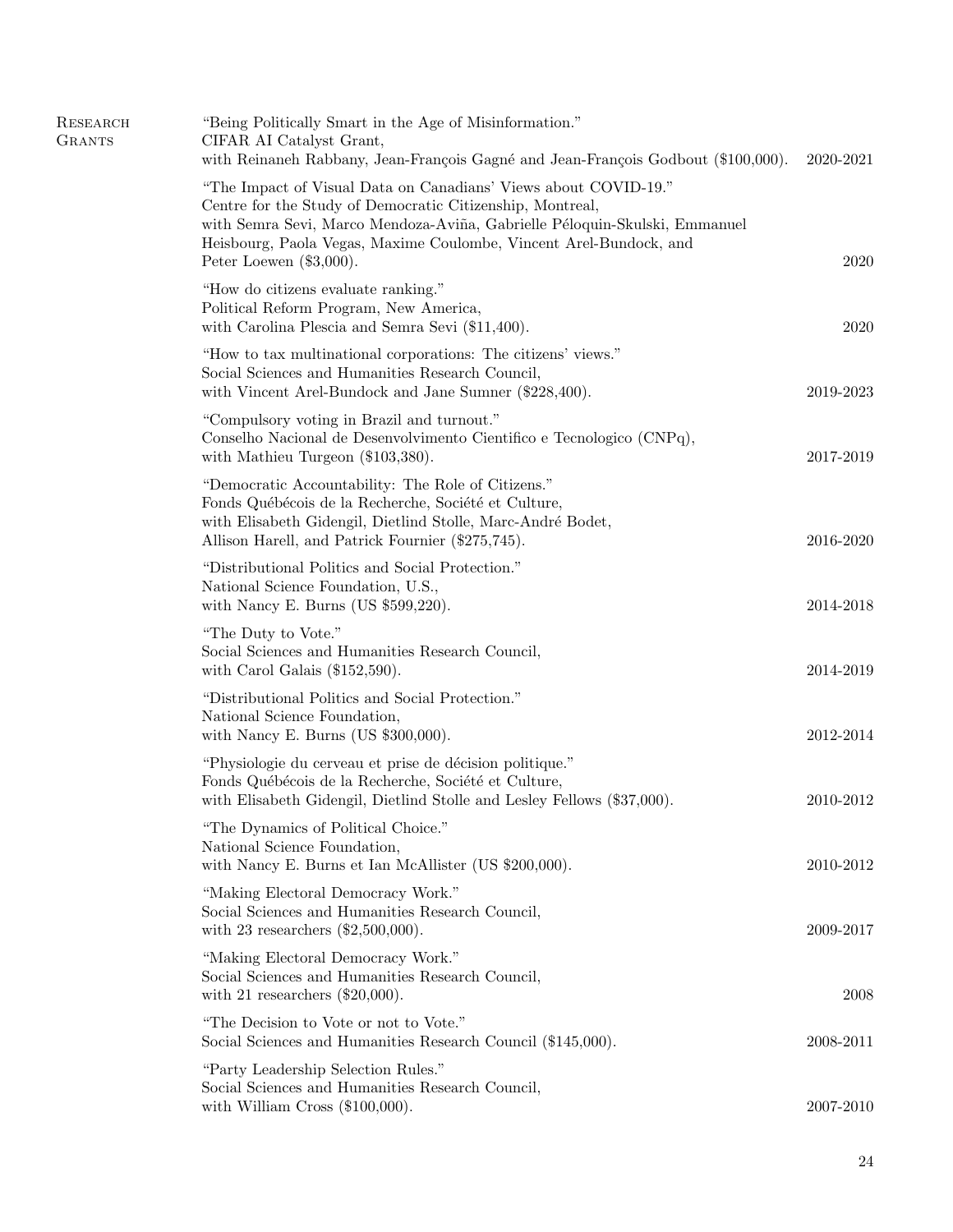| "Étude sur l'élection canadienne 2006."<br>Élections Canada,<br>with Elisabeth Gidengil, Richard Nadeau and Neil Nevitte (\$351,676)                                                                                                        | 2005-2007 |
|---------------------------------------------------------------------------------------------------------------------------------------------------------------------------------------------------------------------------------------------|-----------|
| "Les élections, la communication et la participation à la vie démocratique."<br>Fonds Québécois de la Recherche, Société et Culture,<br>with Elisabeth Gidengil, Dietlind Stolle, Stuart Soroka and Patrick Fournier (\$258,125). 2004-2008 |           |
| "Chaire de recherche en études électorales."<br>Social Sciences and Humanities Research Council (\$1,400,000).                                                                                                                              | 2001-2007 |
| "Making Sense of the Vote: The 2000 Canadian Election."<br>Social Sciences and Humanities Research Council,<br>with Elisabeth Gidengil, Neil Nevitte and Patrick Fournier (\$1,213,000)                                                     | 2001-2006 |
| "La dynamique électorale."<br>Fonds pour la formation des chercheurs et l'aide à la recherche,<br>with Elisabeth Gidengil, and Richard Nadeau (\$225,000).                                                                                  | 1999-2002 |
| "L'élection canadienne de 1997."<br>Social Sciences and Humanities Research Council,<br>with Elisabeth Gidengil, Richard Nadeau and Neil Nevitte (\$710,000).                                                                               | 1997-2000 |
| "Pourquoi et comment voter?"<br>Social Sciences and Humanities Research Council,<br>with Louis Massicotte $(\$35,000)$ .                                                                                                                    | 1996-1999 |
| "To Vote or not to Vote?"<br>Canada Council for the Arts (\$53,500).                                                                                                                                                                        | 1996-1998 |
| "Les élections : dynamique et processus."<br>Fonds pour la formation des chercheurs et l'aide à la recherche (\$144,000).                                                                                                                   | 1995-1998 |
| "The 1993 Canadian Election Study."<br>Social Sciences and Humanities Research Council,<br>with Richard Johnston, Henry Brady, Elisabeth Gidengil and Neil Nevitte (\$700,000).                                                             | 1992-1995 |
| "Political Ethics in Canada."<br>Social Sciences and Humanities Research Council,<br>with Maureen Mancuso, Michael Atkinson, Ian Green and Neil Nevitte (\$12,000).                                                                         | 1992-1993 |
| "La dynamique électorale."<br>Fonds pour la formation des chercheurs et l'aide à la recherche,<br>with Edouard Cloutier, Elisabeth Gidengil, Denis Monière,                                                                                 |           |
| and Richard Nadeau) (\$180,000).<br>"Les élections et les groupes."                                                                                                                                                                         | 1992-1995 |
| Social Sciences and Humanities Research Council (\$77,000).                                                                                                                                                                                 | 1991-1994 |
| "La dynamique électorale."<br>Fonds pour la formation des chercheurs et l'aide à la recherche,<br>with Edouard Cloutier, Jean Guay, Denis Monière, and Richard Nadeau (\$100,000).                                                          | 1989-1992 |
| "Le comportement électoral des employés du secteur public."<br>Social Sciences and Humanities Research Council,<br>with Donald Blake and Stéphane Dion (\$78,000).                                                                          | 1988-1991 |
| "The 1988 Canadian Election Study."<br>Social Sciences and Humanities Research Council,<br>with Richard Johnston, Henry Brady and Jean Crête (\$468,000).                                                                                   | 1988-1991 |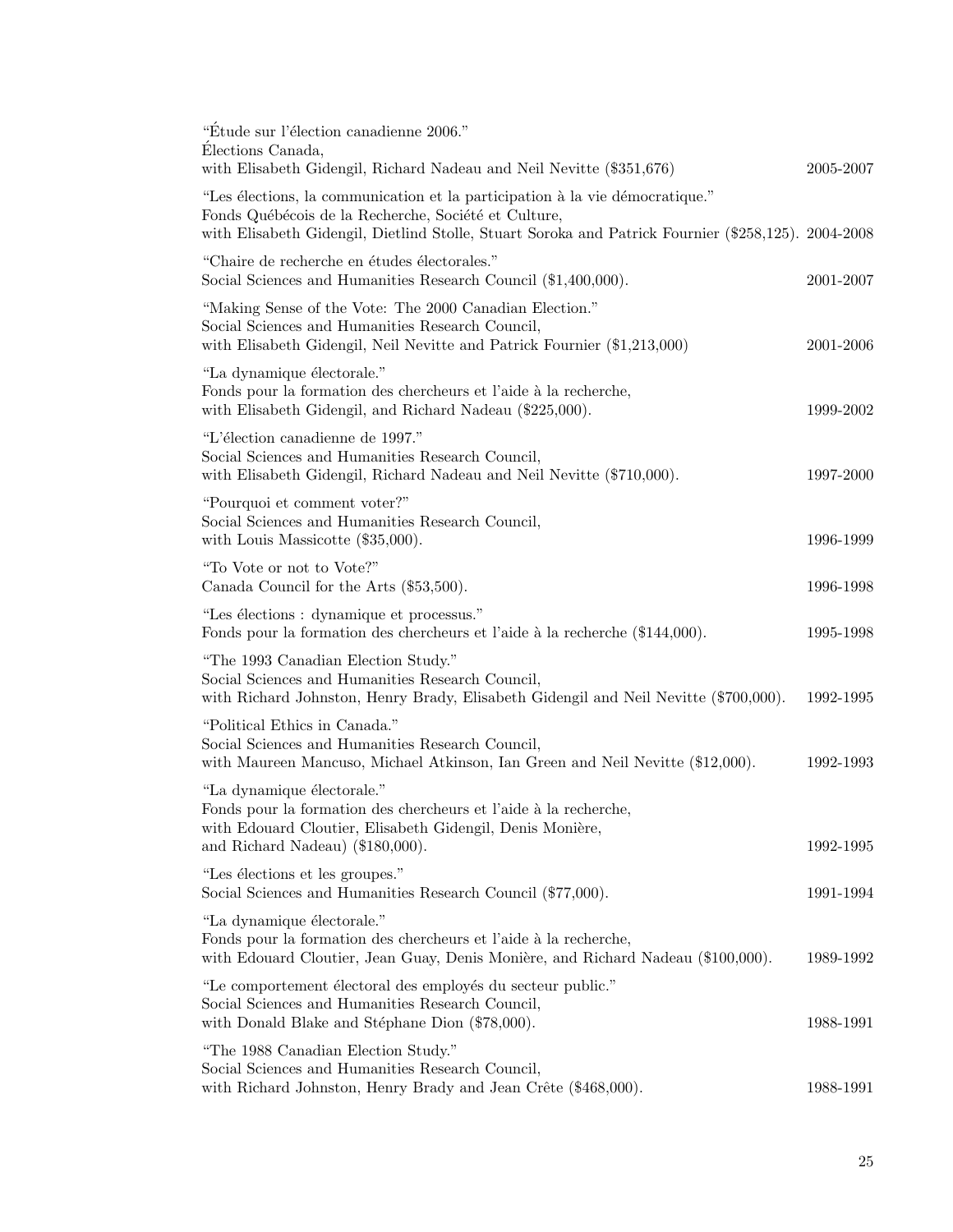| "Les conséquences des modes de scrutin."<br>Université de Montréal (\$3,000).                                                                                                                        | 1987 |
|------------------------------------------------------------------------------------------------------------------------------------------------------------------------------------------------------|------|
| "Pré-enquête sur la prochaine élection fédérale."<br>Institute for Research on Public Policy,<br>with Richard Johnston $(\$5,000)$ .                                                                 | 1987 |
| "Les systèmes électoraux."<br>Social Sciences and Humanities Research Council (\$8,000).                                                                                                             | 1986 |
| "Etude des structures politiques et du renouvellement des élites locales en Louisiane."<br>Social Sciences and Humanities Research Council,<br>with Gilles Vandal $(\$11,000)$ .                     | 1985 |
| "Business, Labor and the State in Ontario and Quebec:<br>Taxation and Industrial Relations, 1960-1985."<br>Social Sciences and Humanities Research Council,<br>with Kenneth McRoberts $(\$40,000)$ . | 1985 |
| "Partis politiques et changements politiques au Québec depuis 1960."<br>Fonds pour la formation des chercheurs et l'aide à la recherche,<br>with four researchers $(\$20,000)$ .                     | 1985 |
| "Les exportations au Québec et au Canada."<br>Emploi et immigration $(\$5,000)$ .                                                                                                                    | 1985 |
| "Le renouvellement des élites politiques en Nouvelle-Orléans, 1845-1885."<br>Fonds pour la formation des chercheurs et l'aide à la recherche,<br>with Gilles Vandal $(\$17,000)$ .                   | 1983 |
| "Les dépenses des gouvernements du Québec et de l'Ontario."<br>Fonds annuel de soutien $(\$5,000)$ .                                                                                                 | 1981 |
| "La presse et les affaires publiques."<br>Royal Commission on Newspapers,<br>with five researchers $(\$60,000)$ .                                                                                    | 1981 |
| "Les clientèles électorales au Québec."<br>Université de Montréal (\$1,400).                                                                                                                         | 1980 |
| "Les élections provinciales au Québec."<br>Ministère de l'Education du Québec,<br>with three researchers $(\$25,000)$ .                                                                              | 1980 |
| "Le budget des gouvernements du Québec et de l'Ontario."<br>Social Sciences and Humanities Research Council,<br>with Kenneth McRoberts (\$10,000).                                                   | 1980 |
| "La stratégie industrielle de l'État au Canada."<br>Social Sciences and Humanities Research Council,<br>with Philippe Faucher $(\$34,000)$ .                                                         | 1980 |
| "La politique et l'industrialisation canadienne."<br>Université de Montréal,<br>with Philippe Faucher $(\$7,000)$ .                                                                                  | 1978 |
| "Les élites politiques, les bas-salariés et la politique à Hull."<br>Conseil canadien de recherches urbaines et régionales,<br>with Caroline Andrew) $(\$21,50)$ .                                   | 1973 |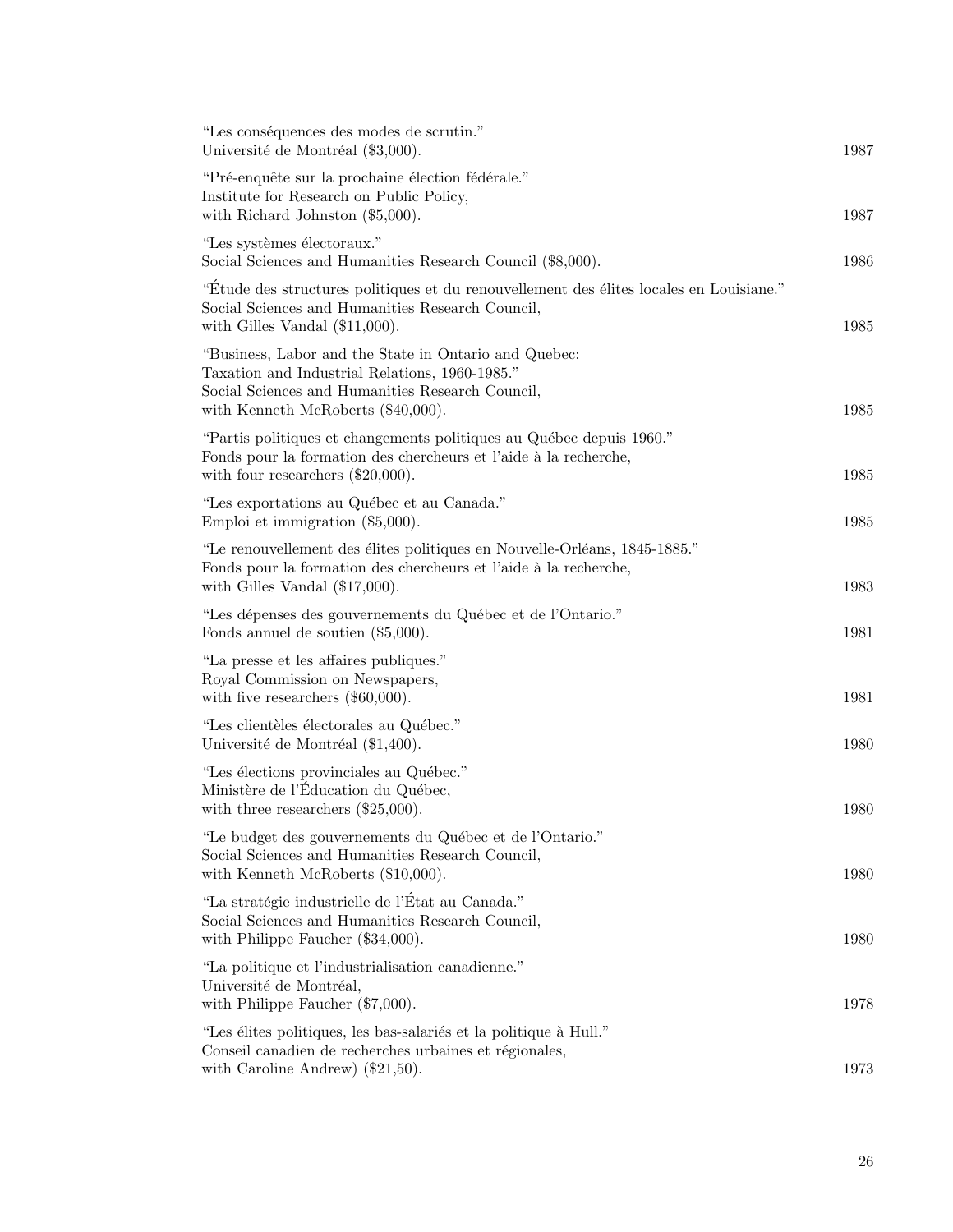|                                          | "Les élites politiques, les bas-salariés et la politique du logement à Hull."<br>Faculté des sciences sociales de l'Université d'Ottawa,<br>1973<br>with Caroline Andrew $(\$12,300)$ .              |
|------------------------------------------|------------------------------------------------------------------------------------------------------------------------------------------------------------------------------------------------------|
|                                          | "Recherche sur l'impact de la carte électorale dans la région de Québec à l'élection fédérale<br>de 1968." Université d'Ottawa (\$1,200).<br>1972                                                    |
| <b>SELECTED</b><br><b>TESTIMONY</b>      | 6. "Consultation sur le projet de loi 39; Loi établissant un nouveau mode de scrutin." organized<br>by the Commission des Institutions de l'Assemblée nationale du Québec, Québec, January<br>2020.  |
|                                          | 5. "Rules for the conduct of elections." Teleconference with the President and Vice-President<br>of Bolivia's Supreme Electoral Tribunal, organized by Global Affairs Canada, Ottawa, April<br>2017. |
|                                          | 4. "Four empirical studies about the consequences of proportional representation." The House of<br>Commons Special Committee on Electoral Reform, Ottawa, July 2016.                                 |
|                                          | 3. "The Importance of Principles in Electoral Reform" Ontario Citizens.' Assembly on Electoral<br>Reform, Toronto, November 2006.                                                                    |
|                                          | 2. "The impact of electoral systems on turnout" British Columbia Citizens.' Assembly on Elec-<br>toral Reform, Vancouver, November 2004.                                                             |
|                                          | 1. "Voting systems in the democratic world." Talk to the Lebanese National Assembly (invited<br>by the Speaker of the National Assembly and the United Nations), Beirut, January 1995.               |
| <b>SELECTED INVITED</b><br>PRESENTATIONS | 23. "How do citizens evaluate ranking?" Electoral Reform Research Group, Washington, DC,<br>February 2020.                                                                                           |
| (PAST SIX YEARS)                         | 22. "Citizen's Assessments of Electoral Democracy." WAPOR 72nd Annual Conference, Toronto,<br>May 2019.                                                                                              |
|                                          | 21. "Electoral systems." Conseil national du Parti Libéral du Québec, Drummondville, May 2019.                                                                                                       |
|                                          | 20. "Women in Politics, Women in Leadership." (with Semra Sevi and Vincent Arel-Bundock).<br>University of Toronto, Toronto, March 2019.                                                             |
|                                          | 19. "What Type of Representation do Voters Want?" (with Semra Sevi, Jean-François Daoust<br>and Ruth Dassonneville) Bell Chair in Canadian Parliamentary Democracy, Ottawa, February<br>2019.        |
|                                          | 18. "Is Quebec's distinctiveness in public opinion due to survey question wording?" (with Patrick<br>Fournier) Conference in honour of Richard Johnston, Vancouver, October 2018.                    |
|                                          | 17. "Keynote Lecture. What do we know about voter turnout?" Conference on voter turnout.<br>Cascais, Portugal, October 2018.                                                                         |
|                                          | 16. "Participant." Book Conference on Youth Turnout, Brigham Young University, Utah, July<br>2018.                                                                                                   |
|                                          | 15. "Civic Duty and Turnout." University of Duisburg-Essen, Duisburg, Germany, May 2018.                                                                                                             |
|                                          | 14. "Civics and electoral education." Telephone conference with Victorian Parliament's Electoral<br>Matters Committee, Montreal, April 2018.                                                         |
|                                          | 13. "Strategic Voting." Leuven-Montréal Winter School on Elections, Montreal, March 2018.                                                                                                            |
|                                          | 12. "New Developments in the Study of Representation and Electoral Systems." Hebrew University<br>of Jerusalem, Jerusalem, February 2018.                                                            |
|                                          | 11. "Is Voting a Habit?" London School of Economics, London, October 2017.                                                                                                                           |
|                                          | 10. "Decentralization and Electoral Swings." Santiago de Compostela, Spain, October 2017.                                                                                                            |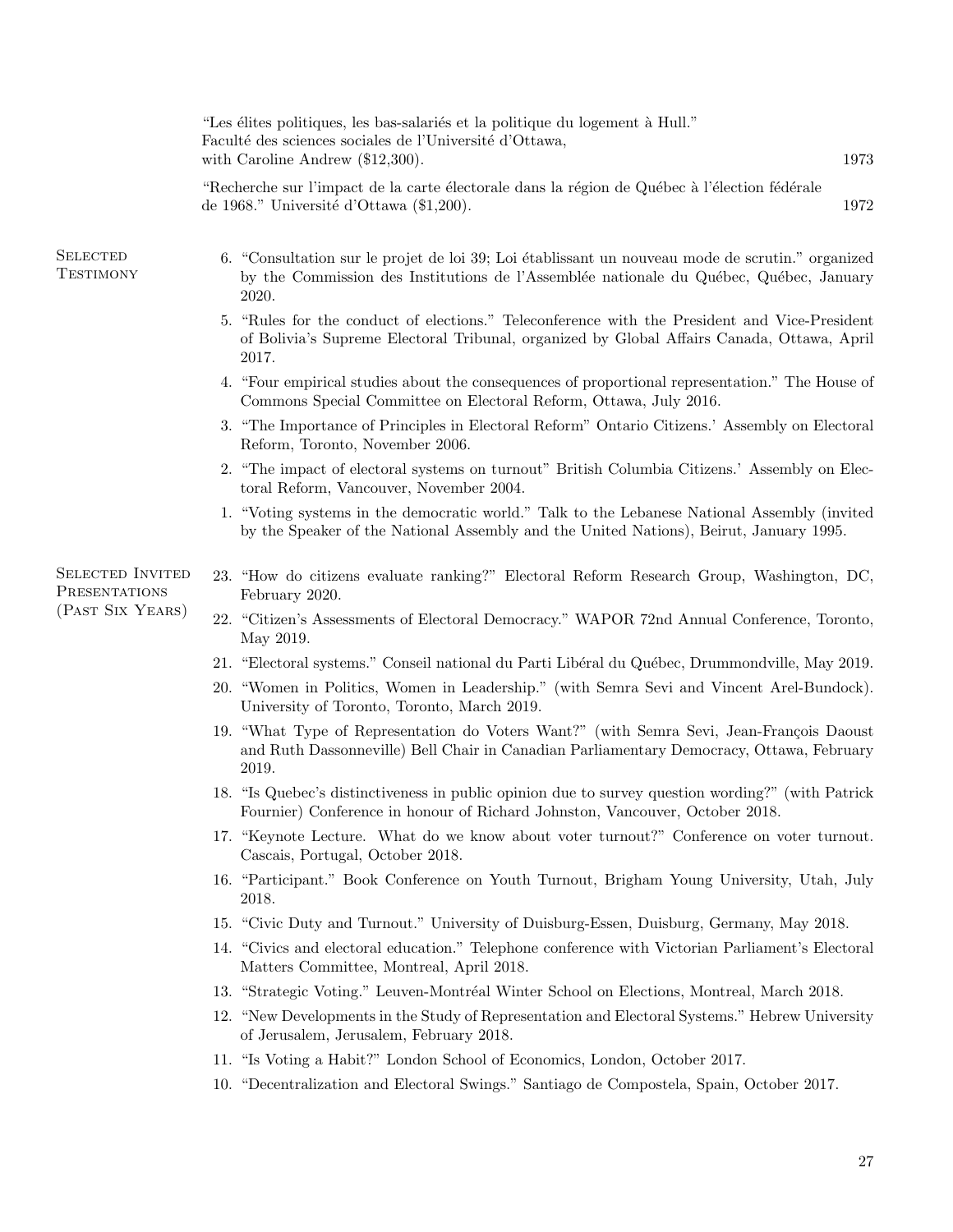- 9. "Inclusive elections, inclusive politics?" Université Libre de Bruxelles and KU Leuven, Belgium, September 2017.
- 8. "La participation électorale et politique." Université d'été sur la démocratie : la participation démocratique, Université Laval, Quebec City, May 2017.
- 7. "Les modes de scrutin.", Presentations in local constituencies in Longueuil and Saint-Laurent about the various voting systems, October and November 2016.
- 6. "Do I wish to vote?" Department of political science, University of Western Ontario, November 2016.
- 5. "Reforming Canada's voting system." Presentations to Parliament Hill (Big Thinking on the Hill) and to the Department of Political Science, University of Ottawa, Ottawa, March 2016.
- 4. "Approaches and determinants of voting behaviour." Leuven-Montreal School on Elections and Voting Behaviour, Montréal, February 2016.
- 3. "Approaches and determinants of voting behaviour." Leuven-Montreal School on Elections and Voting Behaviour, Leuven, Belgium, February 2015.
- 2. "Turnout in multi-level systems." Conference entitled "Comparative perspectives on electoral behaviour.", organized by the Centre for Citizenship and Democracy, Rome, September 2015.
- 1. "Strategic Voting." Leuven-Montreal School on Elections and Voting Behaviour, Leuven, Belgium, February 2015.
- 35. "Citizens' electoral outcome utility." Annual conference of the Midwest Political Science Association, Chicago, April 2019.
- 34. "What is People's Favorite Electoral Rule Beyond the Veil of Ignorance? A Laboratory Experiment," Sixth Annual Toronto Political Behaviour Workshop, Toronto, Canada, September 2018.
- 33. "Discussion of Markus Prior's Hooked: How Politics Captures People's Interest." Annual meeting of the American Political Science Association, Boston, August 2018.
- 32. "Crisis of Representative Democracy? Changing Patterns in Electoral Participation" (with Filip Kostelka), Annual meeting of the American Political Science Association, Boston, August 2018.
- 31. "Proportional Representation and Turnout: Does Population Heterogeneity Matter?" Annual conference of the Canadian Political Science Association, Regina, Canada, June 2018.
- 30. "What is the Public's Favorite Electoral Rule Behind the Veil of Ignorance? A Laboratory Experiment." (with Jean-François Laslier, Damien Bol and Jean-Benoit Pilet), Annual conference of the Midwest Political Science Association, Chicago, April 2018.
- 29. "Political Institutions and Elite Behavior 5: Experimental Approaches." Midwest Political Science Association, Chicago, April 2018.
- 28. "Does Affective Polarization Between Mainstream Parties Lead Citizens to Accept Coalitions with Extreme Parties?" (with Eric Guntermann), Annual conference of the Midwest Political Science Association, Chicago, April 2018.
- 27. "Making Electoral Democracy Work." Annual meeting of the American Political Science Association, San Francisco, September 2017.
- 26. "Crossing the Floor: The Electoral Fortunes of Floor-Crossing MPs in the Canadian House of Commons, 1867-2015." (with Semra Sevi and Antoine Yoshinaka), Annual conference of the Canadian Political Science Association, Toronto, June 2017.
- 25. "Remorse After Elections: A Cross-national Analysis." (with Semra Sevi and Fernando Feitosa), Annual conference of the Canadian Political Science Association, Toronto, May 2017.

**SELECTED CONFERENCE PRESENTATIONS** (Past Six Years)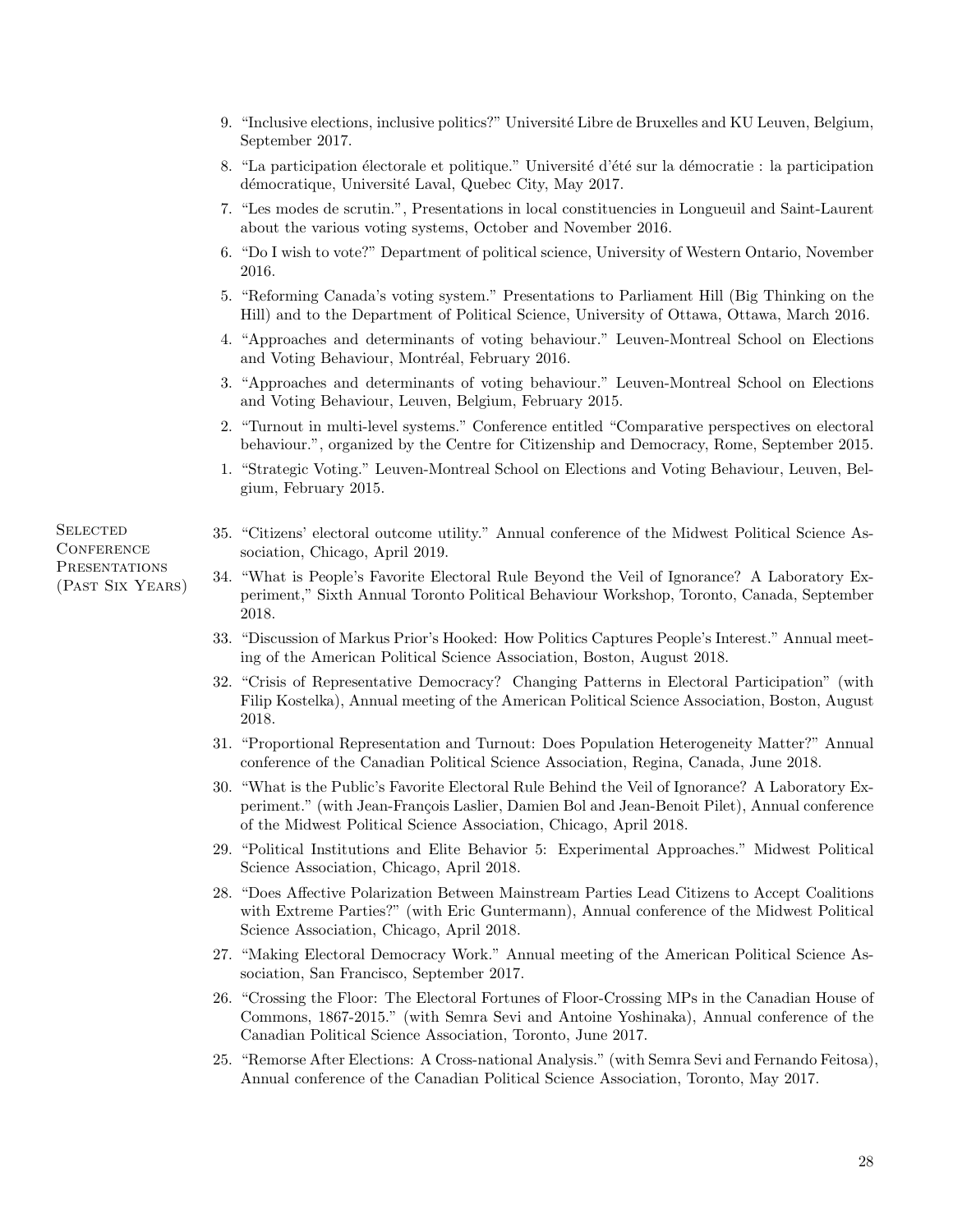- 24. "Where Does Turnout Increase Come From? A Study of Electoral Participation in the 2011 and 2015 Canadian Federal Elections." (with Valérie-Anne Mahéo), Annual conference of the Canadian Political Science Association, Toronto, May 2017.
- 23. "D'où provient l'augmentation de la participation aux élections fédérales canadiennes de 2015?" (with Valérie-Anne Mahéo), Annual conference of the Société québécoise de science politique, Québec, May 2017.
- 22. "The Impact of Compulsory Voting: Lessons from Brazil." (with Mathieu Turgeon) Annual conference of the Midwest Political Science Association, Chicago, April 2017.
- 21. "Regime Performance and Voter Turnout in Multilevel Arenas." (with Filip Kostelka) Annual conference of the Midwest Political Science Association, Chicago, April 2017.
- 20. "What is People's Favourite Electoral Rule Behind the Veil of Ignorance?: A Laboratory Experiment." (with Jean-François Laslier, Damien Bol and Jean-Benoit Pilet) Annual conference of the Midwest Political Science Association, Chicago, April 2017.
- 19. "Conformity and The Political Behaviour of the British Citizen." (with Rafael Hortala-Vallve) Annual conference of the Midwest Political Science Association, Chicago, April 2017.
- 18. "The Evolution of Vote Intentions: 2011-2015." Annual conference of the Prairie Political Science Association. Banff, Alberta, September 2016.
- 17. "Disclosure and punishment: How social pressure works in lab elections." (with Carol Galais), General Conference of the European Consortium for Political Research, Prague, September 2016.
- 16. "Attitudes Toward Religious Minorities and Religious Accommodation in Sub-State Minority Nations." (with Anja Kilibarda and Yannick Dufresne), General Conference of the European Consortium for Political Research, Prague, September 2016.
- 15. "Is the Gender Gap Over? Evidence from Subnational, National and Supranational Elections." (with Filip Kostelka and Elisabeth Gidengil), General Conference of the European Consortium for Political Research, Prague, September 2016.
- 14. "Second Order Elections and Beyond: The 2014 and 2015 French Local Elections." (with Bernard Dolez and Annie Laurent), Annual meeting of the American Political Science Association, Philadelphia, September 2016.
- 13. "Instrumental or Expressive: Do We Regret Voting Strategically." (with Damien Bol), Annual conference of the Midwest Political Science Association, Chicago, April 2016.
- 12. "Are Voters More Likely to Desert a Party When They are Informed that it is Not Viable?" (with Peter Loewen, Elisabeth Gidengil, Daniel Rubenson and Laura Stephenson), Annual conference of the Midwest Political Science Association, Chicago, April 2016.
- 11. "Disentangling the Strategic Vote: Government and District Viability at the 2014 Belgian Federal and Regional Elections." (with Tom Verthé, Damien Bol, and Stefanie Beyens), Annual conference of the Midwest Political Science Association, Chicago, April 2016.
- 10. "Conformity and Turnout." (with Rafael Hortala-Vallve), Annual conference of the Midwest Political Science Association, Chicago, April 2016.
- 9. "Measuring the D Term: On Guilt, Patriotism, Morals and the Duty to Vote." Annual conference of the Midwest Political Science Association, Chicago, April 2015.
- 8. "Does the composition of government better reflect the preferences of the rich?" Annual meeting of the American Political Science Association, San Francisco, September 2015.
- 7. "Candidates' regional ties and vote choice in the European parliament election." Annual meeting of the American Political Science Association, San Francisco, September 2015.
- 6. "Measuring the duty to vote: A proposal." Annual meeting of the American Political Science Association, San Francisco, September 2015.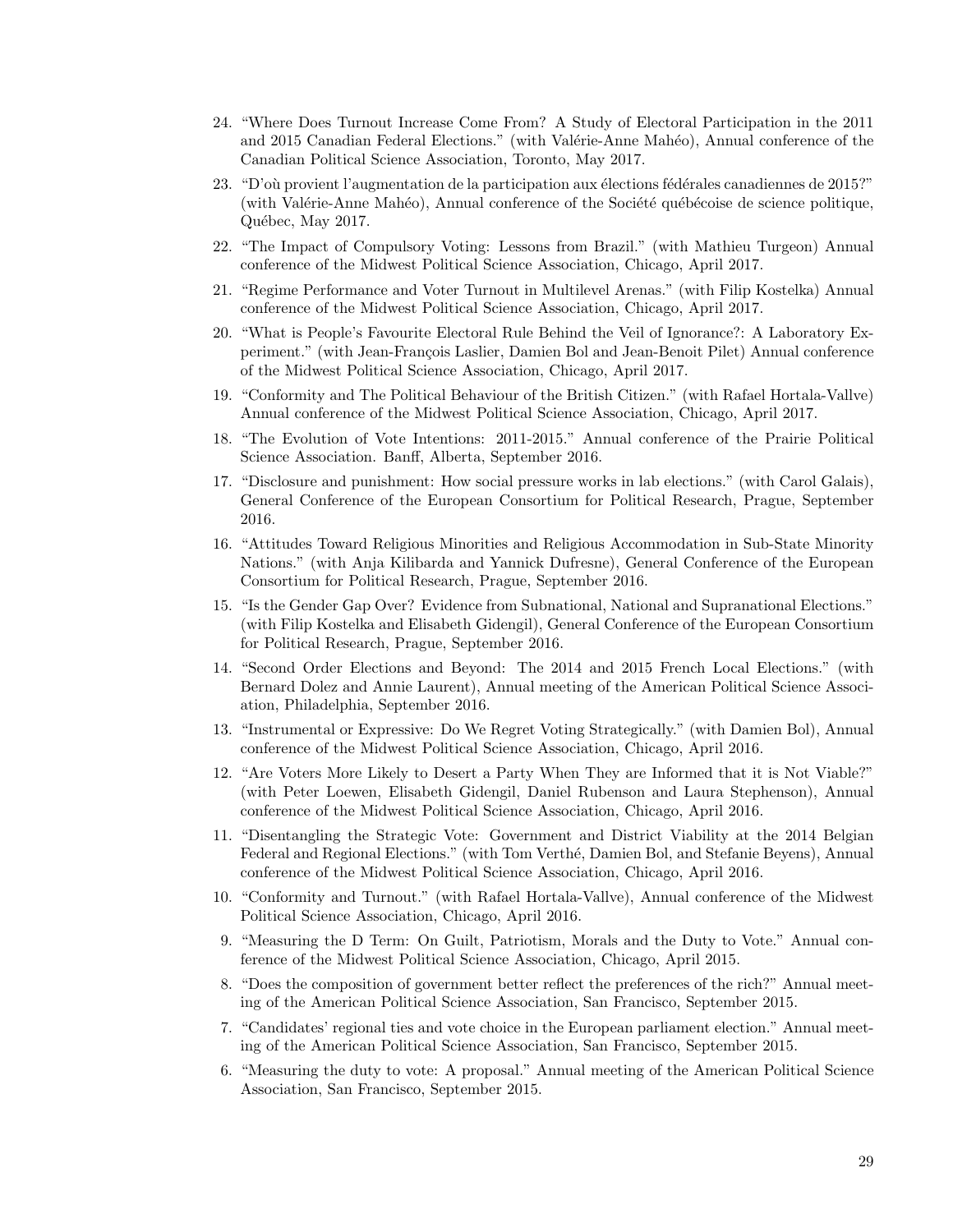- 5. "Is Duverger's law valid?" Annual meeting of the American Political Science Association, San Francisco, September 2015 and General Conference of the European Consortium for Political Research, Montréal, August 2015.
- 4. "Who among voters and parties are more responsible for the effect of plurality." General Conference of the European Consortium for Political Research, Montréal, August 2015.
- 3. "Parties and voters' coordination in the second round of a two round system." General Conference of the European Consortium for Political Research, Montréal, August 2015.
- 2. "Making Votes Count in Parliament or Government?" General Conference of the European Consortium for Political Research, Montréal, August 2015.
- 1. "What matters most: Party strategic entry or strategic voting?" Symposium organized by the Association belge de science politique, May 2015.
- 35. "Research shows that MPs who cross the floor lose votes." (with Semra Sevi and Antoine Yoshinaka) Policy Options (Ottawa), September 19, 2018.
- 34. "Les analyses montrent que les sondages n'incitent pas les électeurs à s'abstenir ni à changer leur vote ou à voter pour le parti en tête." (with Claire Durand, John Goyder and Jean-François Daoust) Policy Options (Ottawa), May 24, 2018.
- 33. "Les électeurs qui prêtent attention aux sondages sont-ils peu intéressés, cherchant à voter pour le gagnant, ou très intéressés, cherchant à maximiser l'effet de leur vote?" (with Claire Durand, John Goyder and Jean-François Daoust) Policy Options (Ottawa), March 28, 2018.
- 32. "Supervising a Post-Doc." PRAXIS: The CPSA Career Blog Ottawa, October 31, 2017
- 31. "The next step forward on electoral reform." Policy Options (Ottawa), December 7, 2016.
- 30. "A students' proposal for electoral reform" (with Semra Sevi), Policy Options (Ottawa), November 30, 2016.
- 29. "How do Canadians rate the state of our democracy?" (with Filip Kostelka), Policy Options (Ottawa), October 19, 2016.
- 28. "Proportional representation: fair, but unsatisfying." The Globe and Mail (Toronto), October 17, 2016.
- 27. "Ensuring young people are heard on electoral reform." (with Semra Sevi), Policy Options (Ottawa), October 3, 2016.
- 26. "Le comportement électoral sous la loupe." (with Simon Labbé St-Vincent), Le Devoir (Montréal), May 3, 2016.
- 25. "Comment réduire la partisanerie excessive?" Policy Options (Montréal), September 1, 2010.
- 24. "What is it that divides us?" (with Neil Nevitte, Elisabeth Gidengil and Richard Nadeau) The Globe and Mail (Toronto), December 18, 2009.
- 23. "Mon vote peut-il faire la différence?" La Presse (Montréal), October 20, 2008.
- 22. "Foreign Policy: Harper's soft underbelly" (with Joanna Everitt, Patrick Fournier, Elisabeth Gidengil and Neil Nevitte), *Inroads: The Canadian Journal of Opinion* (Montreal), 2006.
- 21. "Women to the Left, Men to the Right; Outside Quebec, the gender gap reappeared in the past election, especially on social issues" (with Elisabeth Gidengil, Joanna Everitt, Neil Nevitte and Patrick Fournier), The Globe and Mail (Toronto), February 15, 2006.
- 20. "Harper can thank federalist voters; Quebec experienced the country's largest vote swings between the past two elections." (with Patrick Fournier, Elisabeth Gidengil, Joanna Everit and Neil Nevitte), The Globe and Mail (Toronto), February 8, 2006.
- 19. "Corruption Was the Tipping Point Outside Quebec." (with Patrick Fournier, Elisabeth Gidengil, Joanna Everitt and Neil Nevitte), The Globe and Mail (Toronto), February 1, 2006.

**SELECTED** OP-EDS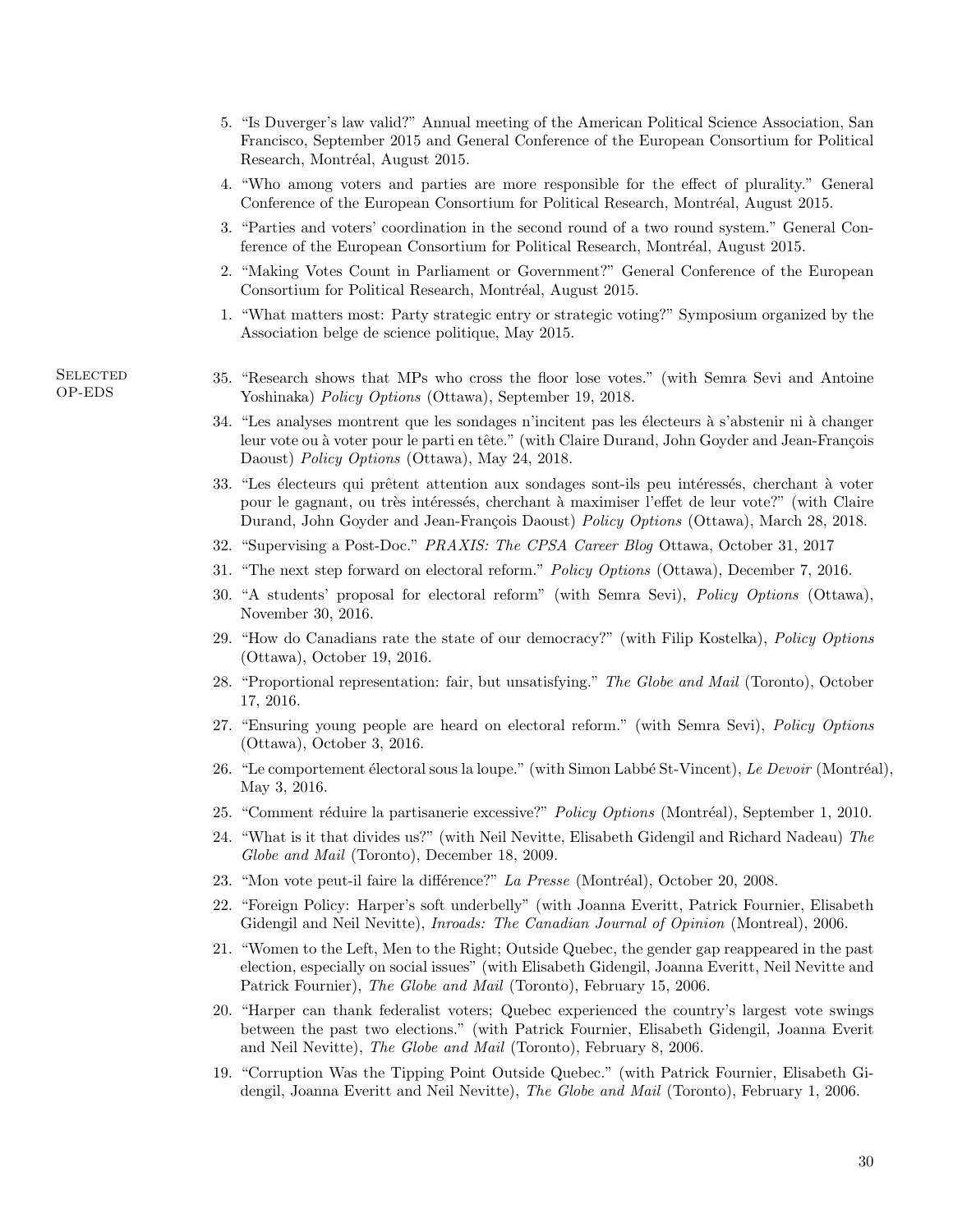- 18. "Why Johnny Won't Vote: young people are often uninformed, and few think casting a ballot is a duty." (with Elisabeth Gidengil, Neil Nevitte, Patrick Fournier and Joanna Everitt), The Globe and Mail (Toronto), August 4, 2004.
- 17. "Victory to the Middle Man." (with Neil Nevitte, Elisabeth Gidengil, Patrick Fournier and Joanna Everitt), The Globe and Mail (Toronto), July 28, 2004.
- 16. "How the Liberals Lost Quebec." (with Patrick Fournier, Joanna Everitt, Elisabeth Gidengil and Neil Nevitte), The Globe and Mail (Toronto), July 20, 2004.
- 15. "How the race was won." (with Joanna Everitt, Patrick Fournier, Elisabeth Gidengil and Neil Nevitte), The Globe and Mail (Toronto), July 14, 2004.
- 14. "Une étonnante exception française." Le Figaro (Paris), September 18, 2002.
- 13. "Divided by the gender thing." (with Richard Nadeau, Neil Nevitte and Elisabeth Gidengil) The Globe and Mail (Toronto), April 16, 2001.
- 12. "It's the taxes, not the leader" (with Richard Nadeau, Neil Nevitte, and Elisabeth Gidengil) The Globe and Mail (Toronto), April 13, 2001.
- 11. "It was a vote for Paul." (with Richard Nadeau, Neil Nevitte and Elisabeth Gidengil) The Globe and Mail (Toronto), April 12, 2001.
- 10. "What is it that divides us?" (with Neil Nevitte, Elisabeth Gidengil and Richard Nadeau) The Globe and Mail (Toronto), December 18, 2000.
- 9. "Why did the Liberals win?" (with Richard Nadeau, Neil Nevitte and Elisabeth Gidengil) The Globe and Mail (Toronto), December 5, 2000.
- 8. "A resounding maybe Voters weighed the free-trade options and gave a clear mandate to no one." (with Richard Johnston) The Globe and Mail (Toronto), December 19, 1999.
- 7. "How the wording affects support for sovereignty" The Globe and Mail (Toronto), March 16, 1998.
- 6. "The politician as Pinocchio" (with Neil Nevitte, Richard Nadeau and Elisabeth Gidengil) The Globe and Mail (Toronto), March 9, 1998.
- 5. "How we voted: the gender gap" (with Elisabeth Gidengil, Neil Nevitte and Richard Nadeau) The Globe and Mail (Toronto), March 2, 1998.
- 4. "Why public support is low for increased Aboriginal spending" The Globe and Mail (Toronto), February 23, 1998.
- 3. "Reform and the fight for the right" The Globe and Mail (Toronto), February 16, 1998.
- 2. "Voters: The fickle finger of folk." (with Elisabeth Gidengil, Richard Nadeau and Neil Nevitte) The Globe and Mail (Toronto), June 7, 1997.
- 1. "A resounding maybe: Voters weighed the free trade options and gave a clear mandate to no one" The Globe and Mail (Toronto), December 19, 1988.

| Calgary Herald                | l'Or                   | Le Soleil                |
|-------------------------------|------------------------|--------------------------|
| Canadian Press NewsWire       | $L'A$ ctualité         | L'Express d'Outremont    |
| Canoe, ca                     | La Libre Belgique      | L'Express de Mont-Royal  |
| CBC News                      | La Presse              | <i>Medicine Hat News</i> |
| CP24                          | La Tribune             | Métro (Montréal)         |
| Cyberpresse                   | La Voix de l'Est       | Montreal Gazette         |
| Edmonton Journal              | Le Devoir              | Nanaimo Daily News       |
| Hamilton Spectator            | Le Figaro              | Ottawa Citizen           |
| <i>ICI Radio-Canada</i>       | Le Journal de Montréal | Parksville-Qualicum News |
| iPolitics                     | Le Journal de Québec   | Policy Options           |
| Journal Le Citoyen Vallée-de- | Le Quotidien           | Prince George Citizen    |

## **SELECTED INTERVIEWS**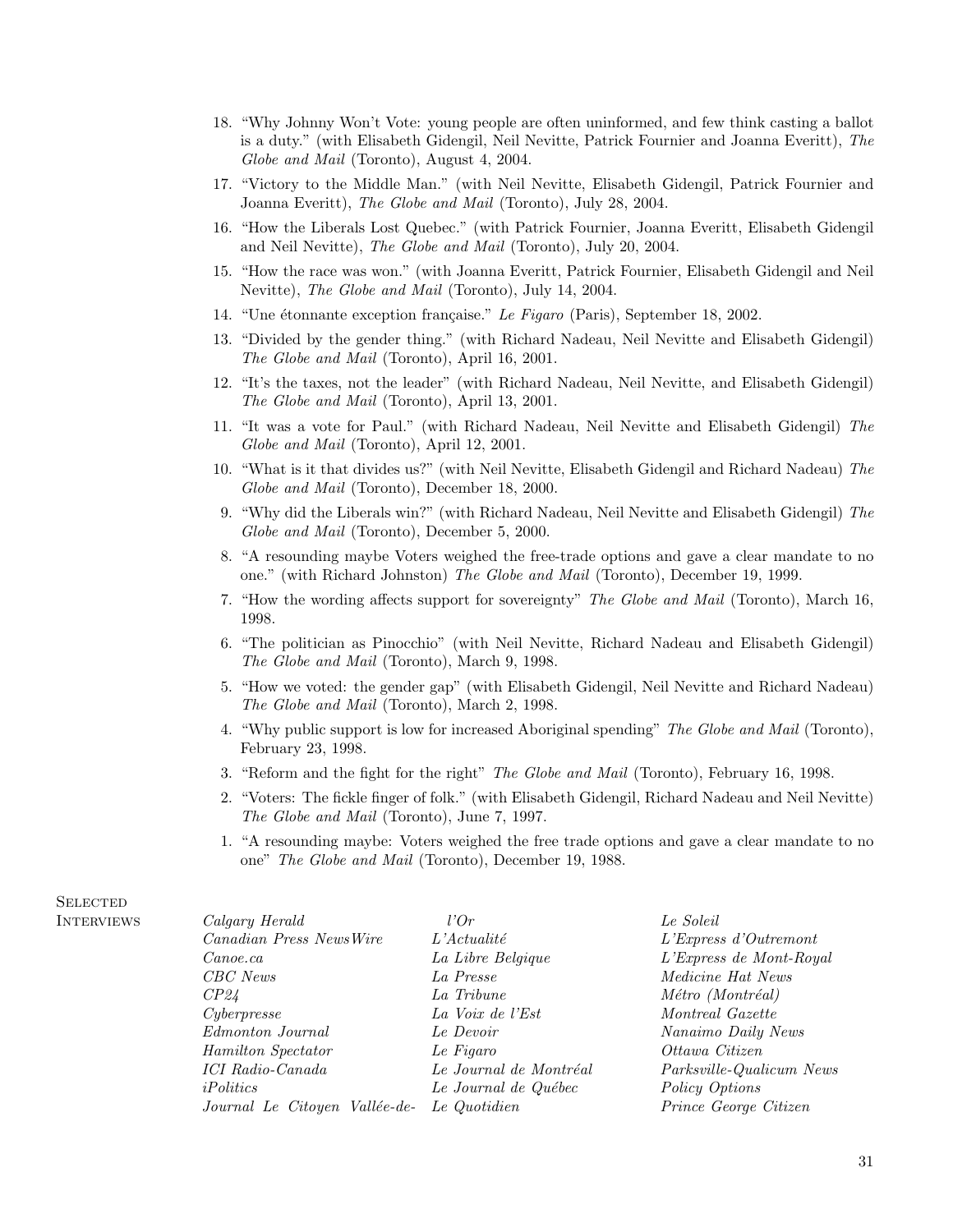|                                              | Quartier Libre<br>The Canadian Press<br>The Boston Globe<br>The Globe and Mail<br>The Huffington Post Canada<br>The Lethbridge Herald<br>The New York Times                                                | The National Post<br>The Ottawa Citizen<br>The Record<br>The Toronto Star<br>The Vancouver Province<br>The Washington Post<br>The Whitehorse Star |                                                                                                       | TVA Nouvelles<br>Vancouver Sun<br>Waterloo Region Record<br>Winnipeg Free Press<br>24 Heures Montréal |               |
|----------------------------------------------|------------------------------------------------------------------------------------------------------------------------------------------------------------------------------------------------------------|---------------------------------------------------------------------------------------------------------------------------------------------------|-------------------------------------------------------------------------------------------------------|-------------------------------------------------------------------------------------------------------|---------------|
| PROFESSIONAL<br><b>AFFILIATIONS</b>          | <b>American Political Science Association</b><br>Vice-President for the "Elections, Public Opinion and Voting Behaviour" section                                                                           |                                                                                                                                                   |                                                                                                       |                                                                                                       | $2018 -$      |
|                                              | Vote Compass<br>Advisory board member                                                                                                                                                                      |                                                                                                                                                   |                                                                                                       |                                                                                                       | $2011 - 2016$ |
|                                              | <b>Comparative Study of Electoral Systems</b><br>Chair of the Planning Committee                                                                                                                           |                                                                                                                                                   |                                                                                                       |                                                                                                       | $2009 - 2014$ |
|                                              | Centre for the Study of Democratic Citizenship (CSDC / CÉCD)<br>Researcher                                                                                                                                 |                                                                                                                                                   |                                                                                                       |                                                                                                       | $2008 -$      |
|                                              | <b>American Political Science Association</b><br>President for the "Representation and Electoral Systems" section                                                                                          |                                                                                                                                                   |                                                                                                       |                                                                                                       | $2006 - 2009$ |
|                                              | <b>Comparative Study of Electoral Systems</b><br>Member of the Planning Committee                                                                                                                          |                                                                                                                                                   |                                                                                                       |                                                                                                       | $2004 - 2009$ |
|                                              | Centre for Interuniversity Research and Analysis of Organizations<br>Researcher                                                                                                                            |                                                                                                                                                   |                                                                                                       |                                                                                                       | $1985 -$      |
|                                              | Centre interuniversitaire de recherche quantitative en économie<br>Researcher                                                                                                                              |                                                                                                                                                   |                                                                                                       |                                                                                                       | $1980 -$      |
| <b>RESEARCH</b><br><b>STAYS</b>              | Pompeu Fabra (Barcelona), Science Po (Paris), Sciences Po (Bordeaux), Australian National Uni-<br>versity (Canberra), University of Twente (Netherlands), Université Libre de Bruxelles (Belgium).         |                                                                                                                                                   |                                                                                                       |                                                                                                       |               |
| <b>SERVICE</b>                               | Centre de recherches mathématiques<br>2020<br>Co-organizer (with Shean Horan). A conference on voting systems with 12 international speakers                                                               |                                                                                                                                                   |                                                                                                       |                                                                                                       |               |
|                                              | Leuven-Montréal Winter School on Elections<br>$2015 - 2020$<br>Co-organizer (with Ruth Dassonneville, Marc Hooghe and Patrick Fournier). A school on political<br>behaviour with 25 international students |                                                                                                                                                   |                                                                                                       |                                                                                                       |               |
|                                              | <b>ECPR</b> General Conference<br>Co-organizer (with Eric Montpetit, Frédéric Mérand and Christine Rothmayr). A conference with<br>1,300 international presenters                                          |                                                                                                                                                   |                                                                                                       |                                                                                                       | 2015          |
| <b>TEACHING</b>                              | This list is sorted chronologically.                                                                                                                                                                       |                                                                                                                                                   |                                                                                                       |                                                                                                       |               |
| <b>CURRENT DOCTORAL</b><br>SUPERVISION       | Danielle Mayer                                                                                                                                                                                             |                                                                                                                                                   | Maxime Coulombe                                                                                       |                                                                                                       |               |
| <b>CURRENT MASTERS</b><br><b>SUPERVISION</b> | Paola Vegas<br>Marco Mendoza Aviña                                                                                                                                                                         |                                                                                                                                                   | Anne Imouza<br>Jean-Nicolas Bordeleau                                                                 |                                                                                                       |               |
| POSTDOCTORAL<br>SUPERVISION                  | Valérie-Anne Mahéo, 2018<br>Filip Kostelka, 2018<br>Eric Guntermann, 2017<br>Carol Galais, 2015                                                                                                            |                                                                                                                                                   | Damien Bol, 2015<br>Simon Labbé St-Vincent, 2015<br>Laurie Beaudonnet, 2014<br>Delia Dumitrescu, 2013 |                                                                                                       |               |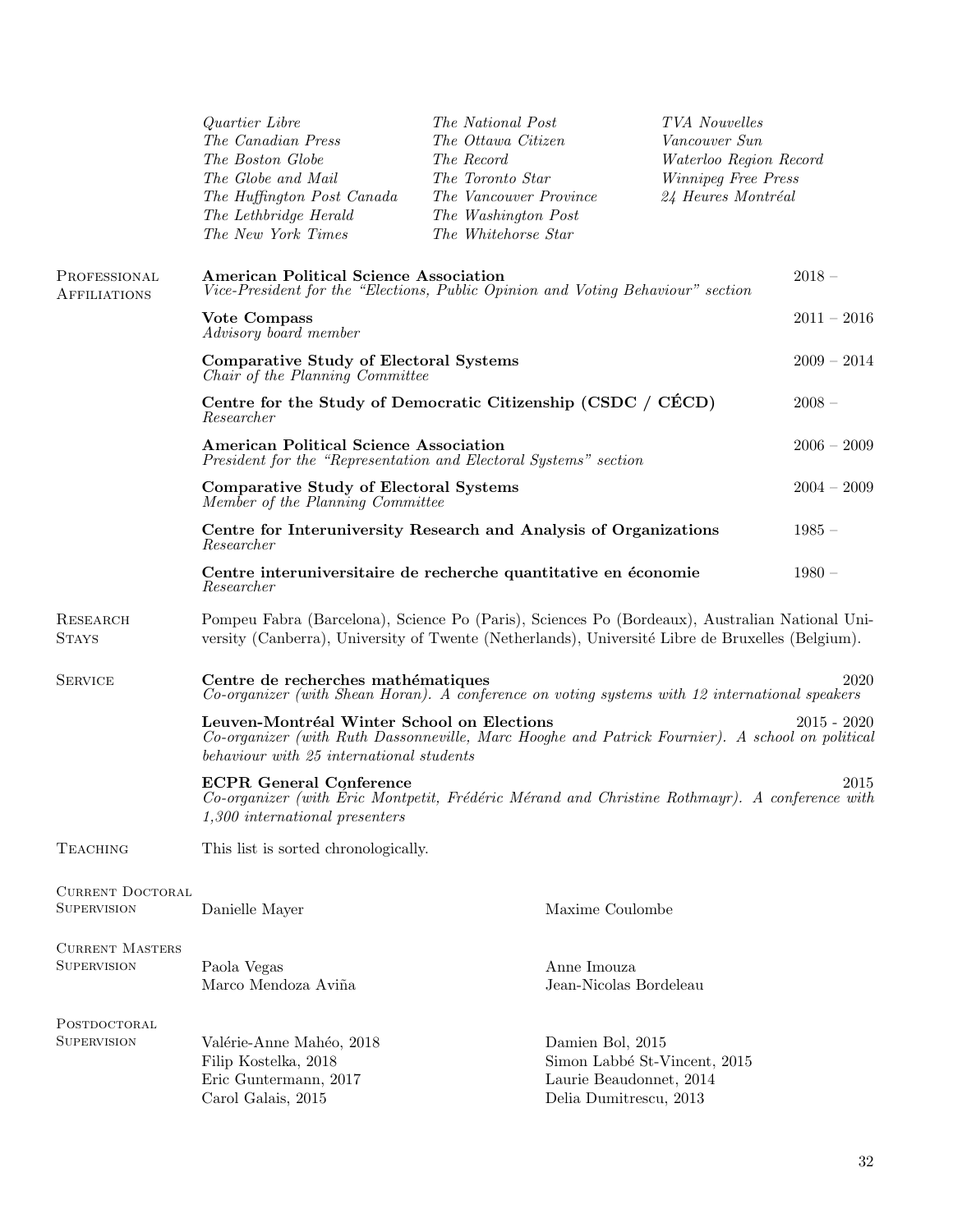|     | Ekrem Karakoc, 2012<br>Jason Roy, 2010<br>Shane Singh, 2010<br>Jiyoon Kim, 2010<br>Romain Lachat, 2007<br>Andrea Perella, 2007<br>Daniel Rubenson, 2006                                                                                                                                                                          | François Gélineau, 2005<br>Raul Magni-Berton, 2005<br>Agnieszka Dobrzynska, 2004<br>Indridi Indridason, 2003<br>Matthew Gibbons, 2003<br>Patrick Fournier, 2000                                                                                                                                        |
|-----|----------------------------------------------------------------------------------------------------------------------------------------------------------------------------------------------------------------------------------------------------------------------------------------------------------------------------------|--------------------------------------------------------------------------------------------------------------------------------------------------------------------------------------------------------------------------------------------------------------------------------------------------------|
|     |                                                                                                                                                                                                                                                                                                                                  |                                                                                                                                                                                                                                                                                                        |
|     | Emmanuel Heisbourg, 2021<br>Semra Sevi, 2021<br>Fernando Feitosa, 2021<br>Alexandra Manoliu, 2019<br>Jean-François Daoust, 2018<br>Eric Guntermann, 2016<br>Alexandre Morin-Chassé, 2015<br>Ludovic Rheault, 2013<br>Simon Labbé St-Vincent, 2012<br>Bruce M. Hicks, 2012<br>Silvina Danesi, 2010<br>Christophe Chowanietz, 2010 | Sébastien Dubé, 2009<br>Peter John Loewen, 2008<br>Frédérick Bastien, 2008<br>Andrea Perella, 2006<br>Éric Bélanger, 2003<br>Martin Turcotte, 2002<br>Agnieszka Dobrzynska, 2002<br>Miriam Lapp, 1997<br>Diane Carignan, 1995<br>Matthew Mendelsohn, 1993<br>Marc Chabot, 1989<br>Richard Nadeau, 1989 |
|     | Eugénie Dostie-Goulet, 2009                                                                                                                                                                                                                                                                                                      | Pierre P. Tremblay, 1986                                                                                                                                                                                                                                                                               |
|     | Gabrielle Péloquin-Skulski<br>Grégoire Saint-Martin<br>Maxime Coulombe<br>Anja M. Kilibarda<br>Maxime Héroux-Legault<br>Patrick Lemieux<br>Shiva Rouholamini<br>Katrine Beauregard<br>Gabriel Maheu<br>Jean-Guy Côté<br>Rebecca Verdon<br>Maxime M. Ricard<br>Naveen M. Murthy<br>Mylène M. Larochelle<br>Frédérick Bastien      | Elisabeth Caron<br>Antoine Bilodeau<br>Sébastien Vachon<br>Andrea Perrella<br>Agnieszka Dobrzynska<br>Kim Thalheimer<br>Lyne Deschênes<br>Josée Brossard<br>Chantal Jeannotte<br>André Brosseau<br><b>Yves Turgeon</b><br>Joseph Facal<br>Yves Filion<br>Yves Vanier<br>François Rivest                |
| THE | Graduate:                                                                                                                                                                                                                                                                                                                        | Undergraduate:                                                                                                                                                                                                                                                                                         |
|     | Séminaire de synthèse : Forces et comportements<br>politiques<br>Les élections                                                                                                                                                                                                                                                   | Les élections<br>Les méthodes de recherche<br>Méthodes quantitatives                                                                                                                                                                                                                                   |
|     | Méthodes de recherche                                                                                                                                                                                                                                                                                                            | Les méthodes expérimentales en science                                                                                                                                                                                                                                                                 |

**DOCTORAL** SUPERVISION

Masters  $\ensuremath{\mathrm{Supers}}$ 

COURSES TAUG

Méthodologie de la recherche appliquée

Les méthodes expérimentales en science politique Forces et comportements politiques  ${\rm Repr\'e}sentation$  politique Finances publiques Les politiques de santé